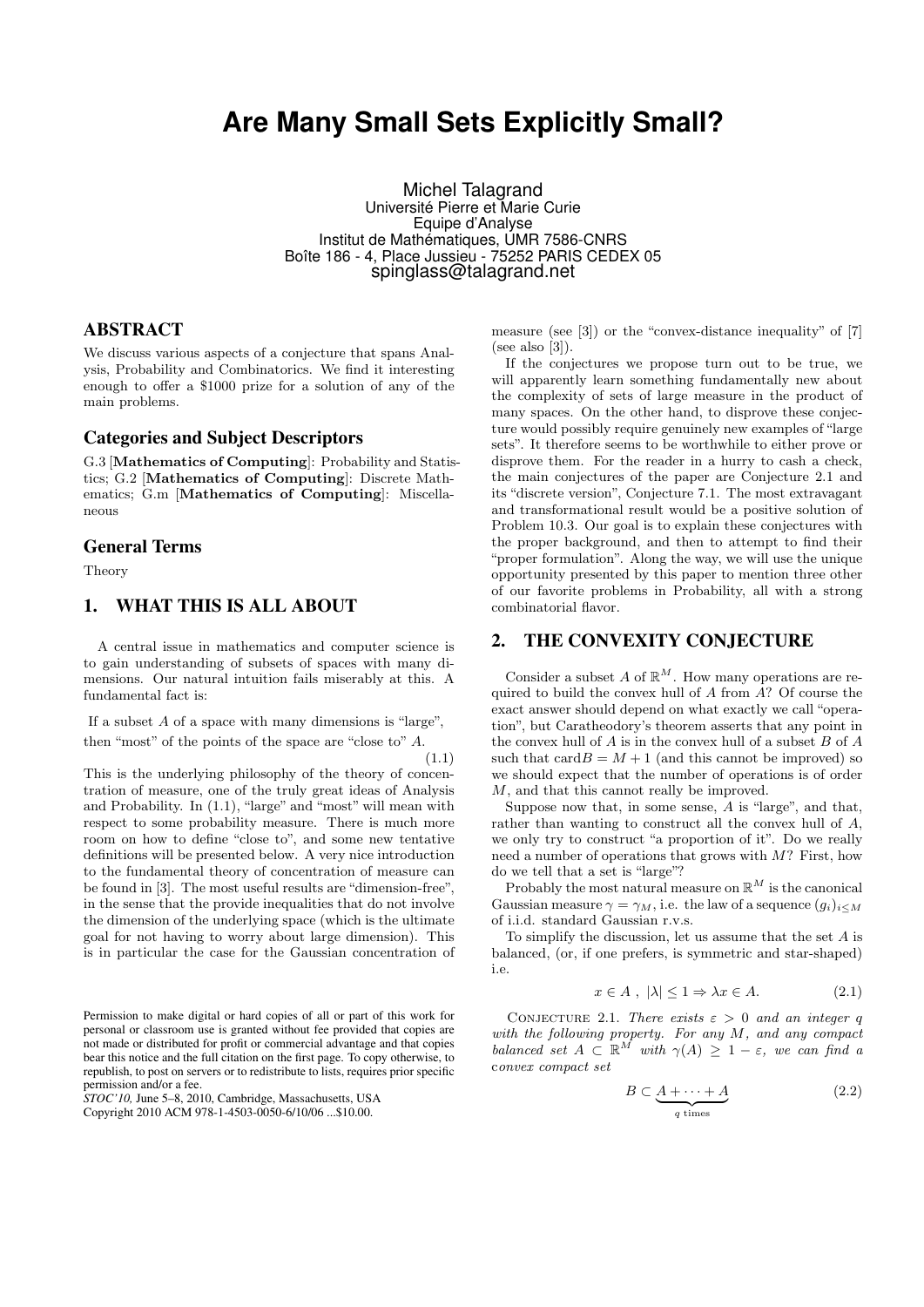with  $\gamma(B) \geq 1/2$ , where of course the right hand side is the set of sums  $\mathbf{x}_1 + \cdots + \mathbf{x}_q$  for  $\mathbf{x}_1, \ldots, \mathbf{x}_q$  in A.

The word "compact" and the choice of the constant 1/2 are completely unimportant.

For large  $M$  the measure  $\gamma$  is basically concentrated on the For large M the measure  $\gamma$  is basically concentrated on the sphere of radius  $\sqrt{N}$ , and this can be used to (easily) show that one obtains an equivalent conjecture if one replaces in Conjecture 2.1 the Gaussian measure  $\gamma$  by the uniform measure on the unit sphere. The same comment applies to Conjecture 3.3 below.

If this conjecture were true this would mean that  $q$  operations suffice to build a large convex set from any large set, irrespective of the dimension of the underlying space.

Wouldn't this be fundamental? The conjecture is discussed at length in the paper [5], but has attracted no attention. The present work is a renewed attempt to popularize this and related questions.

What support do we have for Conjecture 2.1? The truth is very little. The author tried to disprove it. He proved in [5] that  $q = 2$  does not work, even if we replace  $A + A$ by  $L(A + A)$  for an arbitrarily large constant L. Whether  $q = 3$  works is apparently open. We encourage the reader to spend a little time on this question. It is rather instructive to write a few natural examples of sets A for which one knows that  $\gamma(A) > 9/10$  and to look at  $A + A + A$ . It turns out that this set is really huge in all the examples we could think of. Of course, the true obstacle is there: we have very little intuition of what really is a set of large measure in a high-dimensional space. A positive or negative solution of Conjecture 2.1 certainly qualifies for the \$1000 prize. It seems that if the conjecture is wrong, there is a chance that a counter-example to it would be a rather new kind of set and would be quite instructive. The same comments apply to the main conjectures in the rest of the paper.

# 3. GAUSSIAN PROCESSES

Certain early results of the author on Gaussian processes motivate the formulation of some of our conjectures, and the present section reviews these results. The reader who is not interested in either Gaussian or empirical processes can jump directly to Section 7, where the basic conjectures 7.1 and 7.2 are formulated in terms of very simple objects.

From the abstract point of view we use, a (centered) Gaussian process is a family  $(X_t)_{t\in T}$  of jointly Gaussian r.v.s and the quantity of fundamental importance is  $\text{Exp}_{t \in T} X_t$ . It is discussed in detail in the first pages of [8], which contains a rather complete account of the author's ideas on stochastic processes, and let us simply say here that this is the natural measure of the "size" of the process. This processes induces a canonical distance  $d$  on the index set  $T$ , given by

$$
d(s,t)^2 = \mathsf{E}(X_s - X_t)^2.
$$

It turns out that, within a multiplicative factor, the quantity  $\text{Exp}_{t \in T} X_t$  can be computed as a "functional of the geometry of the metric space  $(T, d)$ ", i.e.

$$
\frac{1}{L}\gamma_2(T,d) \le \mathsf{E} \sup_{t \in T} X_t \le L\gamma_2(T,d) \tag{3.1}
$$

where L is a number and the quantity  $\gamma_2(T, d)$  depends only on the geometry of the metric space  $(T, d)$ . (Its exact definition is not important here and is explained at length in

[8].) Thus (3.1) transforms a probabilistic problem (evaluating  $\text{E} \sup_{t \in T} X_t$ ) into a geometric problem (evaluating  $\gamma_2(T, d)$ ). It is important to fully understand the nature of this result: it performs no magic. It is very difficult to estimate  $\gamma_2(T, d)$  when the combinatorics of the space  $(T, d)$ are complicated. The meaning of (3.1) is simply that there is **no other way** to estimate  $\text{Exp}_{t \in T} X_t$  than to estimate  $\gamma_2(T, d)$ .

At this point we make a half-column digression to mention that there remains a nice unsolved problem concerning the computation of  $\gamma_2(T, d)$  in a rather explicit and concrete case. The author has proposed the following ''the Ultimate Matching Conjecture" ([8], p. 110) that would (do a lot more than) nicely interpolate between the Ajtai-Komlòs-Tusnàdy matching theorem and the Leighton-Shor grid matching theorem.

CONJECTURE 3.1. There exists a number  $L$  with the following property. Consider  $\alpha_1 > 0$  and  $\alpha_2 > 0$  with  $1/\alpha_1 +$  $1/\alpha_2 = 1/2$ . Then, given two independent i.i.d. samples  $(X_i^1, X_i^2)_{i \leq N}$  and  $(Y_i^1, Y_i^2)_{i \leq N}$  uniform in the unit square, with probability that goes to 1 as  $N \to \infty$  there exists a one to one map  $\pi$  on  $1, \ldots, N$  such that for  $j = 1, 2$  we have

$$
\sum_{1 \le i \le N} \exp\left(\sqrt{\frac{N}{\log N}} \frac{|X_i^j - Y^j_{\pi(i)}|^{\alpha_j}}{L}\right) \le 2.
$$

The case  $\alpha_1 = \alpha_2 = 4$  is of special interest. If it where true, with probability close to 1 we would find a matching  $\pi$  that satisfies, for some universal constant  $L^*$  both

$$
\max_{i,j}|X_i^j-Y_{\pi(i)}^j|\le L^*\frac{(\log N)^{3/4}}{N^{1/2}}
$$

as in the Leighton-Shor grid matching theorem and

$$
\sum_{i \le N} |X_i^j - Y_{\pi(i)}^j| \le L^* (\log N)^{1/2} N^{1/2}
$$

as in the Ajtai-Komlòs-Tusnàdy matching theorem. Conjecture 3.1 (at least in certain crucial cases) essentially boils down to controlling  $\gamma_2(T, d)$  where T is a certain class of functions on the unit square (which is defined through a control of the partial derivatives) and where  $d$  is the natural distance induced by  $L_2([0,1]^2)$ , see [8].

After this parenthesis, we go back to Gaussian processes. An essentially equivalent way to look at these is, given M, to consider the canonical process  $(X_t)_{t\in\mathbb{R}^M}$  where the basic probability space is  $(\mathbb{R}^M, \gamma)$  (recalling that  $\gamma$  is the canonical Gaussian measure) and where for  $\boldsymbol{x} \in \mathbb{R}^M$  we have

$$
X_t(\mathbf{x}) = t \cdot \mathbf{x},\tag{3.2}
$$

the dot product of  $t$  and  $x$ . In that case the canonical distance induced by the process is the Euclidean distance on  $\mathbb{R}^M$  .

Consider a convex balanced subset  $T$  of  $\mathbb{R}^M$ . Let us define

$$
U = \mathsf{E} \sup_{\mathbf{t} \in T} X_{\mathbf{t}} = \int \sup_{\mathbf{t} \in T} X_{\mathbf{t}}(\mathbf{x}) d\gamma(\mathbf{x}), \tag{3.3}
$$

where the process  $X_t$  is as in (3.2). (So, one might say that  $U$  measures the size of  $T$  with respect to the canonical Gaussian process.) Since  $\sup_{\pmb{t}\in T}X_{\pmb{t}}\geq 0$  because  $T$  is balanced, it follows from Markov's inequality that for any number  $v \ge 1$ one has

$$
\gamma\left(\left\{\sup_{t\in T} X_t \ge vU\right\}\right) \le \frac{1}{v}.\tag{3.4}
$$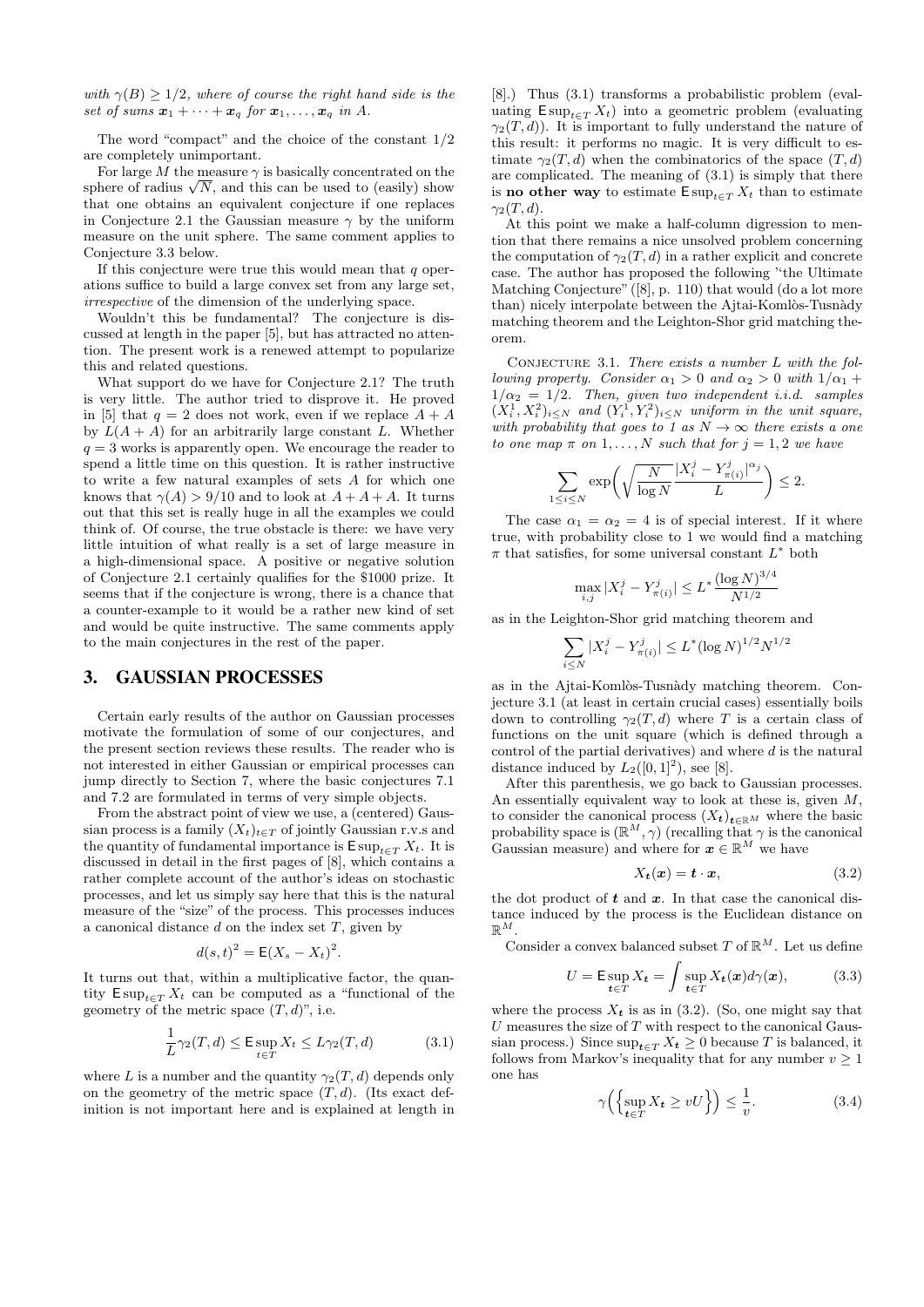On the other hand, it is proved in [8] as a (non trivial) consequence of (3.1) that the following holds true.

PROPOSITION 3.2. There exists a number  $L$  such that, (whatever the value of M and the choice of the set  $T$ ) one can find a sequence  $(H_k)_{k\geq 1}$  of half-spaces of  $\mathbb{R}^M$  such that, with the notation (3.3),

$$
\left\{\sup_{\mathbf{t}\in T} X_{\mathbf{t}} \ge LU\right\} \quad \subset \quad \bigcup_{k} H_{k} \tag{3.5}
$$

$$
\sum_{k\geq 1} \gamma(H_k) \leq \frac{1}{2}.\tag{3.6}
$$

Of course a half-space is simply a set of the type  $\{x; t \cdot x \geq 0\}$ 1} for some  $t \in \mathbb{R}^{\bar{M}}$ . What this means is that not only the set  $\{\sup_{t\in T} X_t \geq LU\}$  in (3.5) has a small measure for  $\gamma$ (which we know from  $(3.4)$ ), but we have a kind of *explicit* witness of this, this set is covered by a union of simple sets (half-spaces) such that the *sum* of their measures is  $\leq 1/2$ . (Of course, the choice of the number 1/2 is pretty arbitrary.) The information (3.5) is, in a sense, less fundamental than (3.1), but, on the other hand, it is still very much non trivial.

Only simple arguments about Gaussian measures are required to show from (3.5) that one can reformulate Conjecture 2.1 as follows.

CONJECTURE 3.3. There exists an integer  $q$  with the following property. Given any integer M and any balanced set  $A \subset \mathbb{R}^{\tilde{M}}$  with  $\gamma(A) \geq 1 - 1/q$ , there exists a sequence  $(H_k)$ of half-spaces of  $\mathbb{R}^M$  such that

$$
\boldsymbol{x} \notin \underbrace{A + \cdots + A}_{q \text{ times}} \Rightarrow \boldsymbol{x} \in \bigcup_{k \geq 1} H_k
$$

and

$$
\sum_{k\geq 1}\gamma(H_k)\leq \frac{1}{2}.
$$

We are not saying that the proper way to approach this conjecture is to look for a magic wand that would produce the half-spaces  $H_k$ . The point of the formulation of Conjecture 3.3 is to motivate further statements.

#### 4. EMPIRICAL PROCESSES

Having proved (3.1) one would certainly like to find similar results for other classes of stochastic processes (a question that is explored in depth in [8]). Empirical processes constitute an important such class. They are certainly related to computer science, in particular in their rôle in dimensionreduction theorems as in [4]. The basic setting is as follows. Consider a sequence of i.i.d. uniformly distributed r.v.s  $Y_i$ in  $[0, 1]$  and  $\mathcal F$  a (finite) class of (Borel) functions. We assume for simplicity that  $\int_0^1 f(x)dx = 0$  for each  $f \in \mathcal{F}$ . For  $f \in \mathcal{F}$ , consider the r.v.

$$
X_f = \frac{1}{\sqrt{N}} \sum_{i \le N} f(Y_i). \tag{4.1}
$$

The problem is to estimate the size of the r.v.

$$
\sup_{\mathcal{F}} X_f = \sup_{f \in \mathcal{F}} \frac{1}{\sqrt{N}} \sum_{i \le N} f(Y_i), \tag{4.2}
$$

say to bound its expectation. Given  $f$ , the central limit theorem shows that for large  $N$  the r.v.  $X_f$  is nearly Gaussian. Thus, a natural way to control the process  $(X_f)_{f \in \mathcal{F}}$  is because it is close to a Gaussian process (that we understand through (3.1)). There is however a fundamentally different reason why the r.v. (4.2) can be small: it is because the larger r.v.

$$
\sup_{f \in \mathcal{F}} \frac{1}{\sqrt{N}} \sum_{i \le N} |f(Y_i)| \tag{4.3}
$$

is already small. (In contrast, in the near-Gaussian case, one expects that there will be a lot of cancellation between terms and that this contributes in an essential way to the smallness of the sum.)

It can be shown in a precise way that the two previous methods are the only two ways to control the sup of the process  $(X_f)_{f \in \mathcal{F}}$  [6]. Since the near-Gaussian case is well understood, the question is to understand the case (4.3), or, equivalently (since  $N^{-1/2}$  is a normalization factor), to understand the quantity

$$
\mathsf{E} \sup_{f \in \mathcal{F}} \sum_{i \le N} f(Y_i),\tag{4.4}
$$

where  $\mathcal F$  consists of functions  $f \geq 0$ . Ideally we would like to be able to compute (4.4) as a function of the "geometry" of  $\mathcal{F}$ ; but it is at present very unclear what would be the proper way to look at  $F$ . Then the natural thought is that, if one cannot prove anything as satisfactory as (3.1), one should be less ambitious and try for something of the nature of (3.5). Another natural though is that, instead of (4.4), one should probably think first about a more basic problem of the same nature. We keep in mind that we are trying to prove inequalities, and that to do this there is no loss to replace continuous structures by ("suitably fine") discrete structures. Let us divide the interval [0, 1] into  $M (\gg N)$  consecutive small intervals, and let us assume that each function of  $\mathcal F$  is constant in these small intervals. Choosing the r.v.s  $(Y_i)_{i\leq N}$ is pretty much the same (at least modulo a poissonization argument) as selecting each small interval with probability  $p = N/M$ .

# 5. SELECTOR PROCESSES

The previous considerations bring us naturally to selector processes. In a selector process we consider a finite set S and i.i.d. r.v.s  $(\delta_i)_{i\in S}$  with  $P(\delta_i = 1) = p$  and  $P(\delta_i = 0) = 1 - p$ . (The name arises from the fact that this process allows one to choose (= select) a random subset of size  $\simeq$  pcardS of S). Consider a class  $F$  of non negative functions on S or, equivalently, a class T of sequences  $\mathbf{t} = (t_i)_{i \in S}$  with  $t_i \geq 0$ . We are interested in the quantity

$$
\mathsf{E}(T) := \mathsf{E} \sup_{t \in T} \sum_{i \in S} t_i \delta_i.
$$
 (5.1)

The situation of interest is where

$$
\mathsf{E} \sup_{\mathbf{t} \in T} \sum_{i \in S} t_i \delta_i \gg p \sup_{\mathbf{t} \in T} \sum_{i \le N} t_i = \sup_{\mathbf{t} \in T} \mathsf{E} \sum_{i \in S} t_i \delta_i. \tag{5.2}
$$

Before we pursue the discussion, let us explain the notation we will use throughout the paper. Let us denote by  $\mu = \mu_p = \mu_{p,S}$  the law of the sequence  $(\delta_i)_{i \in S}$ . It is a product measure on  $\{0,1\}^S$ . It is convenient to think of points in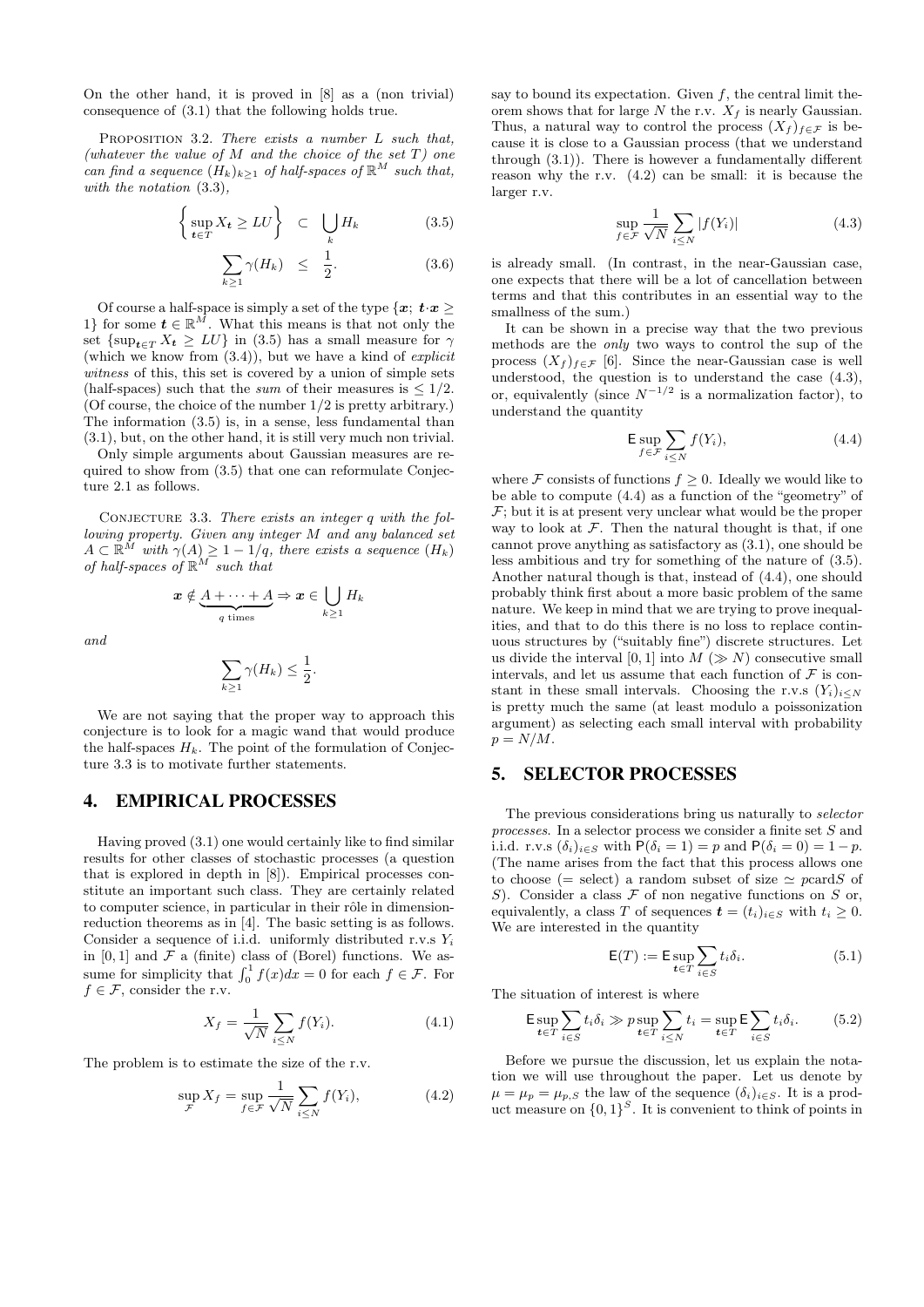${0,1}^S$  as subsets of S. We will denote by  $I, J, X, Y$  subsets of S, while A and B will denote subsets of  $\{0,1\}^S$ . Thus we have

$$
\mathsf{E}(T) = \mathsf{E} \sup_{\mathbf{t} \in T} \sum_{i \in S} t_i \delta_i = \mathsf{E}_p \sup_{\mathbf{t} \in T} \sum_{i \in X} t_i.
$$

The notation in the right-hand side means that we take expectation when  $X \subset S$  is seen as a random element of the probability space  $({0,1}^S, \mu_p)$ , and this is the notation we will use throughout the rest of the paper.

The problem of evaluating the quantity (5.2) has been partially solved in the very special case where  $T$  consists of sequences t with  $t_i \in \{0, 1\}$ . This is explained in [9], a paper quite related to the present work. To introduce notation appropriate to that case, for a subset A of  $\{0,1\}^S$ we define

$$
\mathsf{E}_p(A) = \mathsf{E}_p \sup_{J \in A} \text{card}(J \cap X),\tag{5.3}
$$

which is simply the quantity  $E(T)$  of (5.1) for  $T = \{1_J : J \in$ A}.

We will now make a one page digression to introduce the reader to some of the author's favorite obsessions about stochastic processes. We hope that the reader will find these questions beautiful and challenging. Our failure to solve them is a direct motivation for the less ambitious conjectures that are described in the present paper.

A first method to control the quantity (5.3) is through the obvious bound

$$
\mathsf{E}_p(A) \le \max_{J \in A} \text{card} J. \tag{5.4}
$$

A second method is as follows.

LEMMA 5.1. Assume that for a certain number  $M \geq 1$ we have

$$
\sum_{J \in A} \left( \frac{pc \text{ard} J}{M} \right)^M \le 1. \tag{5.5}
$$

Then  $\mathsf{E}_p(A) \leq LM$ , where L is a universal constant.

Proof. We use the "union bound" to write for any integer k

$$
\mathsf{P}\Big(\sup_{J\in A}\text{card}(J\cap X)\geq k\Big)\leq \sum_{J\in A}\mathsf{P}(\text{card}(J\cap X)\geq k).
$$

Now

$$
\mathsf{P}(\text{card}(J \cap X) \ge k) \le \binom{\text{card}J}{k} p^k \le \left(\frac{Cp \text{ card}J}{k}\right)^k,
$$

using the elementary estimate

$$
\left(\frac{m}{Ck}\right)^k \le \binom{m}{k} \le \left(\frac{Cm}{k}\right)^k,\tag{5.6}
$$

where  $C$  is a universal constant. Now, by  $(5.5)$  we have  $p \text{ card } J \leq M$  for  $J \in A$ , so that for  $k \geq 2CM$  we get, using simply that  $k \geq M$  in the last inequality,

$$
\left(\frac{Cp\operatorname{card} J}{k}\right)^k \le \left(\frac{p\operatorname{card} J}{2M}\right)^k \le 2^{-k} \left(\frac{p\operatorname{card} J}{M}\right)^M,
$$

and combining these estimates with (5.5) that

$$
\mathsf{P}\Big(\sup_{J\in A}\text{card}(J\cap X)\geq k\Big)\leq 2^{-k},
$$

from which the result follows easily, using that since  $M \geq 1$ , the smallest integer  $k \ge 2CM$  satisfies  $k \le 3CM$ .  $\Box$ 

Having found two genuinely different methods to bound  $E_p(A)$  we can use *mixtures* of them. This method is based on the observation that

$$
card(X \cap (I_1 \cup I_2)) \leq card(X \cap I_1) + card(X \cap I_2).
$$

Therefore, if we consider  $A_1, A_2 \subset \{0,1\}^S$  such that

$$
\forall I \in A , \ \exists I_1 \in A_1 , \ I_2 \in A_2 , \ I \subset I_1 \cup I_2, \tag{5.7}
$$

we have  $\mathsf{E}_p(A) \leq \mathsf{E}_p(A_1) + \mathsf{E}_p(A_2)$ . We can then apply the bound  $(5.3)$  to  $A_1$  and the bound of Lemma 5.1 to  $A_2$ . More formally, let us define  $\Psi(A)$  as the infimum of the numbers  $M > 1$  for which we can find classes  $A_1$  and  $A_2$  such that (5.7) holds as well as

$$
\max_{J \in A_1} \text{card} J \le M \;\; ; \;\; \sum_{J \in A_2} \left( \frac{p \text{card} J}{M} \right)^M \le 1.
$$

We have just shown that

$$
\mathsf{E}_p(A) \le 2\Psi(A). \tag{5.8}
$$

The natural question is whether the previous method is in full generality the best possible to bound  $\mathsf{E}_p(A)$ , i.e. whether the previous inequality can be reversed. Since  $M \geq 1$  this can be true only when  $\mathsf{E}_p(A) \geq 1$ . (The case where  $\mathsf{E}_p(A) \leq$ 1, such as when A consists of one single set that contains one single point is uninteresting.)

CONJECTURE  $5.2.$  There exists a universal constant  $L$ such that if  $\mathsf{E}_p(A) \geq 1$  then  $\Psi(A) \leq L\mathsf{E}_p(A)$ .

The following statement is a more explicit form of the same conjecture.

CONJECTURE 5.3. There exists a universal constant  $L$ with the following property. Consider any set S and any  $p > 0$ . Then for any  $A \subset \{0,1\}^S$  with  $\mathsf{E}_p(A) \geq 1$  we can find  $B \subset \{0,1\}^S$  with the following properties, where  $M =$  $LE_n(A)$ :

$$
\forall I \in A, \ \exists J \in B, \ \text{card}(I \setminus J) \leq M. \tag{5.9}
$$

$$
\sum_{J \in B} \left( \frac{pc \text{ard} J}{M} \right)^M \le 1. \tag{5.10}
$$

The difficulty in proving Conjecture 5.3 is that we are given  $A$  and we have to find  $B$ , which needs not be a subset of A. Moreover, nobody painted red the elements of B to help us find them.

In the same spirit as Conjecture 5.3 (and motivating it) is the problem of understanding the supremum of Bernoulli processes, that is the quantities  $b(T) = \mathsf{E} \sup_{t \in T} |\sum_{i \in S} \varepsilon_i t_i|$ , where now the  $\varepsilon_i$  are i.i.d random signs and T is a set of sequences on S. We do not assume here that  $t_i \geq 0$ . (The absolute values around the sum do not make the problem fundamentally different from the similar problem without these absolute values that we considered in the Gaussian case.) There are two immediate bounds for this quantity. The first one is through the trivial relation  $b(T) \leq \sup_{t \in T} |t_i|$ , and the second is through a (elementary) comparison theorem with the Gaussian case, the inequality

$$
b(T) \le \sqrt{2/\pi} \mathsf{E} \sup_{t \in T} \Big| \sum_{i \in S} g_i t_i \Big|,
$$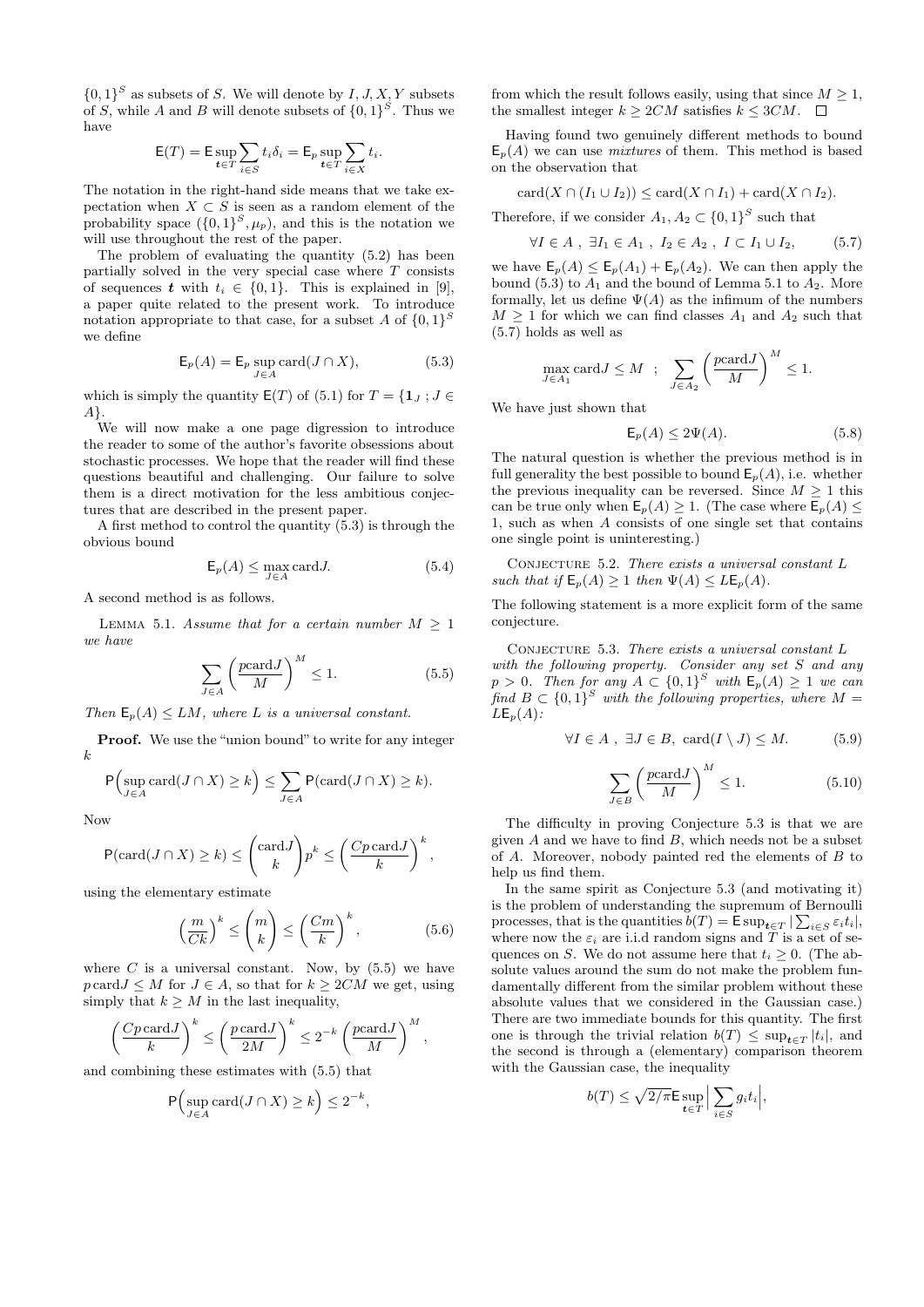where now the r.v.s  $g_i$  are independent standard Gaussian (so that in principle we understand the right-hand side using (3.1)). The author calls the problem of determining whether these two methods, and their mixtures as in the case of Conjecture 5.3, are really the only way to bound  $b(T)$  the Bernoulli problem. The formal statement is as follows.

Conjecture 5.4. (The Bernoulli Conjecture) There exists a universal constant L such that given any finite set S and any set T of sequences indexed by S, we can find two sets of sequences  $T_1$  and  $T_2$  which satisfy the following three properties:

$$
\forall \mathbf{t} \in T_1 \ , \ \sum_{i \in S} |t_i| \leq Lb(T)
$$

$$
\mathsf{E} \sup_{\mathbf{t} \in T_2} \Big| \sum_{i \in S} g_i t_i \Big| \leq Lb(T)
$$

$$
T \subset T_1 + T_2 = \{ \mathbf{t}_1 + \mathbf{t}_2 \ , \ \mathbf{t}_1 \in T_1, \mathbf{t}_2 \in T_2 \}. \tag{5.11}
$$

The author has devoted a significant part of his life to the study of this question and offers a \$5000 prize for its solution. Amazingly enough, the program of constructing a decomposition such as in (5.11) can be carried out in many situations, as is detailed in [8].

We go back to the main story. It would be very interesting to be able to estimate in complete generality the quantity  $(5.1)$  as a function of the "geometry of T", by proving something in the spirit of Conjectures 5.3 and 5.4. This seems hopeless unless one first gives a positive solution to these conjectures, so it is apparently a very difficult project. Therefore, we should try first to look for weaker results. For this we will be guided by Proposition 3.2.

In order to distinguish conveniently between subsets of S and subsets of  $\{0,1\}^S$ , we will call a subset of  $\{0,1\}^S$  a class.

We will say that a class  $A \subset \{0,1\}^S$  is an up-class if

$$
X \in A, Y \supset X \Rightarrow Y \in A.
$$

We note that if A is an up-class, the map  $p \mapsto \mu_p(A)$  is non-decreasing. We will say that a class  $A \subset \{0,1\}^S$  is a down-class if

$$
X \in A, Y \subset X \Rightarrow Y \in A.
$$

If A is an up-class, its complement is a down-class, and conversely.

Given a subset  $I$  of  $S$  we consider the class

$$
H_I = \{ J \subset S; I \subset J \}
$$
\n
$$
(5.12)
$$

so that  $H_I$  is an up-class and

$$
\mu_p(H_I) = p^{\text{card}I}.\tag{5.13}
$$

The notation  $H_I$  is motivated by the fact that these classes somewhat correspond to the half-spaces of Section 3. They are canonical, which motivates the following definition.

DEFINITION 5.5. A class  $A \subset \{0,1\}^S$  is p-small if there exists a family I of subsets of S such that

$$
A \subset \bigcup_{I \in \mathcal{I}} H_I \tag{5.14}
$$

and

$$
\sum_{I \in \mathcal{I}} \mu_P(H_I) = \sum_{I \in \mathcal{I}} p^{\text{card}I} \le \frac{1}{2}.
$$
 (5.15)

Of course, the choice of the value 1/2 is rather arbitrary. The idea of this definition is (again) that the sets  $H_I$  provide explicit simple witnesses that  $\mu_p(A) \leq 1/2$ . It is particularly well adapted to the case where  $A$  is an up-class. Many natural classes are up-classes, such as in (5.17) below, and there is little hope to understand the structure of general classes unless we first understand that of up-classes.

Let us point out the following obvious fact.

LEMMA 5.6. If A is p-small and  $p' < p$  then A is p'-small.

CONJECTURE 5.7. There exists a number  $L$  with the following property. Consider any  $0 < p < 1$ , any set S and any set T of sequences  $(t_i)_{i \in S}$  with  $t_i \geq 0$ . Let

$$
\mathsf{E}_p(T) = \mathsf{E}_p \sup_{t \in T} \sum_{i \in X} t_i := \int \sup_{t \in T} \sum_{i \in X} t_i d\mu_p(X).
$$
 (5.16)

Then the class

$$
\left\{ X; \sup_{t \in T} \sum_{i \in X} t_i \ge L \mathsf{E}_p(T) \right\} \tag{5.17}
$$

is p-small.

A positive answer would give a version of Proposition 3.2 for selector processes. The practical-minded reader will ask what use would such a result have, and might not share the author's feeling that it would provide fundamental information. In some sense it is a result of the same nature than (3.1). It would show that if you are given a selector process, and would like to prove that, within a multiplicative factor that is a universal constant, the quantity  $E_p(T)$  (defined in (5.1)) satisfies  $\mathsf{E}_p(T) \leq M$  for a certain number M, there is in the end no other way than to find the witnesses that the set  $\{X; \sup_{t \in T} \sum_{i \in X} t_i \ge LM\}$  is small.

One must realize that in Conjecture 5.7, the problem is for  $p \leq 1/2$ . For  $p \geq 1/2$ , we leave it as a teaser the fact that the class (5.17) is empty for  $L = 4$ . (It could be easier to figure this out after reading Lemma 7.5 below.) Also, one feels that what matters is the case where  $p$  is sufficiently small, but we cannot quite prove it, and this will be discussed in the last section of the paper.

PROPOSITION 5.8. With the notation of Conjecture 5.7, given a number  $V > 0$ , if we request that there exists a number  $L(V)$  depending on V only such that the class

$$
\left\{ X; \sup_{t \in T} \sum_{i \in X} t_i \ge L(V) \mathsf{E}_p(T) \right\} \tag{5.18}
$$

is  $(Vp)$ -small for any  $0 < p < 1$ , any set S and any set T of sequences  $(t_i)_{i\in S}$  with  $t_i > 0$ , the resulting conjecture is equivalent to Conjecture 5.7.

**Proof.** Assuming Conjecture 5.7 and given  $V > 0$ , let us prove that the class  $(5.18)$  is  $(Vp)$ -small if the number  $L(V)$  is large enough. Using Lemma 5.6 we can assume that  $V > 1$ . Consider an integer  $n > V$ . It suffices to consider the case where  $2np < 1$  for otherwise, as shown in Lemma 7.5 below, the class (5.18) is empty if  $L(V)$  has been chosen large enough. Then, setting  $p' = 1 - (1 - p)^{2n}$  one proves that

$$
\mathsf{E}_{p'} \sup_{\mathbf{t} \in T} \sum_{i \in X} t_i \le 2n \mathsf{E}_p(T).
$$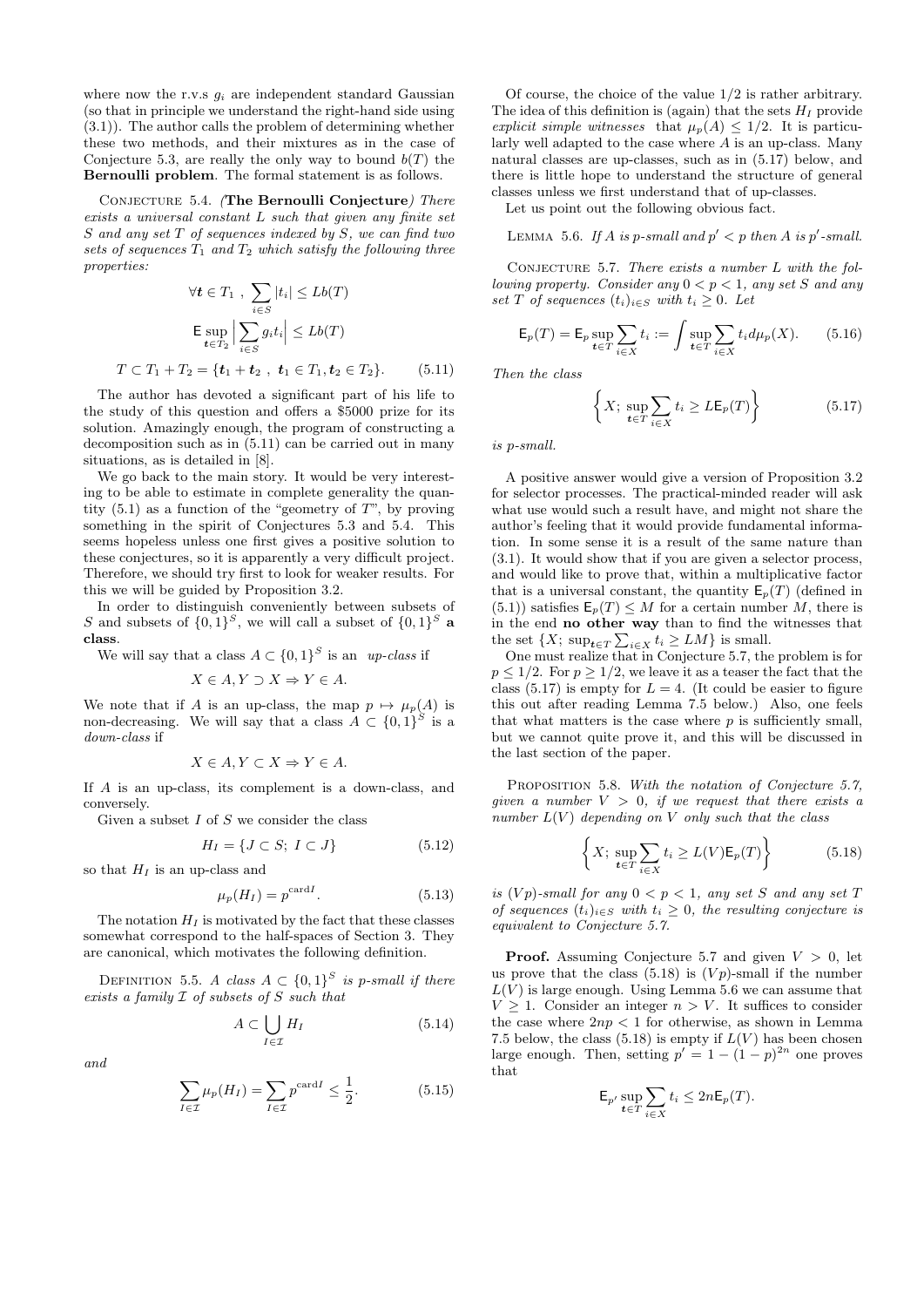(We leave the proof inequality as a teaser for the reader who really wishes to penetrate this material. A hint can be found in Lemma 7.4 below.) It then follows from Conjecture 5.7 (used for  $p'$  rather than  $p$ ) that the class (5.18) is  $p'$ -small if  $L(V) = 2Ln$  where L is the constant of Conjecture 5.7. Now, since  $2np < 1$  we have  $(1-p)^{2n} \le \exp(-2np) \le 1 - np$ so that  $p' \geq np \geq Vp$ .

In Proposition 11.2 below we will show that Conjecture 5.7 holds when T consists of a collection of sequences with disjoint support. However the case where  $T$  consists of a single constant sequence is already of interest, and we give the argument right away to ensure that the reader does not miss this important computation (which was already implicitly performed in the proof of Lemma 5.1).

LEMMA 5.9. There exists a universal constant  $L_1$  such that for each set  $J \subset S$  the class  $A = \{X \subset S; \text{ card } X \cap J \geq \emptyset\}$  $L_1p \text{ card} J$  is p-small.

**Proof.** Consider the smallest integer k with  $k > L_1 p \text{ card} J$ , and

$$
\mathcal{I} = \{I \subset J; \,\mathrm{card} I = k\}
$$

so that, if  $m = \text{card} J$ , using (5.6)

$$
\sum_{I \in \mathcal{I}} p^{\text{card}I} = p^k \binom{m}{k} \le \left(\frac{Cmp}{k}\right)^k. \tag{5.19}
$$

Thus, if  $L_1 \geq 2C$ , then  $k \geq 2Cpm$  and the quantity (5.19) is  $\leq 2^k \leq 1/2$ . On the other hand,

 $card(X \cap J) > L_1pm \Rightarrow card(X \cap J) > k \Rightarrow \exists I \in \mathcal{I}, I \subset X,$ 

so  $\mathcal I$  witnesses that  $A$  is p-small.  $\square$ 

#### 6. WEAKLY SMALL CLASSES

One problem when studying  $p$ -small classes is that one really wonders what kind of magic wand should be used to produce the family  $I$ . The purpose of the present section is to introduce a related notion with which it might be easier to work. For two subsets  $I, Y$  of  $S$ , let us write

$$
\begin{cases} \psi(I, Y) = 1 & \text{if } I \subset Y \text{ (i.e. } Y \in H_I), \\ \psi(I, Y) = 0 & \text{otherwise.} \end{cases} \tag{6.1}
$$

DEFINITION 6.1. We say that a class  $A \subset \{0,1\}^S$  is weakly p-small if there exists a probability measure  $\theta$  on  $\{0,1\}^S$ such that

$$
A \subset \{\Psi \ge 1\} \tag{6.2}
$$

where

$$
\Psi(Y) = \frac{1}{2} \int p^{-\text{card}I} \psi(I, Y) d\theta(I). \tag{6.3}
$$

Of course, a probability measure on  $\{0,1\}^S$  is simply a system of weights  $\beta_I$  for  $I \subset S$ , with  $\beta_I \geq 0$  and  $\sum_{I \subset S} \beta_I =$ 1.

Since  $\int \psi(I, Y) d\mu_p(Y) = \mu_p(H_I) = p^{\text{card }I}$  Fubini Theorem implies that  $\int \Psi(Y) d\mu_p(Y) = 1/2$ . Thus when A is weakly  $p$ -small we have a concrete witness that  $A$  is small: the "somewhat simple" function  $\Psi$  is  $\geq 1$  on A, and of inte- $\text{grad} \leq 1/2$ . This function is somewhat simple because it is a convex combination of the simple functions  $\psi(I, \cdot)$ .

PROPOSITION 6.2. If a class is p-small, it is weakly psmall.

**Proof.** Consider a class  $A \subset \{0,1\}^S$  and a family  $\mathcal I$  of subsets of  $S$  that satisfies  $(5.14)$  and  $(5.15)$ . Consider a probability measure  $\theta$  on  $\{0,1\}^S$  such that  $\theta({I}) \geq 2p^{\text{card}I}$ for each  $I \in \mathcal{I}$ . Such a probability measure exists by (5.15), and  $\Psi(Y) \geq 1$  for  $Y \in H_I$  as seen from (6.3) by restricting the integral to  $\mathcal{I}$ .  $\Box$ 

CONJECTURE 6.3. There exist a number  $L$  such that every weakly p-small class is  $(p/L)$ -small.

This seems to be a very nice problem of combinatorics. It sets aside the main theme of this paper (which is to try to discover some new structure of general up-classes) and in that sense it is not related to the main conjectures of the present work. It focuses on the issue of pulling the rabbit (i.e. the family  $\mathcal I$ ) out of the hat. The reader is invited to analyze first the cases where  $\theta$  is uniform over subsets of S with a given cardinality, or uniform over a class of disjoint subsets of S with the same cardinality to understand what seems to be going on.

The case where  $\theta$  is carried by the sets of cardinality 1 is not difficult to settle, but is not completely trivial. It follows in particular from Theorem 11.1 below, but a simpler argument is as follow. Assume without loss of generality that  $S = \{1, ..., N\}$  and that the sequence  $a_i = \theta(\{i\})$  is non-increasing. For  $k \geq 1$  define  $n_k = \lfloor k/p \rfloor$ . Consider that class  $\mathcal{I} = \bigcup_{k>1} \mathcal{I}_k$ , where  $\mathcal{I}_k$  consists of the subsets of  $\{1,\ldots,n_k\}$  of cardinality k. Then if  $X\subset S$  is not a subset of  $\bigcup_{I \in \mathcal{I}} H_I$ , the k-th element  $m_k$  of X is >  $n_k$ , and  $\sum_{i \in X} a_i \leq \sum_k a_{n_k+1} \leq p \sum_i a_i \leq p$ . Consequently if  $\sum_{i \in X} a_i > p$  then  $X \subset \bigcup_{I \in \mathcal{I}} H_I$ , where  $\sum_{I \in \mathcal{I}} (p/L)^{\text{card} I} \leq 1/2$  if L is a large enough constant.

We could not yet decide the case where  $\theta$  is carried by the sets of cardinality 2, and even the following subcase: Assume that  $S$  is the disjoint union of two subsets  $S_1$  and S<sub>2</sub>. Consider a probability measure  $\theta^*$  on  $S_1 \times S_2$ , and the image  $\theta$  of  $\theta^*$  under the map  $(i, j) \in S_1 \times S_2 \mapsto \{i, j\} \subset S$ . To understand the depth of the problem, the reader might give a try to the case where  $S_1$  and  $S_2$  are disjoint unions of q sets  $S_{1,1}, \ldots, S_{1,q}$  and  $S_{2,1}, \ldots, S_{2,q}$  respectively and where  $\theta$  is uniform over  $\cup_{j\leq q}S_{1,j}\times S_{2,j}$ .

There exists also some natural situations suggested by the theory of random graphs (and the paper [2]) that are not obvious to analyze. Consider for example the case where S is the set consisting of the $N(N-1)/2$  edges of a complete graph with  $N$  elements, so that a subset  $X$  of  $S$  is a graph, and consider the case where  $\theta$  is uniform over the sets of  $k$ -cliques. (A  $k$ -clique is a complete subgraph on a subset of  $k$  vertices.) It is probable that many such situations should be analyzed before one forms enough intuition to decide Conjecture 6.3 one way or the other.

CONJECTURE 6.4. There exists a number  $L$  such that with the notations of Conjecture 5.7 the class (5.17) is weakly psmall.

In view of Proposition 6.2 this is weaker than Conjecture 5.7. Should Conjecture 6.3, have a positive answer, Proposition 5.8 shows that these conjectures would be equivalent, but of course it could happen that Conjecture 5.7 is true but Conjecture 6.3 is false.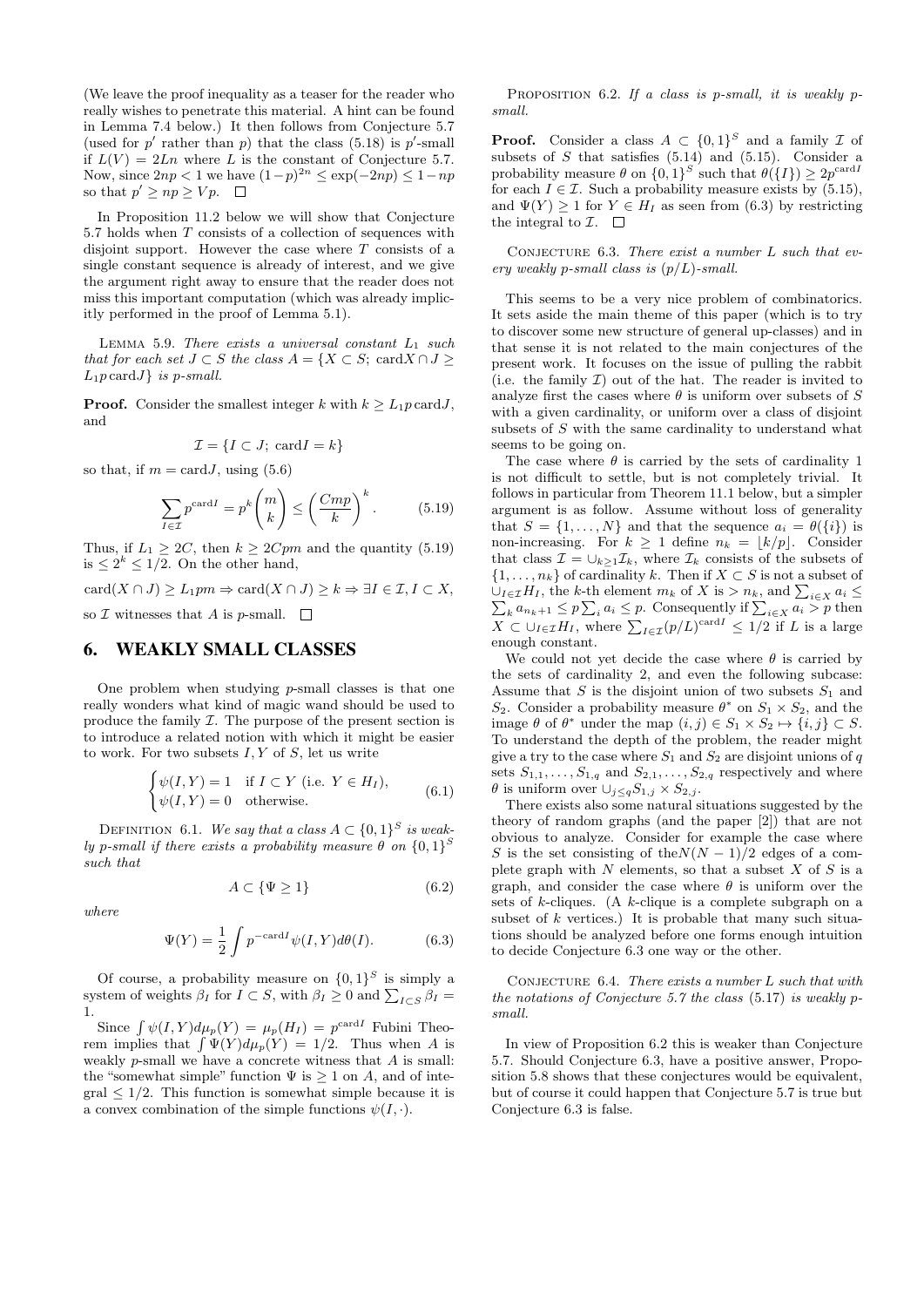As in Proposition 5.8 one can show that one gets the same conjecture if one requests that the class  $(5.17)$  is, say, 2psmall.

The definition of weakly small classes is motivated by the following.

PROPOSITION 6.5. Consider a class  $A \subset \{0,1\}^S$ . Then the following are equivalent.

- a) The class A is not weakly p-small.
- b) There exists a probability measure  $\nu$  on A such that

$$
\forall I \subset S, \quad \nu(H_I) < 2p^{\text{card}I}.\tag{6.4}
$$

Proof. Let us assume b), so that, recalling the notation  $(6.1)$ , we have

$$
\int \psi(I, Y)d\nu(Y) = \nu(H_I) < 2p^{\text{card}I}.\tag{6.5}
$$

Considering a probability measure  $\theta$  on  $\{0,1\}^S$ , by  $(6.3)$ , (6.5) and Fubini Theorem we have

$$
\int \Psi(Y)d\nu(Y)<1,
$$

so that since  $\nu(A) = 1$  we have  $A \not\subset {\Psi \geq 1}$ . Thus A is not weakly *p*-small. Therefore b)  $\Rightarrow$  a).

Conversely, let us assume that  $A$  is not weakly  $p$ -small. This implies that any convex combination of functions of the type  $(1/2)p^{-card I}\psi(I,.)$  takes a value  $\lt 1$  on A. The Hahn-Banach theorem then shows that A carries a probability measure  $\nu$  for which the integral of any of these functions is  $<$  1, which means that (6.4) holds.  $\square$ 

DEFINITION 6.6. We say that a probability measure  $\nu$  on  ${0,1}^S$  is  $\delta$ -spread if it satisfies

$$
\forall I \subset S, \qquad \nu(H_I) \le \delta^{\text{card}I}.\tag{6.6}
$$

In Definition 6.6 we have removed the factor 2 that occurs in (6.4). This factor is inappropriate for tensorization and is inelegant. The cost of doing this is that one cannot use Proposition 6.5 to characterize exactly weakly p-small classes by saying that they do not carry a p-spread measure. However we have the following, which is almost as nice, since the loss of a factor 2 is totally irrelevant here.

PROPOSITION 6.7. Consider a class  $A \subset \{0,1\}^S$ . Then

- a) If the class A is not weakly p-small it carries a 2pspread probability measure.
- b) If the class A carries a  $\delta$ -spread probability measure it is not weakly δ-small.

**Proof.** We use Proposition 6.5 and we notice that  $2p^{\text{card }I} \leq$  $(2p)^{\text{card}I}$  when  $\text{card}I > 0$ .

In that spirit, we will show that Conjecture 6.4 can be reformulated as follows.

CONJECTURE  $6.8$ . There exists a number L with the following property. Consider any number  $0 < p < 1$ , any set S, any class  $A \subset \{0,1\}^S$ . Assume that for  $J \in A$  we are given a sequence  $\boldsymbol{t}^J = (t_i^J)_{i \in S}$  with  $t_i^J \geq 0$  and  $\sum_{i \in J} t_i^J \geq 1$ .

Then if there exists a p-spread probability measure  $\nu$  with  $\nu(A) = 1$  we have (with the notation (5.16))

$$
\mathsf{E}_p \sup_{J \in A} \sum_{i \in X} t_i^J \ge \frac{1}{L}.\tag{6.7}
$$

The point is that we only have  $\sup_{J \in A} \mathsf{E}_p \sum_{i \in X} t_i^J \geq p$ , so that (6.7) is a non-trivial statement.

The reformulation of Conjecture 5.7 as Conjecture 6.8 brings forward its true nature: it would be a new kind of lower bound on selector processes. In the last section of the paper we will prove a few results supporting Conjecture 6.8, in particular Corollary 11.4. This Corollary implies (but this is in fact already proved in [9]) that in the case of special interest when card  $J = n$  is a given integer for all  $J \in A$ , and where  $t_i^J = 1/n$  for  $i \in J$ , then (6.7) holds. In other words,

$$
\mathsf{E}_p(A) = \mathsf{E}_p \sup_{J \in A} \text{card}(X \cap J) \ge n/L. \tag{6.8}
$$

Proof that Conjecture 6.4 implies Conjecture 6.8. We set  $T = \{t^J ; J \in A\}$ , so that for any  $X \subset S$  we have

$$
\sup_{J \in A} \sum_{i \in X} t_i^J = \sup_{t \in T} \sum_{i \in X} t_i,
$$

and consequently

$$
\mathsf{E}_p(T) = \mathsf{E}_p \sup_{\mathbf{t} \in T} \sum_{i \in X} t_i = \mathsf{E}_p \sup_{J \in A} \sum_{i \in X} t_i^J.
$$

We notice that since  $\sum_{i \in J} t_i^J \geq 1$  we have

$$
A \subset \left\{ X \; ; \; \sup_{J \in A} \sum_{i \in X} t_i^J \ge 1 \right\} = \left\{ X \; ; \; \sup_{t \in T} \sum_{i \in X} t_i \ge 1 \right\}.
$$

Since A carries a p-spread probability measure, A is not p-small by Proposition 6.7 b) and if Conjecture 6.4 holds true the class A cannot be contained in the class (5.17) i.e.  $LE_p(T) > 1$ , which is (6.7).  $\Box$ 

Proof that Conjecture 6.8 implies Conjecture 6.4. We may assume that  $p \leq 1/2$ . Consider a set T of sequences  $(t_i)_{i\in S}$  with  $t_i \geq 0$  and, defining  $\mathsf{E}_p(T)$  as in (5.16), consider a number V to be determined later and the class

$$
A = \left\{ J \; ; \; \sup_{t \in T} \sum_{i \in J} t_i \ge V \mathsf{E}_{2p}(T) \right\}.
$$

By definition of A

$$
\forall J \in A , \quad \exists (u_i^J)_{i \in S} \in T , \sum_{i \in J} u_i^J \ge V \mathsf{E}_{2p}(T). \tag{6.9}
$$

Consider  $J \in A$  and define  $\mathbf{t}^{J} = (t_i^J)_{i \in S}$  by  $t_i^J = u_i^J$  if  $i \in J$ and  $t_i = 0$  otherwise. Thus for any  $\overline{X} \subset \overline{S}$  we have

$$
\sup_{T} \sum_{i \in X} t_i \ge \sum_{i \in X} u_i^J \ge \sum_{i \in X} t_i^J
$$

and hence in particular

$$
\mathsf{E}_{2p} \sup_{T} \sum_{i \in X} t_i \ge \mathsf{E}_{2p} \sup_{J \in A} \sum_{i \in X} t_i^J. \tag{6.10}
$$

Assume for contradiction that there exists a 2p-spread probability measure  $\nu$  on A. Then, using (6.7) (for 2p rather than  $p$ ), (6.9) and homogeneity, we get

$$
\mathsf{E}_{2p} \sup_{J \in A} \sum_{i \in X} t_i^J \ge \frac{V \mathsf{E}_{2p}(T)}{L},
$$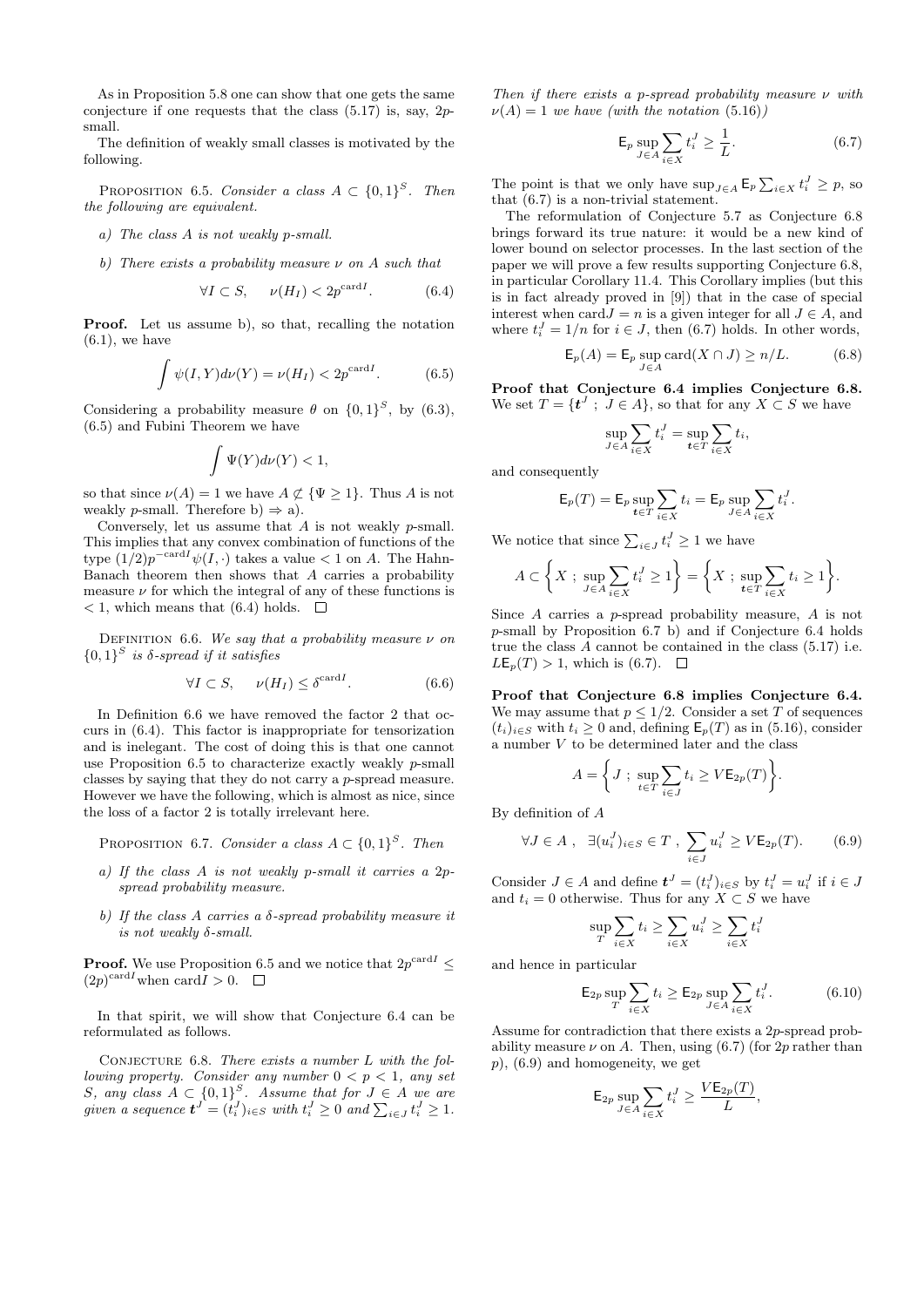and combining with (6.10) :

$$
\mathsf{E}_{2p}(T) = \mathsf{E}_{2p} \sup_T \sum_{i \in X} t_i \ge \frac{V \mathsf{E}_{2p}(T)}{L}.
$$

If e.g  $V = 2L$ , this is impossible, so that A cannot carry a  $(2p)$ -spread probability measure, and by Proposition 6.7 it is *p*-small.  $\square$ 

One intrinsic difficulty in this circle of questions is that it is hard to analyze  $\delta$ -spread probability measures.

We first study a fundamental example. Let  $M = \text{card}S$ , and consider the probability measure  $\nu$  on  $\{0,1\}^S$  that gives mass  $1/M$  to each subset J of S of cardinality 1. Then  $\nu$  is δ-spread for  $\delta = 1/M$ . To see this we note that  $\nu(H_I) = 0$ unless card  $I = 1$ , and that when card  $I = 1$  we have  $\nu(H_I) =$ δ.

On the other hand,  $\nu$  is supported by the up-class

$$
A = \{X; \,\text{card}X \ge 1\}
$$

and  $\mu_p(A) = 1 - (1-p)^M$ . This is almost 1 for large M so A is not small for  $\mu_p$ ; but condition (6.6) is stable by tensorization; that is, if  $\nu_1$  on  $\{0,1\}^{S_1}$  and  $\nu_2$  on  $\{0,1\}^{S_2}$  satisfy this conditions so does  $\nu_1 \otimes \nu_2$  on  $\{0,1\}^{S_1} \times \{0,1\}^{S_2} = \{0,1\}^{S_1 \cup S_2}$ (here we assume that  $S_1 \cap S_2 = \emptyset$ ). Thus, tensorization r times gives a measure  $\nu$  that satisfies (6.6), but is supported by an up-class A with  $\mu_p(A) = (1 - (1 - p)^M)^r$ . For r large,  $\mu_p(A)$  is as small as one wishes while A carries a  $\delta$ -spread probability measure so is not weakly  $\delta$ -small.

This example seem to have been brought to light in [1] (and I learned it through Noga Alon). Let us give two generalizations of it. In the first generalization we fix  $k \leq$  $M = \text{card}S$ , and  $\nu$  gives mass  $\binom{M}{k}^{-1}$  to each subset J of S of cardinality k. Then  $\nu(H_I) = 0$  if card  $I > k$  while if  $\text{card} I = n \leq k$  we have

$$
\nu(H_I) = \frac{\binom{M-n}{k-n}}{\binom{M}{k}} = \frac{k(k-1)\cdots(k-n+1)}{M(M-1)\cdots(M-n+1)} \leq \left(\frac{k}{M}\right)^n.
$$

In the second generalization,  $\nu$  gives mass  $1/N$  to each subset of a collection of  $N$  disjoint subsets of  $S$  of cardinality k. Then  $\nu$  is  $\delta$ -spread for  $\delta = N^{-1/k}$ .

To construct more complicated examples one can remark that the class of  $\delta$ -spread positive measures is closed under the following two operations. Consider for  $j = 1, 2$  a probability measure  $\nu_j$  that lives on  $\{0,1\}^{S_j}$  and is  $\delta$ -spread, where  $S_1$  and  $S_2$  are disjoint sets. Then, as already pointed out,  $\nu_1 \otimes \nu_2$  is δ-spread. Also, if  $\Delta_i$  is the probability measure on  ${0,1}^{S_j}$  that is concentrated at  $\varnothing$ , and if  $\nu'_1 = \nu_1 \otimes \Delta_2$  and  $\nu'_2 = \nu_2 \otimes \Delta_1$ , then any probability measure  $\nu \leq \nu'_1 + \nu'_2$  is δ-spread. These claims are very simple to check. Iteration of these operations yields complicated examples, but we will show latter that none of these can be of help to disprove the main conjecture (Conjecture 7.8) of the next section.

Let us give a last example to demonstrate further the kind of complication that can arise in the structure of  $\delta$ -spread measures. We consider three integers  $M, r$  and s. Consider a set S which is the disjoint union of r sets  $S_1, \ldots, S_r$  of cardinality M, and

$$
A = \{I \subset S \; ; \; \forall j \le r, \text{card}(I \cap S_j) = 1\}.
$$

Thus card  $A = M^r$ . Let us consider a set S', disjoint from S, of cardinality  $sM^r$ , and a map  $\varphi: A \to \{0,1\}^{S'}$  such that the sets  $\varphi(I)$  for  $I \in A$  are each of cardinality s and form a partition of  $S'$ . Finally let

$$
B = \{ J \subset S \cup S' ; J \cap S \in A, J \cap S' = \varphi(J \cap S) \}.
$$

Then it is quite straightforward to see that the uniform probability  $\nu$  on B is  $\delta$ -spread for  $\delta = M^{-r/(r+s)}$ .

# 7. POSITIVITY AND MORE DARING CONJECTURES

Consider a set T of sequences  $t = (t_i)_{i \in S}$  and for  $X \subset S$ define

$$
\varphi(X) = \sup_{t \in T} \sum_{i \in X} t_i.
$$
\n(7.1)

When  $t_i \geq 0$  for every  $t$  in  $T$ , it is then clear that

$$
\varphi(X \cup Y) \le \varphi(X) + \varphi(Y). \tag{7.2}
$$

Given an integer q and a class  $A \subset \{0,1\}^S$ , let us define

$$
A^{(q)} = \{ Y \subset S; \ \forall X_1, \dots, X_q \in A, \ Y \not\subset X_1 \cup \dots \cup X_q \}.
$$

In words  $A^{(q)}$  is the class of subsets of S that cannot be covered by  $q$  sets in  $A$ . It is an up-class. It follows from (7.2) that if

$$
A = \{ \varphi < a \}
$$

then

$$
\{\varphi \ge qa\} \subset A^{(q)}.
$$

Now if  $a = b \mathsf{E}_p \varphi (= b \int \varphi(X) d\mu_p(X))$  we have  $\mu_p(A) \geq$  $1 - 1/b$ .

One should wonder whether Conjecture 5.7 would not follow from the more general fact that  $A^{(q)}$  is p-small whenever  $\mu_q(A)$  is not small.

CONJECTURE 7.1. There exists a number  $q$  with the following property. For each  $0 \leq p \leq 1$  and each class A we have

$$
\mu_p(A) \ge 1 - \frac{1}{q} \Rightarrow A^{(q)} \text{ is } p\text{-small.}
$$
 (7.3)

Let us observe that even when  $q$  is very large, it is not true that  $\mu_p(A^{(q)})$  is very small. This is shown by the trivial example  $A = \{\emptyset\}$ , where for each q we have  $A^{(q)} = A^c$ .

One has the following weaker version of conjecture 7.1.

CONJECTURE 7.2. Same as above, but requiring only

$$
\mu_p(A) \ge 1 - \frac{1}{q} \Rightarrow A^{(q)} \text{ is weakly } p\text{-small.}
$$
 (7.4)

Proving or disproving these conjectures qualifies for the prize, but this is not the case for any of the subsequent riskier conjectures.

The most obvious construction to disprove Conjecture 7.2 would be to consider a class  $B \subset \{0,1\}^S$  that carries a pspread measure and to define

$$
A = \Big\{ I \subset S \; ; \; \forall J \in B, \operatorname{card}(I \cap J) < \frac{1}{q} \operatorname{card} J \Big\},
$$

so that  $B \cap A^{(q)} = \emptyset$ . But (6.8) implies that this construction fails to contradict (7.3) because  $\mu_p(A)$  is very small.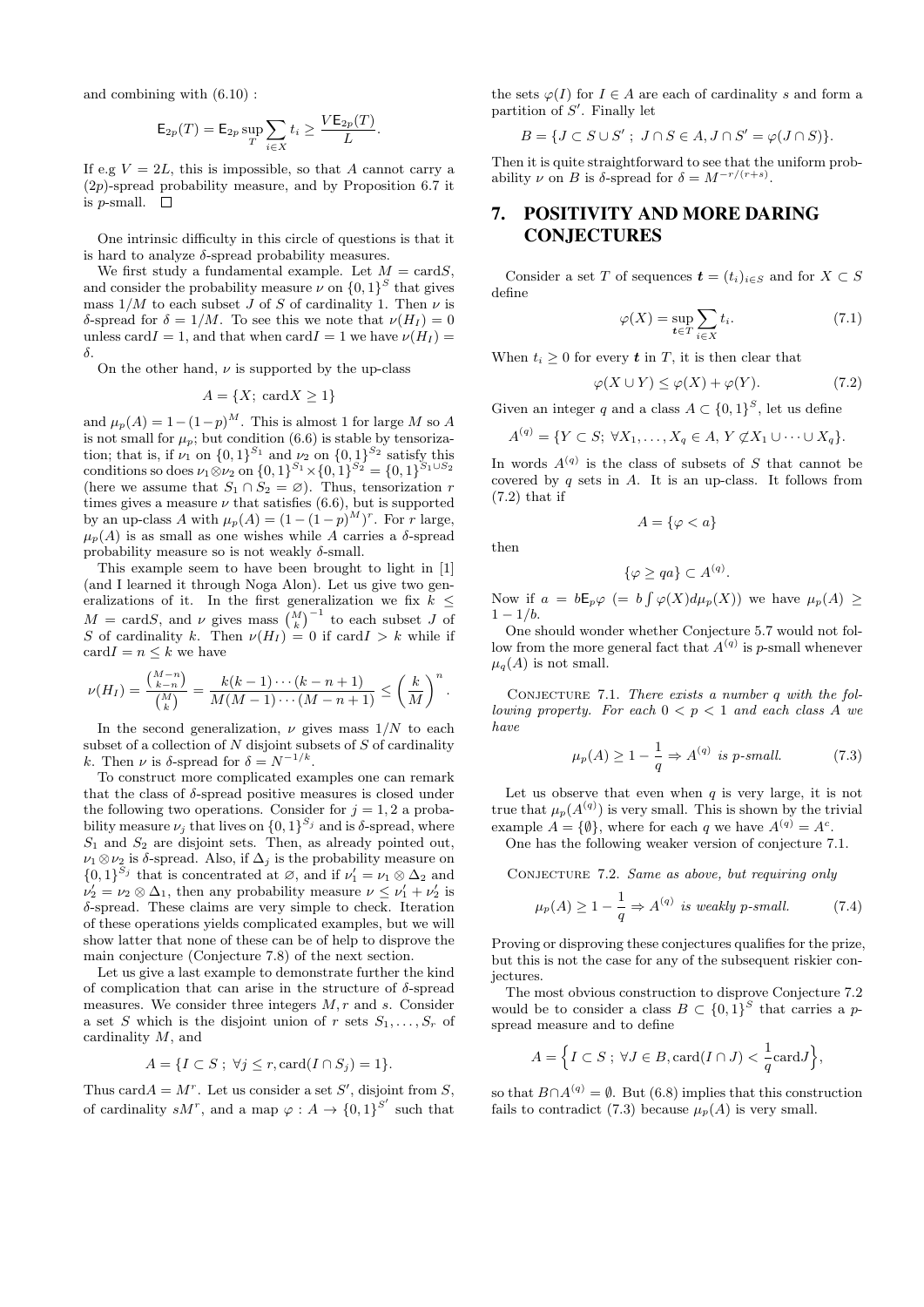One might think of Conjecture 7.1 as a discrete version of Conjecture 2.1. The parallel between these conditions is more obvious when Conjecture 2.1 is reformulated as Conjecture 3.3. (This is of course how we invented Conjecture 7.1.)

As was the case in Section 4 we get the same conjecture if in the conclusion we require, say, A to be  $(p/2)$ -small (provided we are permitted to change the value of  $q$ ).

The crucial phenomenon in the present circle of ideas is that when  $\mu_p(A) \geq 1/2$ , the class  $A^{(2)}$  seems to be extremely small. At least this appears to be the case on all the examples we know. It is this phenomenon that must be analyzed.

Much of the rest of the paper is devoted to the effort of trying to find "the proper formulation" of Conjecture 7.2. This will lead us through a series of more and more daring conjectures, and it is quite fascinating that none of them seems easy to disprove. It is equally fascinating that none of the subsequent ways to look at the problem that we will explore seems to bring us any closer to a positive solution.

Given a number  $0 < \alpha < 1$ , and a subset J of S let us define the probability  $\theta_{J,\alpha}$  by

$$
\theta_{J,\alpha}(\{I\}) = \alpha^{\operatorname{card}(J \cap I)}(1-\alpha)^{\operatorname{card}(J \setminus I)}.
$$

Thus  $\theta_{J,\alpha}$  is a product measure. When  $i \notin J$  the factor of  $\theta_{J,\alpha}$  of rank i is concentrated at 0, and when  $i \in J$  it gives mass  $\alpha$  to 1 and 1 –  $\alpha$  to 0. An alternate way to look at this object is to observe that if we define  $A_J = \{I \subset J : I \in A\},\$ then  $\theta_{J,\alpha}(A) = \mu_{J,\alpha}(A_J)$ , where  $\mu_{J,\alpha}$  is defined as  $\mu_p$  but for J instead of S and  $\alpha$  instead of p.

CONJECTURE 7.3. There exists a number  $0 < \alpha < 1$  with the following property. Consider  $0 < p < 1$  and an up-class  $A \subset \{0,1\}^S$ . Then the class

$$
\{J \subset S \; ; \; \theta_{J,\alpha}(A) > \mu_p(A)\}
$$

is weakly αp-small.

We did not check it, but it seems virtually certain as in Proposition 5.8 that we get the same conjecture if we replace the condition "weakly  $\alpha p$ -small" by the stronger condition "weakly p-small ".

Conjecture 7.3 is in the spirit of (1.1). One can think of the class  $\{J \subset S : \theta_{J,\alpha}(A) \leq \mu_p(A)\}\$ as a kind of neighborhood of A, and the meaning of Conjecture 7.3 is that this neighborhood comprises "most of the points."

The main idea underlying Conjecture 7.3 is that it could be easier to prove a statement that does not involve the (somewhat mysterious) operation  $(X, Y) \mapsto X \cup Y$ . Let us note that the smaller  $\alpha$ , the weaker is Conjecture 7.3.

Our next goal is to prove that Conjecture 7.3 implies Conjecture 7.2. We start by some simple observations.

For a class  $A \subset \{0,1\}^S$  and an integer q we denote by  $A_{(q)}$  the complement of  $A^{(q)}$  i.e.

$$
A_{(q)} = \{ Y; \ \exists X_1, \dots, X_q \in A, \ Y \subset X_1 \cup \dots \cup X_q \}. \tag{7.5}
$$

We observe that this is a down-class. We also observe that if  $A^{\sim}$  is the smallest down-class that contains A, i.e.

$$
A^{\sim} = \{ X \subset S \; ; \; \exists Y \in A, \; X \subset Y \}
$$

then  $A_{(q)} = A_{(q)}^{\sim}$ . Thus, when proving any statement to the effect that  $A_{(q)}^{(q)}$  is not small when one controls  $\mu_p(A)$  from below, we can always assume that  $A$  is a down-class.

We note the formula

$$
A_{(q_1)}^{(q_2)} = A^{(q_1 q_2)}.
$$
 (7.6)

Lemma 7.4. We have

$$
\mu_{\beta}(A_{(q)}) \ge \mu_{\alpha}(A)^q \tag{7.7}
$$

for  $\beta = 1 - (1 - \alpha)^q$ .

**Proof.** The map  $\varphi : (X_1, \ldots, X_q) \mapsto X_1 \cup \cdots \cup X_q$  sends  $\mu_{\alpha}^{\otimes q}$  to  $\mu_{\beta}$ , so that since  $A_{(q)} \supset \varphi(A \times \cdots \times A)$  we have

$$
\mu_{\beta}(A_{(q)}) \ge \mu_{\beta}(\varphi(A \times \cdots \times A))
$$
  
=  $\mu_{\alpha}^{\otimes q}(\varphi^{-1}(\varphi(A \times \cdots \times A)))$   
 $\ge \mu_{\alpha}^{\otimes q}(A \times \cdots \times A) = \mu_{\alpha}(A)^{q}.$ 

LEMMA 7.5. Given  $0 < \alpha < 1$  there exists a number  $q_1$ with the following property. If a down-class  $A \subset \{0,1\}^S$ satisfies  $\mu_{\alpha}(A) \geq 1 - 1/q_1$ , then  $A^{(q_1)} = \emptyset$ .

**Proof.** Consider q large enough so that  $(1 - \alpha)^q < 1/2$ . Thus  $\beta = 1 - (1 - \alpha)^q > 1/2$  and  $\mu_\beta(A^{(q)}) \ge \mu_\alpha(A)^q$  by (7.7). Consider  $q_2$  large enough so that  $(1 - 1/q_2)^q \geq 1/2$ . Hence if  $\mu_{\alpha}(A) \geq 1 - 1/q_2$  we have  $\mu_{\beta}(A^{(q)}) \geq 1/2$ . Using (7.6) it therefore suffices to show that  $A^{(2)} = \emptyset$  if A is a down-class and if  $\mu_{\beta}(A) > 1/2$  for some  $\beta \geq 1/2$ . (One then use this for  $A^{(q)}$  rather than A and one takes  $q_1 = 2q_2$ . But then  $\mu_{1/2}(A) \geq \mu_{\beta}(A) > 1/2$ , and if A' is the image of A under the transformation that changes a subset X of S into its complement, then  $\mu_{1/2}(A') = \mu_{1/2}(A) > 1/2$ , so that  $A \cap A' \neq \emptyset$ . Thus there exists X and X' in A with  $S = X \cup X'$  and therefore  $A^{(2)} = \emptyset$ .

PROPOSITION 7.6. Under Conjecture 7.3 the following is true. There exists a number  $q_1$  such that for each  $A \subset$  ${0,1}^S$  we have

$$
\mu_p(A) \ge 1 - \frac{1}{q_1} \Rightarrow A^{(q_1)}
$$
 is weakly  $\alpha p$ -small.

**Proof.** As previously observed we can assume that  $A$  is a down-class. We consider  $q_1$  as in Lemma 7.5. Using this lemma for J rather than S yields

$$
\theta_{J,\alpha}(A) > \mu_p(A) \Rightarrow \theta_{J,\alpha}(A) \ge 1 - \frac{1}{q_1} \Rightarrow J \in A^{(q_1)}
$$

and consequently

$$
A^{(q_1)} \subset \{J \; ; \; \theta_{J,\alpha}(A) < \mu_p(A)\},
$$

so that  $A^{(q_1)}$  is weakly  $\alpha p$ -small by Conjecture 7.3.

Proof that Conjecture 7.3 implies Conjecture 7.2. From Lemma 7.5 we can assume  $p < \alpha/2$ . Let  $p' = p/\alpha$  $1/2$ . Consider  $q_2$  large enough that

$$
p' < 1/2 \Rightarrow p'' := 1 - (1 - \alpha p')^{q_2} \ge p'.
$$

Consider a down-class  $A \subset \{0,1\}^S$ . Using first that  $p'' \geq p'$ and that  $A_{(q_2)}$  is a down-class, and then Lemma 7.4 for  $\alpha p' = p$  instead of  $\alpha$  and  $q_2$  instead of q we get

$$
\mu_{p'}(A_{(q_2)}) \ge \mu_{p''}(A_{(q_2)}) \ge \mu_p(A)^{q_2}.
$$

Thus, by Proposition 7.6, used for  $p'$  instead of p and  $A_{(q_2)}$ instead of A, we have, since  $\alpha p' = p$ ,

$$
\mu_p(A) \ge \left(1 - \frac{1}{q_1}\right)^{1/q_2} \Rightarrow \mu_{p'}(A_{(q_2)}) \ge 1 - \frac{1}{q_1}
$$
  
\n
$$
\Rightarrow A_{(q_2)}^{(q_1)} = A^{(q_1 q_2)} \text{ is weakly } \alpha p\text{-small.}
$$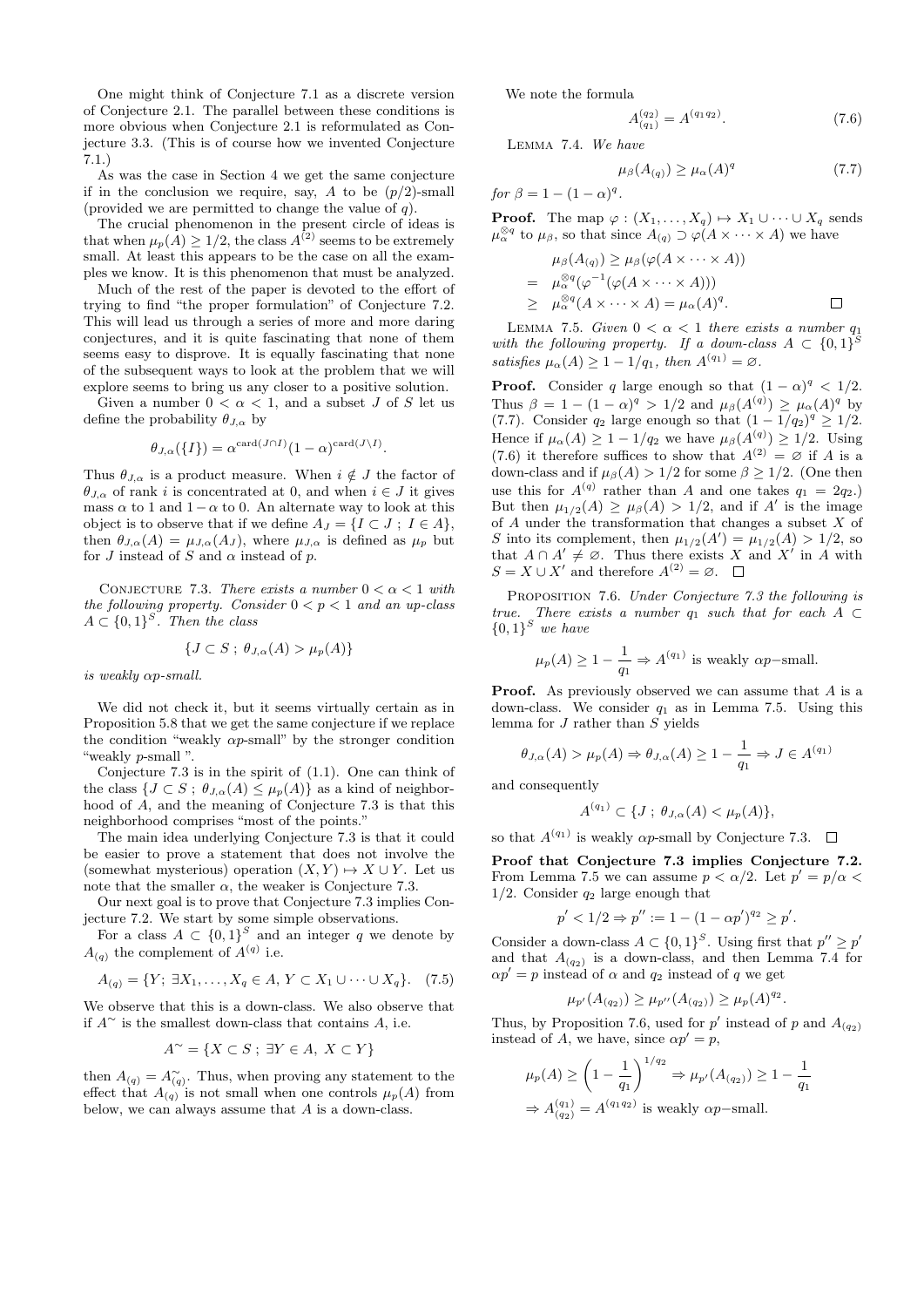Thus Conjecture 7.2 holds for q large enough that  $q \geq q_1q_2$ and  $1 - 1/q \ge (1 - 1/q_2)^{q_2}$ .

We turn to a more refined version of Conjecture 7.3, that is "stable by tensorization".

DEFINITION 7.7. Given two probability measures  $\mu$  and  $\mu'$ on  ${0,1}^S$  we say that  $\mu$  dominates  $\mu'$  if for each up-class  $A \subset \{0,1\}^S$  we have

$$
\mu(A) \ge \mu'(A).
$$

Given a probability measure  $\nu$  on  $\{0,1\}^S$ , we define a probability measure  $W_{\alpha}(\nu)$  on  $\{0,1\}^S$  by

$$
W_{\alpha}(\nu)(A) = \int \theta_{J,\alpha}(A) d\nu(J). \tag{7.8}
$$

CONJECTURE 7.8. There exists a number  $0 < \alpha < 1$  with the following property. Consider  $0 < p < 1$  and a  $\alpha p$ -spread probability measure  $\nu$  on  $\{0,1\}^S$  i.e. such that

$$
\nu(H_I) \le (\alpha p)^{\text{card}I} \tag{7.9}
$$

for each subset I of S. Then the probability measure  $\mu_p$ dominates the probability measure  $W_{\alpha}(\nu)$ , i.e for each upclass A it holds that

$$
W_{\alpha}(\nu)(A) = \int \theta_{J,\alpha}(A) d\nu(J) \leq \mu_p(A).
$$

This formulation is motivated by the fact that a statement of this type might be amenable to a proof by induction on the number of coordinates. We could not discover a suitable "induction hypothesis", but of course we checked that none of the measures  $\nu$  constructed at the end of Section 4 disproves Conjecture 7.8. This follows from Theorem 11.10 below.

Proof that Conjecture 7.8 implies Conjecture 7.3. We assume that Conjecture 7.8 is true, and we consider an up-class  $A \subset \{0,1\}^S$ . Let us assume that the class

$$
B = \{ J \subset S \; ; \; \theta_{J,\alpha/2}(A) > \mu_p(A) \}
$$

is not weakly  $(\alpha p/2)$ -small. By Proposition 6.5 we can find an  $\alpha p$ -spread probability  $\nu$  with  $\nu(B) = 1$ . Then for J in B we have

$$
\theta_{J,\alpha}(A) \ge \theta_{J,\alpha/2}(A) > \mu_p(A).
$$

Integrating this inequality in  $J$  with respect to  $\nu$  shows that  $W_{\alpha}(\nu)(A) > \mu_p(A)$ . Thus  $\mu_p$  does not dominate  $W_{\alpha}(\nu)$ , a contradiction that proves Conjecture 7.3 for  $\alpha/2$  rather than  $\alpha$ .  $\square$ 

It seems potentially useful to point out a reformulation of Definition 7.7

DEFINITION 7.9. Given two probability measures  $\mu$  and  $\mu'$ on  $\{0,1\}^S$  we say that  $\mu$  can be pushed downwards to  $\mu'$  if there exists a probability measure  $\lambda$  on  $\{0,1\}^S \times \{0,1\}^S$  such that its first marginal is  $\mu$ , its second marginal is  $\mu'$ , and  $\lambda$ is supported by the set

$$
\{(X,Y); X \supset Y\}.
$$

This is related to the very important idea of "mass transportation".

PROPOSITION 7.10. The probability measure  $\mu$  dominates the probability measure  $\mu'$  if and only if the measure  $\mu$  can be pushed downwards to the measure  $\mu'$ .

Proof. We prove only the easy part, the converse uses the Hahn-Banach theorem and is more delicate. Consider the probability measure  $\lambda$  as in Definition 7.9 and an up-class A. Then

$$
\mu'(A) = \lambda(\{(X, Y); Y \in A\})
$$
  
=  $\lambda(\{(X, Y); Y \in A, X \supset Y\})$   
 $\leq \lambda(\{(X, Y); X \in A\}) = \mu(A)$ 

since  $Y \in A$ ,  $X \supset Y \Rightarrow X \in A$ .  $\square$ 

The point of mentioning this is that the probability measure  $\lambda$  of Definition 7.7 could be a useful object to consider.

Next we state a kind of "dual" formulation of Conjecture 7.8. The main idea is to now think of the quantity  $\theta_{J,\alpha}(A)$  as a function of J. We recall the notation (6.1), and to lighten notation we write

$$
h(I,J) = (\alpha p)^{-\text{card}I} \psi(I,J) \tag{7.10}
$$

if  $I \neq \emptyset$  and  $h(\emptyset, J) = 1$ .

CONJECTURE 7.11. There exists a number  $0 < \alpha < 1$ with the following property. For any up-class A there exists a probability measure  $\eta$  on  $\{0,1\}^S$  such that for any  $J \subset S$ we have

$$
\theta_{J,\alpha}(A) \le \mu_p(A) \int h(I,J) d\eta(I). \tag{7.11}
$$

The present statement is related to Conjecture 6.4, and in some sense we have come a full circle since this no longer uses the idea of  $\delta$ -spread measures.

Proof that Conjecture 7.11 implies Conjecture 7.8. If a probability measure  $\mu$  is  $\alpha p$ -spread, i.e. satisfies (7.9), then, using  $(7.8)$  in the first line and  $(7.11)$  in the second we have, for any up-class A

$$
W_{\alpha}(\nu)(A) = \int \theta_{J,\alpha}(A) d\nu(J)
$$
  
\n
$$
\leq \mu_{p}(A) \int \left( \int h(I,J) d\eta(I) \right) d\nu(J)
$$
  
\n
$$
= \mu_{p}(A) \int \left( \int h(I,J) d\nu(J) \right) d\eta(I)
$$
  
\n
$$
\leq \mu_{p}(A)
$$

since  $\int h(I, J)d\nu(J) \leq 1$  by (7.9) and  $\eta$  is a probability. Thus  $\mu_p$  dominates  $W_\alpha(\nu)$ , and this completes the proof.  $\Box$ 

Proof that Conjecture 7.8 implies Conjecture 7.11. Consider an up-class A, so that by Conjecture 7.8, for each  $\alpha p$ -spread probability measure  $\nu$  on  $\{0,1\}^S$ ,

$$
\int \theta_{\alpha,J}(A)d\nu(J) = W_{\alpha}(\nu)(A) \leq \mu_p(A).
$$

Let us assume for contradiction that we cannot find a probability  $\eta$  as in (7.11). Consider the class C of functions g on  $\{0,1\}^S$  for which there exists a probability measure  $\eta$  on  $\{0,1\}^S$  such that

$$
\forall J \subset S, \quad g(J) \leq \mu_p(A) \int h(I, J) d\eta(I).
$$

Then  $\mathcal C$  is a convex set, and since we assume that we cannot find  $\eta$  as in (7.11) we have  $J \mapsto \theta_{\alpha,J}(A) \notin \mathcal{C}$ . In fact, we can even find  $\varepsilon > 0$  such that  $\mathcal{C} \cap \mathcal{B}_{\varepsilon} = \varnothing$ , where

$$
\mathcal{B}_{\varepsilon} = \{ f ; \forall J \subset S , |\theta_{\alpha,J}(A) - f(J)| \leq \varepsilon \}.
$$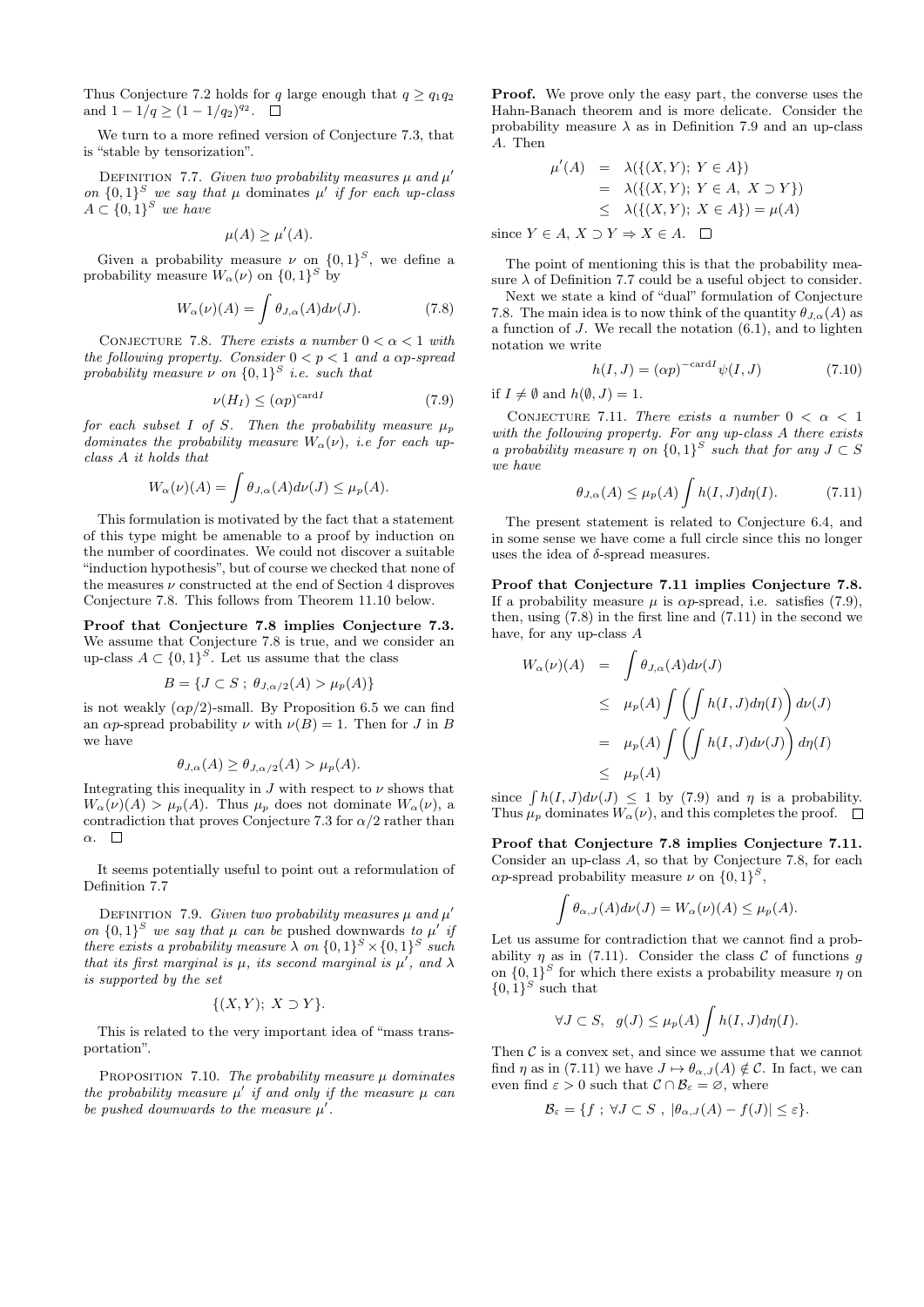This follows from an obvious compactness argument. The Hahn-Banach theorem implies that there exists a linear functional  $\nu$  on the space of functions on  $\{0,1\}^S$  separating the convex sets  $\mathcal C$  and  $\mathcal B_{\varepsilon}$ , in the sense that

$$
\sup_{g \in \mathcal{C}} \nu(g) := \beta < \inf_{g \in \mathcal{B}_{\varepsilon}} \nu(g). \tag{7.12}
$$

Since  $g \in \mathcal{C}$  and  $g' \leq g$  imply  $g' \in \mathcal{C}$ , it follows that  $\nu$  is positive, so it is a positive measure. Since  $\mathcal C$  contains the constant function g given by  $g(J) = \mu_p(A)$  for all  $J \subset S$ (as is seen by taking  $\eta(\{\emptyset\}) = 1$ ) we have  $\beta > 0$ , so we can as well by homogeneity assume that in (7.12) we have  $\beta =$  $\mu_p(A)$ . Since for each  $I \subset S$  the function  $g(\cdot) = \mu_p(A)h(I, \cdot)$ is in  $C$ , it follows from  $(7.12)$  that

 $\forall I \subset S, \nu(h(I, \cdot)) \leq 1$ 

i.e.

$$
f_{\rm{max}}
$$

$$
\forall I \subset S, \quad \nu(H_I) \le (\alpha p)^{\text{card}I}.
$$
 (7.13)

In particular if we take  $I = \emptyset$  we see that  $\nu$  has a mass at most one. Adding the appropriate mass at  $\varnothing$  we turn  $\nu$  into a probability measure without changing  $\nu(H_I)$  for  $I \neq \emptyset$ , so (7.13) means that  $\nu$  is  $(\alpha p)$ -spread. Also by (7.12) we have  $\beta = \mu_p(A) < \inf_{g \in \mathcal{B}_{\varepsilon}} \nu(g)$ , and using this for the function  $g: J \mapsto \theta_{\alpha,J}(A)$  yields, using (7.9) again

$$
\beta = \mu_p(A) < \nu(g) = \int \theta_{\alpha,J}(A) d\nu(J) = W_\alpha(\nu)(A).
$$

It follows that  $\mu_p$  does not dominate  $W_\alpha(\nu)$ , a contradiction that finishes the proof.  $\square$ 

When studying Conjecture 7.11 we face the same problem as in Conjecture 6.4. What is the magic method that will produce the probability measure  $\eta$ ? Of course one cannot help feeling that Conjecture 7.11 is too strong to be possibly true. Yet, inspection of simple cases shows that possibly something deep is going on. We will explain how to construct the probability  $\eta$  in the case where  $A = \{X \subset$ S;  $X \neq \emptyset$ . This amounts to find coefficients  $\beta_I \geq 0$  such that (setting  $N = \text{card}S$  and recalling the notation (7.10)), the following holds true:

$$
\sum_{I \subset S} \beta_I \le \mu_p(A) = 1 - (1 - p)^N \tag{7.14}
$$

and

$$
\forall X \subset S, \quad W_{\alpha}^*(A)(X) = 1 - (1 - \alpha)^{\text{card}X} \le \sum_{I \subset X} \beta_I h(I, X). \tag{7.15}
$$

Although the construction is a posteriori simple, it is connected with deeper ideas that will be explained in Section 9. Assuming without loss of generality that  $\alpha$  is small enough that  $1-\alpha \geq \exp(-2\alpha)$ , and using the fact that by concavity for all  $y$  and all  $s$  we have

$$
1 - e^{-y} \le 1 - e^{-s} + e^{-s}(y - s) = 1 - (1 + s)e^{-s} + e^{-s}y, (7.16)
$$

we see that for every s

$$
W_{\alpha}^{*}(A)(X) = 1 - (1 - \alpha)^{\text{card}X} \le 1 - \exp(-2\alpha \text{card}X)
$$
  
 
$$
\le 1 - (1 + s)e^{-s} + 2\alpha e^{-s}\text{card}X.
$$

Since card  $X = \alpha p \sum_{i \in S} h(\{i\}, X)$  we see that (7.15) holds for  $\beta_{\emptyset} = 1 - (1+s)e^{-s}$ ,  $\beta_{\{i\}} = 2\alpha^2 pe^{-s}$  for  $i \in S$  and  $\beta_I = \emptyset$  if card $I \geq 2$ . Thus

$$
\sum_{I \subset S} \beta_I = 1 - (1+s)e^{-s} + 2\alpha^2 pNe^{-s},
$$

and the optimal choice  $s = 2\alpha^2 N$  gives

$$
\sum_{I \subset S} \beta_I \le 1 - \exp(-2\alpha^2 pN) \le 1 - (1 - p)^N
$$

if  $\alpha \leq 1/2$ .

## 8. THE KAHN-KALAI CONJECTURE

CONJECTURE 8.1.  $[2]$  There exists a universal constant L such that for all  $0 < p < 1$ , if  $A \subset \{0,1\}^S$  is an upclass that satisfies  $\mu_p(A) \leq 1/2$ , then A is p'-small for  $p' =$  $p/(L \log \text{card} S)$ .

Given the class A, the quantity of interest is the "threshold"  $p = p_A$  defined by  $\mu_p(A) = 1/2$ . A positive solution to Conjecture 8.1 would mean that to compute  $p_A$  (within a logarithmic factor) there is no other way than to compute  $p_A^* = \sup\{p \; ; \; A \text{ is } p\text{-small}\}.$  This is very much in the spirit of (3.1) and Conjecture 5.7.

Conjecture 8.1 is discussed at length in [2]. Of course we have the following weaker version:

CONJECTURE 8.2. As above, requiring only  $A$  to be weakly  $p'$ -small.

Although this is difficult to explain, we feel that these conjectures are closely related to those of the previous sections, mainly in the sense that probably it requires a really new idea about up-classes to disprove them. Here are related questions .

CONJECTURE 8.3. There exists a universal constant  ${\cal L}$ with the following property. Consider a class  $B \subset \{0,1\}^S$ and assume that for some integer m we have card  $I = m$ whenever  $I \in B$ . Assume that B carries a  $\delta$ -spread measure  $\nu$  and let  $A = \{J \subset S, \exists I \in B, I \subset J\}$ . Then if  $p \geq$ Lδ log(m + 1) we have  $\mu_p(A) \geq 1/2$ .

A more precise version of Conjecture 8.3 is as follows.

CONJECTURE 8.4. There exists a universal constant  $L$ with the following property. Consider a class  $B \subset \{0,1\}^S$ and assume that for some integer m we have card  $I = m$ whenever  $I \in B$ . Assume that B carries a  $\delta$ -spread measure  $ν$ . Then for  $p \geq δ$  we have

$$
\mathsf{E}_p(B) = \mathsf{E}_p \sup_{I \in B} \text{card}(X \cap I) \geq m(1 - L \exp(-p/L\delta)).
$$

To see that this is stronger than (8.3) one simply observe that if A is as in the statement of that conjecture, then  $\mu_p(A) \geq 1/2$  whenever  $E(B) \geq m - 1/2$ .

We formulate next a common generalization to both Conjecture 8.2 and the conjectures of the previous sections. We recall the notation (7.8).

CONJECTURE 8.5. There exists a universal constant  $L$ with the following property. Consider  $0 < p < 1/2$  and  $\delta > 0$ . Then if v is a  $\delta$ -spread measure on  $\{0,1\}^S$ , and if

$$
\alpha \le 1 - (1 - p)^{\frac{1}{L\delta}} \tag{8.1}
$$

then  $\mu_p$  dominates  $W_\alpha(\nu)$ .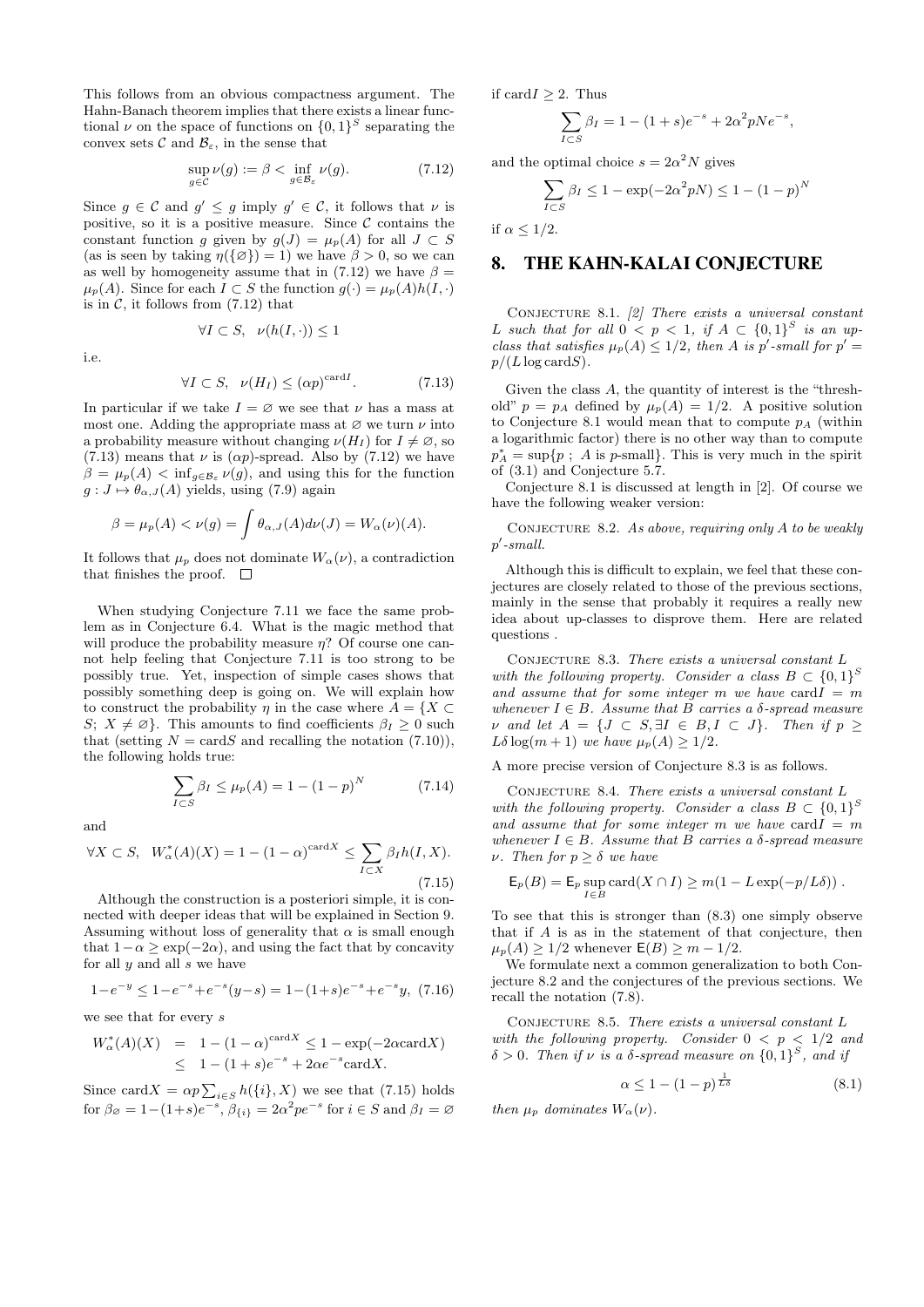This conjecture is "dimension-independent", in the sense that the cardinality of S is irrelevant. The case  $\delta = p$  recovers Conjecture 7.8.

Proof that Conjecture 8.5 implies Conjecture 8.2. Consider an up-class A and a  $\delta$ -spread probability  $\nu$  with  $\nu(A) = 1$ . Then under (8.1)  $\mu_p$  dominates  $W_\alpha(\nu)$ , so that in particular  $W_{\alpha}(\nu)(A) \leq \mu_{p}(A)$ . Therefore by (7.8) (and since  $\nu(A) = 1$ ) we can find  $J \in A$  with  $\theta_{J,\alpha}(A) \leq \mu_p(A)$ . Since A is an up-class, for J in A we have  $A \supset \{X : X \supset J\}.$ Thus we have, letting  $M = \text{card} S$ ,

$$
\theta_{J,\alpha}(A) \ge \theta_{J,\alpha}(\{X; X \supset J\}) = \alpha^{\text{card } J} \ge \alpha^M
$$

and therefore

$$
\mu_p(A) \ge \alpha^M. \tag{8.2}
$$

Since  $1 - p \leq \exp(-p)$  if we set  $\delta = p/2L \log M$  (where L is the constant of  $(8.1)$  it holds that

$$
(1-p)^{1/L\delta}\leq \exp(-2\log M)\leq \frac{1}{M^2}.
$$

Therefore (8.1) is satisfied for  $\alpha = 1 - 1/M^2$ , so that (8.2) yields

$$
\mu_p(A) \ge \left(1 - \frac{1}{M^2}\right)^M \ge \frac{1}{2}
$$

for  $M \geq 3$ . Thus for  $M \geq 3$ , if  $\mu_p(A) < 1/2$ , we cannot find  $\nu$  as above and A must be weakly  $\delta$ -small.  $\square$ 

In Conjecture 8.5 the value of  $\alpha$  can be very close to 1 (as in the previous proof) so this conjecture could be much riskier than the previous ones. It is of interest to test it on the case where, if  $M = \text{card}S$ ,  $\nu$  gives mass  $1/M$  to each set  $I \subset S$  with card  $I = 1$ , so that  $\nu$  is  $(1/M)$ -spread, and (8.1) allows values of  $\alpha$  as large as  $1 - (1 - p)^{M/L}$ . To check that  $\mu_p$  dominates  $W_\alpha(\nu)$  one shows with a little work that the critical case is that of the class  $A = \{I \subset$  $S: I \neq \emptyset$ . It satisfies  $\mu_p(A) = 1 - (1 - p)^M$  and indeed  $\mu_p(A) \geq W_\alpha(\nu)(A) = \alpha$  if  $L \geq 1$ .

### 9. MULTIPLICATIVE VERSION

CONJECTURE 9.1. There exists a number  $\alpha > 0$  with the following property. For each number  $0 < p < 1/2$ , each  $\alpha p$ spread measure  $\nu$  and each up-class A we have (assuming  $A \neq \{0,1\}^S$ 

$$
-\int \log(1 - \theta_X(A))d\nu(X) \le \log(1 - \mu_p(A)).
$$
 (9.1)

Here  $\theta_X(A) = \theta_{X,\alpha}(A)$  is as in Conjecture 7.3. The value of  $\alpha$  is kept implicit to lighten notation. As we will soon see, this conjecture is stronger than Conjecture 7.8. One can similarly formulate a conjecture stronger than Conjecture 8.5 by asking that (9.1) holds under (8.1).

Passing to complements, (9.1) means that for any downclass A one should have

$$
\mu_p(A) \le \prod_X \theta_X(A)^{\nu(\{X\})},\tag{9.2}
$$

a "multiplicative" inequality.

Let us start with an example. Consider a subset  $I \subset$ S, and let  $n = \text{card} I$ . Let  $A = \{X \subset S; I \not\subset X\}$  so  $\mu_p(A) = 1 - p^n$ . It is clear that  $\theta_X(A) = 1$  if  $I \not\subset X$ , and  $\theta_X(A) = 1 - \alpha^n$  if  $I \subset X$ . Thus (9.2) holds for this class A provided

$$
1 - p^{n} \le (1 - \alpha^{n})^{\nu(\lbrace X, X \supset I \rbrace)} = (1 - \alpha^{n})^{\nu(H_{I})}.
$$

This essentially requires that  $\nu(H_I) \leq (p/\alpha)^n = (p/\alpha)^{\text{card}I}$ . The meaning of Conjecture 9.1 is that this obviously necessary requirement is basically the only requirement for (9.2) to hold for general classes.

Throughout the rest of this section we denote by  $\mathcal{D}(S)$ the class of measures  $\nu$  on  $\{0,1\}^S$  that satisfy  $(9.2)$  for every down-class  $A \subset \{0,1\}^S$ . (The dependence on  $\alpha$  and  $p$  is kept implicit). We will show that the class  $\mathcal{D}(S)$  enjoy remarkable stability properties, which seems to indicate that (9.1) is the "correct" conjecture.

- THEOREM 9.2. a) If card  $S = 1$  and  $\nu({1}) \leq p$ , then  $\nu \in \mathcal{D}(S)$  (provided  $1 - \alpha > 1/e$ .)
- b) More generally, if  $\alpha$  is small enough and if  $\nu(\emptyset) \geq$  $1-p^{\text{card}S}$ , then  $\nu \in \mathcal{D}(S)$ .
- c) If S is the disjoint union  $S = S_1 \cup S_2$ , and if  $\nu_1 \in$  $\mathcal{D}(S_1), \nu_2 \in \mathcal{D}(S_2)$  then  $\nu_1 \otimes \nu_2 \in \mathcal{D}(S)$ .
- d) More generally, assume that S is a disjoint union  $S =$  $S_1 \cup S_2$ , consider  $\nu_1 \in \mathcal{D}(S_1)$  and for  $X \in S_1$  consider  $\nu_X \in \mathcal{D}(S_2)$ . Consider the measure  $\nu$  on  $\{0,1\}^{S_1 \times S_2}$ given by

$$
\nu(A) = \int \nu_X(\{Y; \ (X,Y) \in A\}) d\nu_1(X)
$$

where  $X \subset S_1$ ,  $Y \subset S_2$ . Then  $\nu \in \mathcal{D}(S)$ .

e) Assume that S is a disjoint union  $S = S_1 \cup S_2$ , and denote by  $\Delta_j$  the probability on  $\{0,1\}^{S_j}$  that is concentrated at  $\emptyset$ . Consider  $\nu_1 \in \mathcal{D}(S_1)$  and  $\nu_2 \in \mathcal{D}(S_2)$ . Then any probability  $\nu$  that satisfies  $\nu \leq \nu_1 \otimes \Delta_2 + \Delta_1$  $\Delta_1 \otimes \nu_2$  belongs to  $\mathcal{D}(S)$ .

In Theorem 11.11 in the last section of the present paper, we will prove a more specialized result: If  $k/N \leq p$ , the uniform probability  $\nu$  on the sets  $I \subset S$  with card  $I = k$ belongs to  $\mathcal{D}(S)$ .

A consequence of Theorem 9.2 is that, if there exists a  $\alpha p$ -spread probability measure that does not satisfy (9.2), it cannot be constructed from simpler pieces using any of the operations of Theorem 9.2.

Corollary 9.3. Conjecture 9.1 implies Conjecture 7.8.

**Proof.** First, we observe that by the inequality  $x \leq$  $-\log(1-x)$ , under (9.1) we have

$$
\int \theta_X(A)d\nu(X) \le \log(1 - \mu_p(A)). \tag{9.3}
$$

Next, Theorem 9.2 implies that if  $\nu$  satisfies (7.2), so do its powers  $\nu^{\otimes n}$  (when we identify  $({0,1}^S)^n$  with  ${0,1}^S'$  where cardS' = ncardS) so that, using (9.3) for  $\nu^{\otimes n}$  and  $A^n$ ,

$$
\left(\int \theta_X(A)d\nu(X)\right)^n \leq \log(1 - \mu_p(A)^n)
$$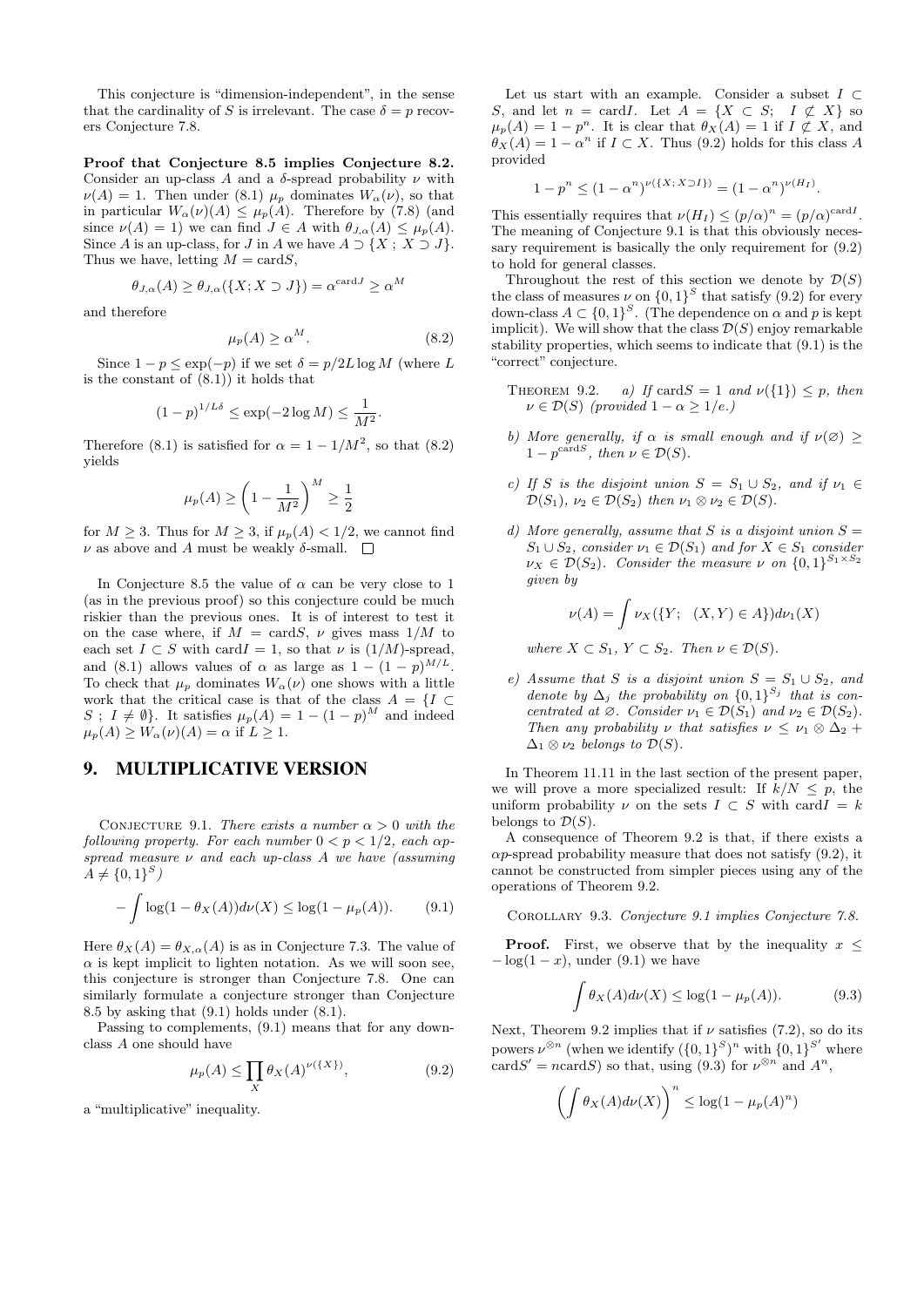for all  $n$ , and thus

$$
\int \theta_X(A)d\nu(X) \le \mu_p(A)
$$

whenever A is an up-class.  $\Box$ 

Proof of Theorem 9.2. We find it convenient to use the formulation (9.2).

To prove a), we note that when  $\text{card}S = 1$ , the only nontrivial case to consider is  $A = \{ \emptyset \}$ , in which case (9.2) reduces to

$$
1 - p \le (1 - \alpha)^{\nu({1})},
$$

which holds for  $\alpha \leq 1 - 1/e$  and  $\nu({1}) = p$ .

To prove b) we observe that  $\theta_X(A)$  decreases as X increases, so that it suffices to prove that  $\mu_p(A) \leq \theta_s(A)^a$  for  $a =$  $p^{\text{card }S}$ . Given  $\mu_p(A)$ , what is the smallest possible value of  $\theta_S(A)$ ? The density of  $\theta_S$  with respect to  $\mu_p$  at I depends only on  $card I$ , and increases with  $card I$ . It should then be clear that if  $A_k = \{I \subset S; \text{ card } I \leq k\}$  then

$$
\mu_p(A) \ge \mu_p(A_k) \Rightarrow \theta_S(A) \ge \theta_S(A_k)
$$

and the whole matter is reduced to a struggle with the tails of the Binomial law, which is left to the interested reader. To prove c), we consider a down-class  $A \subset \{0,1\}^{S_1 \cup S_2}$ . For  $I \subset S_1$  we write

$$
A_I = \{ J \subset S_2; \quad I \cup J \in A \}
$$
\n
$$
(9.4)
$$

and for  $J \subset S_2$  we write

$$
A_J = \{I \subset S_1; \quad I \cup J \in A\}.\tag{9.5}
$$

Since  $\nu_1 \in \mathcal{D}(S_1)$ , for each  $J \subset S_2$  we have, lightening notation by writing  $\nu_{1,X}$  rather than  $\nu_1({X})$ ,

$$
\eta_1(A_J) \leq \prod_{X \subset S_1} \theta_X(A_J)^{\nu_{1,X}},
$$

where  $\eta_1$  denotes the projection of  $\mu_p$  on  $\{0,1\}^{S_1}$ . Using Fubini's theorem and Hölder's inequality we get

$$
\mu_p(A) = \int \eta_1(A_J) d\eta_2(J) \le \int \prod_{X \subset S_1} \theta_X(A_J)^{\nu_{1,X}} d\eta_2(J)
$$
  

$$
\le \prod_{X \subset S_1} \left( \int \theta_X(A_J) d\eta_2(J) \right)^{\nu_{1,X}}, \tag{9.6}
$$

where of course  $\eta_2$  is the projection of  $\mu_p$  on  $\{0,1\}^{S_2}$ .

Using Fubini's theorem again yields

$$
\int \theta_X(A_J) d\eta_2(J) = \theta_X \otimes \eta_2(A) = \int \eta_2(A_I) d\theta_X(I). \quad (9.7)
$$

Since  $\nu_2 \in \mathcal{D}(S_2)$ , writing  $\nu_{2,X}$  rather than  $\nu_2({X})$  we get

$$
\eta_2(A_I) \le \prod_{Y \subset S_2} \theta_Y(A_I)^{\nu_{2,Y}} \tag{9.8}
$$

so that, using Hölder's inequality again,

$$
\int \eta_2(A_I) d\theta_X(I) \leq \prod_{Y \subset S_2} \left( \int \theta_Y(A_I) d\theta_X(I) \right)^{\nu_{2,Y}} (9.9)
$$

$$
= \prod_{Y \subset S_2} \theta_{X \cup Y}(A)^{\nu_{2,Y}}
$$

and combining (9.6) to (9.9) finally yields,

$$
\mu_p(A) \le \prod_{X \subset S_1, Y \subset S_2} \theta_{X \cup Y}(A)^{\nu_{1,X} \nu_{2,Y}}, \tag{9.10}
$$

the required inequality.

To prove d), we simply replace (9.8) by

$$
\eta_2(A_I) \le \prod_{Y \subset S_2} \theta_Y(A_I)^{\nu_{X,Y}}
$$

(where  $\nu_{X,Y} = \nu_X({Y})$ ). We proceed as above, and instead of (9.10) we get

$$
\mu_p(A) \le \prod_{X \subset S_1, Y \subset S_2} \theta_{X \cup Y}(A)^{\nu_{1,X} \nu_{X,Y}},
$$

the required inequality.

To prove e), consider a down-class  $A \subset \{0,1\}^S$  and its projections  $A_1$  and  $A_2$  on  $\{0,1\}^{S_1}$  and  $\{0,1\}^{S_2}$  respectively. Then we have, keeping the notation  $\nu_{1,X}$  and  $\nu_{2,Y}$ ,

$$
\mu_p(A) \leq \eta_1(A_1)\eta_2(A_2) \leq \prod_{X \subset S_1} \theta_X(A_1)^{\nu_{1,X}} \prod_{Y \subset S_2} \theta_Y(A_2)^{\nu_{2,Y}} \n= \prod_{X \subset S_1} \theta_X(A)^{\nu_{1,X}} \prod_{Y \subset S_2} \theta_Y(A)^{\nu_{2,Y}},
$$

where  $\eta_1$  and  $\eta_2$  are as before. This latter quantity is at most  $\prod_{Z\subset S}\theta_Z(A)^{\nu({Z})}$ . This is because when  $\nu({Z})\neq 0$ we have either  $Z \subset S_1$  and  $\nu({Z}) \leq \nu_1({Z}) = \nu_{1,Z}$  or else  $Z \subset S_2$  and  $\nu({Z}) \leq \nu_2({Z}) = \nu_{2,Z}$ .  $\Box$ 

Theorem 9.2 allows one to control measures  $\nu$  that are built in a certain way out of two simpler pieces. It must be pointed out that one can simply construct measures  $\nu$ that are in no natural way "made from simpler pieces". For example consider a group  $G$  of permutations of  $S$  and the image  $\nu$  of its Haar measure under the action of  ${\mathcal G}$  on a given subset of S. But how do we analyze this situation, and in which direction should one look??

## 10. BLOCKS

Suppose we want to disprove Conjecture 9.1. Then we have to construct both the  $\alpha p$ -spread probability measure  $\nu$ and the up-class A that witness the failure of (9.2).

As we have shown in Theorem 9.2 it is not possible to construct  $\nu$  by simply combining the basic examples we know. In this section we prove a "dual result": the construction of the class A itself must be fairly complicated.

A natural approach to construct complicated up-classes is by recursively combining simpler classes. Probably the simplest such method is to consider two up-classes "on disjoint blocks" and then to take either their intersection or their reunion. In particular, our previous example  $A = \{X: \forall i \leq$ m,  $X \cap S_i \neq \emptyset$  where  $(S_i)_{i \leq m}$  are disjoint subsets of S is of this type.

The main result of this section is that if we start with the classes  $A = \{S\}$  and iterate these operations as many times as we wish the resulting class satisfies (a lot more than) Conjecture 9.1.

If we want to control a class of sets with stability properties as above, it soon turns out that it does not suffice to control these sets through their measure  $\mu_p$ , but that one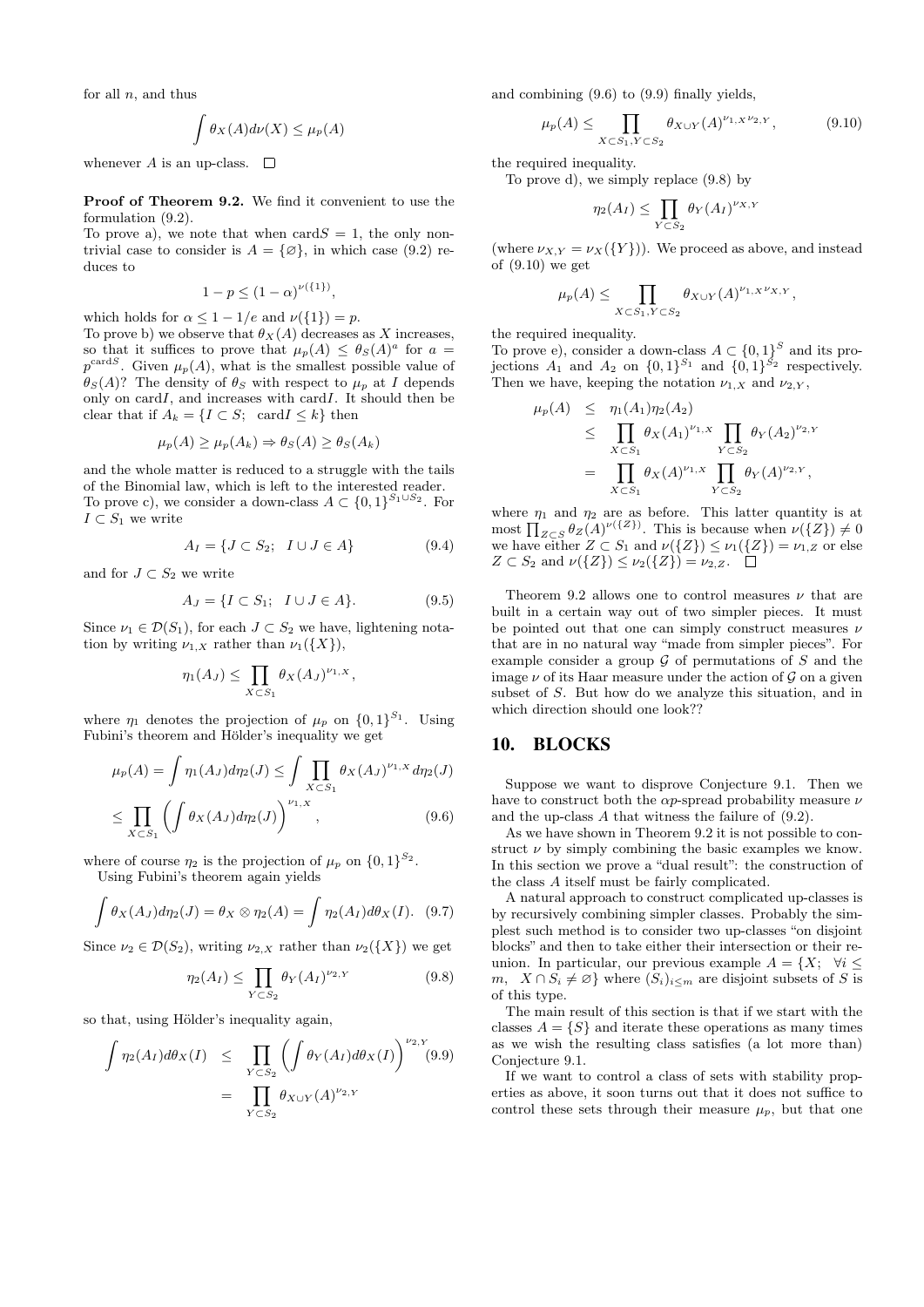must also control them for all product measures. A more subtle fact (that seems to be deeply related with the "multiplicative form" of Conjecture 9.1) is that it is very fruitful to perform an appropriate change of scale. Given  $\mathbf{t} = (t_i)_{i \in S}$ we denote by  $\zeta_t$  the product measure on  $\{0,1\}^S$  such that on the *i*-th factor the weight of 1 is  $1 - e^{-t_i}$  (and the weight of zero is  $e^{-t_i}$ ). For a subset I of S we define  $t_I = \prod_{i \in I} t_i$ . We say that a function  $P(t)$  is a *polynomial* if

$$
\mathcal{P}(\boldsymbol{t}) = \sum_{I \subset S} \beta_I t_I
$$

where  $\beta_I \geq 0$ ,  $\beta_{\emptyset} = 0$ . In particular a polynomial is a non-decreasing function of each of its variables.

DEFINITION 10.1. Given  $\gamma > 0$ , we say that a up-class  $A \subset \{0,1\}^S$  belongs to  $\mathcal{C}_{\gamma}$  if the following occurs. Given any  $q \in (\mathbb{R}^+)^S$ , there exists a polynomial  $\tilde{\mathcal{P}}$  (depending on  $q$ ) with the following properties:

$$
\forall t, \qquad -\log(1 - \zeta_t(A)) \le \mathcal{P}(t) \tag{10.1}
$$

$$
\mathcal{P}(\gamma q) \le -\gamma \log(1 - \zeta_q(A)). \tag{10.2}
$$

The notation keeps the set S implicit. Since we have assumed that a polynomial does not have a constant term, we have  $P(\gamma t) \leq \gamma P(t)$  for  $\gamma \leq 1$ ; this makes it obvious that the collection  $\mathcal{C}_{\gamma}$  increases as  $\gamma$  decreases.

Here is a first example.

PROPOSITION 10.2. The set  $A = \{X \subset S : X \neq \emptyset\}$ belongs to class  $C_1$ .

**Proof.** We have 
$$
\zeta_t(A) = 1 - \prod_{i \in S} e^{-t_i}
$$
, so  

$$
-\log(1 - \zeta_t(A)) = \sum_{i \in S} t_i
$$

and we see that  $P(t) = \sum_{i \in S} t_i$  works independently of  $q. \square$ 

We will prove that if  $\gamma$  is small enough, the collection  $\mathcal{C}_{\gamma}$ has some nice stability properties, and we will prove that a class in  $\mathcal{C}_{\gamma}$  satisfy a lot more than Conjecture 9.1. We hope that there exists  $\gamma > 0$  such that any up-class A belongs to  $\mathcal{C}_{\gamma}$ , but since this might *really* be asking for too much, we will state this as a problem rather than a conjecture.

PROBLEM 10.3. Is it true that there is a universal constant  $\gamma$  such that each up-class belongs to  $\mathcal{C}_{\gamma}$ ?

A positive solution would have sweeping consequences, since in particular it would prove Conjecture 8.5, as we show now.

THEOREM 10.4. If an up-class A belongs to  $\mathcal{C}_{\gamma}$ , and if

$$
\alpha \le 1 - (1 - p)^{\gamma/\delta},\tag{10.3}
$$

then for each  $\delta$ -spread measure  $\nu$  on  $\{0,1\}^S$  we have

$$
-\int \log(1-\theta_{X,\alpha}(A))d\nu(X) \le -\gamma \log(1-\mu_p(A)) \quad (10.4)
$$

and

$$
\int \theta_{X,\alpha}(A)d\nu(X) \le \mu_p(A). \tag{10.5}
$$

If (10.5) holds for each up-class A then  $\mu_p$  dominates  $W_{\alpha}(\nu)$ , and this shows that a positive solution of Problem 10.3 implies Conjecture 8.5.

**Proof.** Consider q with  $p = 1 - e^{-q}$ , and  $q = (q_i)_{i \in S}$ with  $q_i = q$  for each  $i \in S$ . By hypothesis we can find a polynomial  $P$  with

$$
\forall t, \quad -\log(1 - \zeta_t(A)) \le \mathcal{P}(t) \tag{10.6}
$$

$$
\mathcal{P}(\gamma q) \le -\gamma \log(1 - \zeta_q(A)) = -\gamma \log(1 - \mu_p(A)). \quad (10.7)
$$

Consider the number t such that  $1 - e^{-t} = \alpha$ . Consider  $X \subset S$ , and the sequence  $\mathbf{t} = (t_i)_{i \in S}$  given by  $t_i = 0$  if  $i \notin X$  and  $t_i = t$  if  $i \in X$ . Then

$$
\zeta_t(A) = \theta_{X,\alpha}(A). \tag{10.8}
$$

Writing  $\mathcal{P}(t) = \sum_{I \subset S} \beta_I t_I$ , we see from (10.6) and (10.8) that

$$
-\log(1 - \theta_{X,\alpha}(A)) \leq \sum_{I \subset X} \beta_I t^{\text{card}I}, \qquad (10.9)
$$

so that for any probability measure  $\nu$  we have

$$
-\int \log(1-\theta_{X,\alpha}(A))d\nu(X) \leq \sum_{I} \beta_I t^{\text{card}I} \nu(\lbrace X; X \supset I \rbrace)
$$

and if  $\nu$  is δ-spread, when  $t\delta \leq \gamma q$  we get

$$
-\int \log(1-\theta_{X,\alpha}(A))d\nu(X) \leq \sum_{I} \beta_{I}(t\delta)^{\text{card}I} \leq \mathcal{P}(\gamma q).
$$
\n(10.10)

Combining with (10.6) shows that the condition  $t\delta \leq \gamma \gamma$ implies (10.4). But  $t\delta \leq \gamma q$  means exactly  $\alpha \leq 1-(1-p)^{\gamma/\delta}$ .

It remains only to prove  $(10.5)$ . For this, using  $(10.6)$  we write that by  $(7.16)$  for any s we have

$$
\zeta_{t}(A) \leq 1 - e^{-\mathcal{P}(t)} \leq 1 - (1+s)e^{-s} + e^{-s}\mathcal{P}(t),
$$

so that using  $(10.8)$ , as in  $(10.10)$  we obtain

$$
\int \theta_{X,\alpha}(A)d\nu(X) \leq 1 - (1+s)e^{-s} + e^{-s}\mathcal{P}(\gamma q).
$$

We then chose  $s = \mathcal{P}(\gamma q)$  and we use (10.7) to see that (since  $\gamma$  < 1)

$$
1 - \exp(-\mathcal{P}(\gamma q)) \le 1 - (1 - \mu_p(A))^{\gamma} \le \mu_p(A).
$$

Now we describe the fundamental stability property of the class  $\mathcal{C}_{\gamma}$ . Consider a partition  $S = \bigcup_{i \leq n} S_i$  of S. Given upclasses  $A_i \subset \{0,1\}^{S_i}$  for  $i \leq n$  and an up-class  $A \subset \{0,1\}^n$ we define the up-class

$$
A[A_1, ..., A_n] = \{ X \subset S; \ \{i \leq n; \ X \cap S_i \in A_i \} \in A \}.
$$

PROPOSITION 10.5. If all the classes  $A, A_1, \ldots, A_n$  belong to  $\mathcal{C}_{\gamma}$  so does  $A[A_1, \ldots, A_n].$ 

**Proof.** For  $i \leq n$  and  $t_i \in (\mathbb{R}^+)^{S_i}$ , let

$$
F_i(\boldsymbol{t}_i) = -\log(1 - \zeta_{\boldsymbol{t}_i}(A_i)).
$$

Consider  $q \in (\mathbb{R}^+)^S$ , and let  $q_i$  be its projection on  $(\mathbb{R}^+)^{S_i}$ . Since  $A_i \in \mathcal{C}_{\gamma}$  we can find a polynomial  $\mathcal{P}_i$  with

$$
\forall \mathbf{t}_i \in (\mathbb{R}^+)^S , F_i(\mathbf{t}_i) \leq \mathcal{P}_i(\mathbf{t}_i) \qquad (10.11)
$$
  

$$
\mathcal{P}_i(\gamma \mathbf{q}_i) \leq \gamma F_i(\mathbf{q}_i). \qquad (10.12)
$$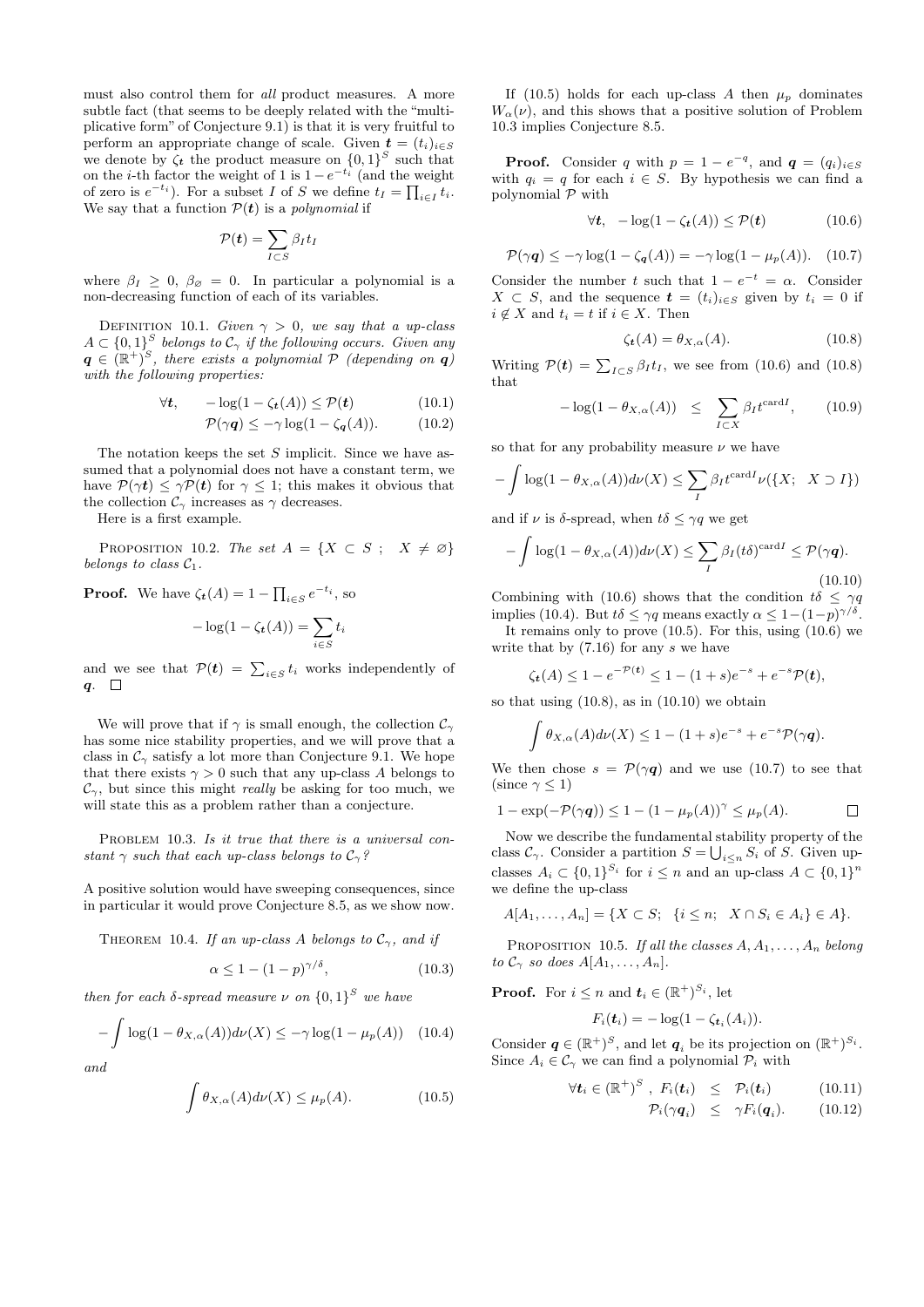For  $u \in (\mathbb{R}^+)^n$ , let us consider

$$
F_0(\boldsymbol{u}) = -\log(1 - \zeta_{\boldsymbol{u}}(A)).
$$

Let  $r_i = F_i(q_i)$  and  $\boldsymbol{r} = (r_i)_{i \leq n}$ . Since  $A \in \mathcal{C}_{\gamma}$ , there exists a polynomial  $\mathcal{P}_0$  such that

$$
\forall \mathbf{u} \in (\mathbb{R}^+)^n, F_0(\mathbf{u}) \leq \mathcal{P}_0(\mathbf{u}) \qquad (10.13)
$$
  

$$
\mathcal{P}_0(\gamma \mathbf{r}) \leq \gamma F_0(\mathbf{r}). \qquad (10.14)
$$

The magic formula is that for  $\mathbf{t} \in \mathbb{R}^{+S}$ ,

$$
F(\mathbf{t}) := -\log(1 - \zeta_{\mathbf{t}}(A[A_1, \dots, A_n])) = F_0(\mathbf{u}) \qquad (10.15)
$$

where for  $i \leq n$ ,  $u_i = F_i(\mathbf{t}_i)$ ,  $\mathbf{u} = (u_i)_{i \leq n}$  and when  $\mathbf{t}_i$  is the projection of **t** on  $(\mathbb{R}^+)^{S_i}$ . This is a consequence of the fact that the image measure of  $\zeta_t$  under the map

$$
X \mapsto (\mathbf{1}_{A_1}(X \cap S_1), \dots, \mathbf{1}_{A_n}(X \cap S_n))
$$

is the measure  $\zeta_{\boldsymbol{u}}$ , so that  $\zeta_{\boldsymbol{u}}(A) = \zeta_{\boldsymbol{t}}(A[A_1, \ldots, A_n]).$ Let us define

$$
\mathcal{P}(\boldsymbol{t})=\mathcal{P}_0(\boldsymbol{v})
$$

where  $\mathbf{v} = (v_i)$ ,  $v_i = \mathcal{P}_i(\mathbf{t}_i)$ . This is a polynomial. Combining (10.15) with (10.11) and (10.13) we get

$$
\begin{array}{lcl} \forall \boldsymbol{t} \ , \ F(\boldsymbol{t}) & = & F_0(F_1(\boldsymbol{t}_1), \ldots, F_n(\boldsymbol{t}_n)) \\ & \leq & \mathcal{P}_0(\mathcal{P}_1(\boldsymbol{t}_1), \ldots, \mathcal{P}_n(\boldsymbol{t}_n)) = \mathcal{P}(\boldsymbol{t}). \end{array}
$$

Combining (10.12), (10.14) and (10.15) we obtain

$$
\mathcal{P}(\gamma q) = \mathcal{P}_0(\mathcal{P}_1(\gamma q_1), \dots, \mathcal{P}_n(\gamma q_n))
$$
  
\n
$$
\leq \mathcal{P}_0(\gamma F_1(q_1), \dots, \gamma F_n(q_n))
$$
  
\n
$$
= \mathcal{P}_0(\gamma r_1, \dots, \gamma r_n)
$$
  
\n
$$
\leq \gamma F_0(r_1, \dots, r_n)
$$
  
\n
$$
= \gamma F_0(F_1(q_1), \dots, F_n(q_n)) = \gamma F(q). \quad \Box
$$

The true difficulty is to prove that any class at all other than the classes of Proposition 10.2 belongs to  $\mathcal{C}_{\gamma}$ .

THEOREM 10.6. There exists  $\gamma > 0$  such that for each S the class  $A = \{S\}$  belongs to the class  $C_{\gamma}$ .

Combining Propositions 10.2 et 10.5 with Theorem 10.6 we see that starting with the classes of Theorem 10.6, and iterating the operations "union on disjoint blocks" and "intersection on disjoint blocks" we can create only classes in  $\mathcal{C}_{\gamma}$ .

We define the function

$$
F(u, v) = -\log(e^{-u} + e^{-v} - e^{-u-v})
$$

for  $u, v \geq 0$ .

To prove Theorem 10.6 it suffices using Proposition 10.5 to consider the case where  $\text{card}S = 2$ , in which case Theorem 10.6 is equivalent to the following.

THEOREM 10.7. There exists a number  $\gamma > 0$  with the following property. Given  $u_0, v_0 \geq 0$ , we can find  $a, b, c \geq 0$ such that

$$
\forall u, v \ , \ F(u, v) \leq au + bv + cuv \quad (10.16)
$$
  

$$
au_0 + bv_0 + \gamma cu_0v_0 \leq F(u_0, v_0). \quad (10.17)
$$

It would be nice to know what is the best  $(= \text{largest})$ value of  $\gamma$  for which Theorem 10.6 holds, and in particular whether it holds for  $\gamma = 1$ . Our present argument does not allow this.

In order to prove Theorem 10.6 we have to gain some understanding of which triples  $a, b, c$  satisfy (10.16). Fixing v, we observe that

$$
\frac{\partial}{\partial u}F(u,v) = \frac{e^{-u}(1 - e^{-v})}{e^{-u} + e^{-v} - e^{-u-v}} \le 1 - e^{-v}.
$$

Thus, since  $F(0, v) = 0$ , if  $1-e^{-v} \le a+cv$ , then (10.16) holds for each u, and we need only be concerned with the case  $a+cv \leq 1-e^{-v}$ . Assuming that this occurs for certain values of v, these form an interval  $[v_1, v_2]$ . Consider  $v_1 \le v \le v_2$ . Setting  $w = a + cv$ , in order for (10.16) to hold we need that

$$
\max_{u} (F(u, v) - uw) \le bv. \tag{10.18}
$$

The maximum in the right-hand side is obtained for  $\partial F/\partial u(u, v) = w$ , i.e.

$$
e^{-u} = \frac{we^{-v}}{(1 - w)(1 - e^{-v})},
$$
\n(10.19)

and after a few lines of algebra this maximum is found to be

$$
\max_{u} (F(u, v) - uw) = f(v) := (1 - w) \log(1 - w)
$$
  
+ v(1 - w) + w \log w - w \log(1 - e^{-v}). (10.20)

This function is defined on the interval  $[v_1, v_2]$ . If  $v = v_i$  for  $j = 1$  or  $j = 2$  one has  $w = 1 - e^{-v_j}$  so one sees from (10.20) that  $f(v_1) = f(v_2) = 0$ . Also, from (10.20) we get (recalling that  $w = a + cv$ 

$$
f'(v) = 1 - \frac{w}{1 - e^{-v}}
$$
  
+  $c(\log w - \log(1 - w) - v - \log(1 - e^{-v}))$   
=  $1 - \frac{w}{1 - e^{-v}} + c\left(\log \frac{we^{-v}}{(1 - w)(1 - e^{-v})}\right).$ 

The last term is  $\leq 0$  by (10.19), so that

$$
f'(v) \le 1 - w = 1 - (a + cv). \tag{10.21}
$$

LEMMA  $10.8.$  If

$$
(1 - a - b)^2 \le c(1 - a)v_1 \tag{10.22}
$$

then (10.16) holds.

**Proof.** We have to prove (10.18) i.e. that  $f(v) \leq bv$  for  $v_1 \le v \le v_2$ . We have  $f(v_1) = 0$ , and (10.21) yields  $f'(v) \le v_1$ b if  $1 - (a + cv) \leq b$ , i.e.  $v \geq (1 - b - a)/c$ . Thus it suffices to show that  $f(v) \leq bv$  for  $v \leq (1 - b - a)/c$ . But since  $f(v_1) = 0$  and since  $f'(v) \le 1 - a$  by (10.21) we have

Now

$$
(1-a)(v-v_1) \le bv
$$

 $f(v) \leq (1-a)(v-v_1).$ 

since this inequality is equivalent to  $(1 - a - b)v \le (1 - a)v_1$ and using (10.22) and since  $v \le (1 - b - a)/c$ .  $\Box$ 

Proof of Theorem 8.7. Without loss of generality we assume that  $v_0 \geq u_0$ , and we set  $t = v_0 - u_0$ . Since  $\log(1 +$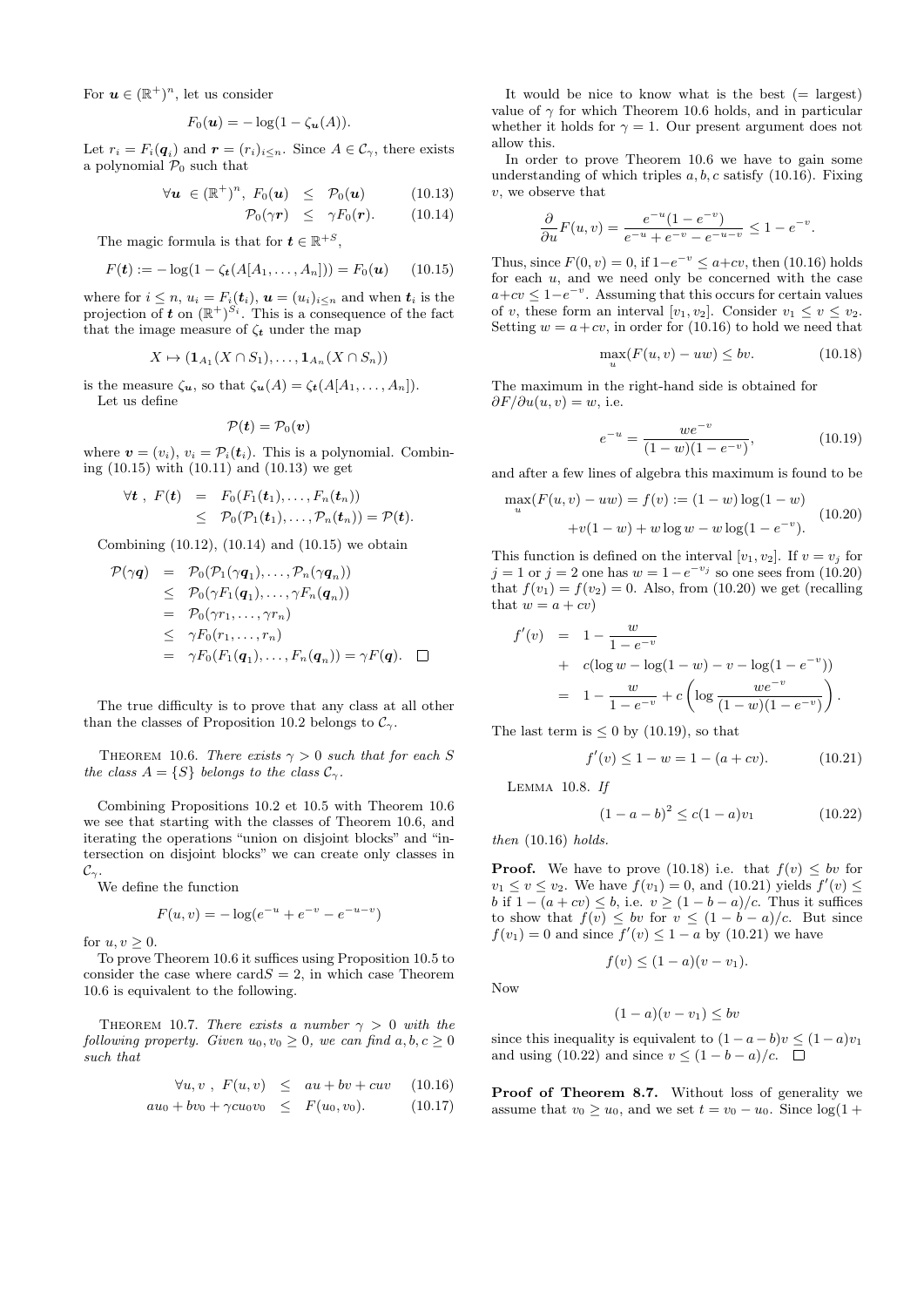$x) \leq x$  we have

$$
F(u_0, v_0) = -\log(e^{-u_0} + e^{-u_0 - t} - e^{-2u_0 - t})
$$
  
=  $u_0 - \log(1 + e^{-t}(1 - e^{-u_0}))$   
 $\geq u_0 - e^{-t}(1 - e^{-u_0}).$ 

Instead of (10.17) we will achieve the better inequality

$$
au_0 + bv_0 + \gamma cu_0v_0 \le u_0 - e^{-t}(1 - e^{-u_0}). \tag{10.23}
$$

The proof totally lacks of glory. We produce the values of a, b, c by pure fiat depending on the values of  $u_0$  and t, and we check in each case that (10.22) and (10.23) hold.

Case 1:  $t \ge u_0$ . If  $b = 0$ ,  $c = e^{-s}$ ,  $a = 1 - (1 + s)e^{-s}$  for a certain number  $\overline{s}$ , then (10.16) is automatic by (7.16), and

 $au_0 + bv_0 + \gamma cu_0v_0 = (1 - (1 + s)e^{-s})u_0 + \gamma e^{-s}u_0v_0$ 

is minimum for  $s = \gamma v_0$ , and this minimum has value  $u_0(1-\gamma v_0)$  $e^{-\gamma v_0}$ ). And if  $\gamma \leq 1/2$  we have

$$
u_0(1 - e^{-\gamma v_0}) \le u_0 - e^{-t}(1 - e^{-u_0})
$$

because  $1 - e^{-u_0} \le u_0$  and  $t = v_0 - u_0 \ge v_0/2 \ge \gamma v_0$  since  $2u_0 \le u_0 + t = v_0$ . Thus (10.23) holds in this case.

Case 2:  $t \le u_0 \le 4$ . In that case,  $u_0 \le 4$  and  $v_0 \le 2u_0$ . For a certain number L we have  $e^{-u_0} \geq 1 - u_0 + u_0^2/L$  and

$$
u_0 - e^{-t}(1 - e^{-u_0}) \ge u_0 - e^{-t}(u_0 - \frac{u_0^2}{L}) \ge \frac{e^{-4}u_0^2}{L} \ge \frac{e^{-4}u_0v_0}{2L}
$$
.

Thus (assuming  $\gamma \leq e^{-4}/2L$ ) we simply take  $a = b = 0$ ,  $c = 1$  to obtain (10.23) and we note that  $1-e^{-v} \le a+cv = v$ , so that (10.16) holds automatically.

Case 3: 
$$
t \le u_0
$$
,  $u_0 \ge 4$ . We chose  
\n
$$
c = \frac{1}{2\gamma} \frac{e^{-t}}{u_0 v_0}; b = \frac{e^{-t}}{4 \max(1, t)}; a + b = 1 - \frac{2e^{-t}}{u_0}
$$

We then have

$$
au_0 + bv_0 = (a+b)u_0 + tb \le u_0 - 2e^{-t} + \frac{e^{-t}}{4},
$$

and consequently

$$
au_0 + bv_0 + \gamma cu_0v_0 \le u_0 - e^{-t},
$$

so it is obvious that (10.23) holds. To prove (10.16), we check that if  $\gamma$  is small enough then (10.22) holds, and since  $1 - a \geq b$  it suffices to show that  $(1 - a - b)^2 \leq bcv_1$ , i.e.

$$
\frac{4e^{-2t}}{u_0^2} \le \frac{e^{-2t}}{8\gamma u_0 v_0 \max(1, t)} v_1.
$$
 (10.24)

Since  $v_1$  satisfies  $a + cv_1 = 1 - e^{-v_1}$ , we have

$$
e^{-v_1} \le 1 - a = b + \frac{2e^{-t}}{u_0} \le \frac{3}{4}e^{-t}
$$

since  $u_0 \geq 4$ , and therefore  $v_1 \geq \max(1, t)/L_1$ . Since  $v_0 =$  $u_0 + t \leq 2u_0$ , this implies (10.24) when  $\gamma = 1/(64L_1)$ .  $\Box$ 

PROBLEM 10.9. Does there exist  $\gamma > 0$  such that all the classes

$$
A = \{ X \subset S; \text{ card } X \ge k \}
$$

belong to  $\mathcal{C}_{\gamma}$ ?

### 11. MISCELLANEOUS PROOFS

To lighten notations, we write  $\mu$  rather that  $\mu_p$ .

THEOREM 11.1. There exists a universal constant  $L_0$  with the following property. Consider any set S, any numbers  $t_i > 0$ ,  $i \in S$ , and any  $0 < p < 1/2$ . Then for  $u > L_0$ we can find a family  $\mathcal I$  of subsets of S with the following properties:

$$
\sum_{i \in X} t_i \ge L_0 up \sum_{i \in S} t_i \Rightarrow \exists I \in \mathcal{I}, \ I \subset X \tag{11.1}
$$

$$
\sum_{I \in \mathcal{I}} p^{\text{card} I} \le 4\mu_p \left( \left\{ X; \sum_{i \in X} t_i \ge pu \sum_{i \in S} t_i \right\} \right). \tag{11.2}
$$

In particular, taking  $u = \max(8, L_0)$  this proves Conjecture 5.7 in the case where  $T$  is reduced to a single point, but in fact it does a little bit more, and yields the following (very weak) support of Conjecture 5.7.

PROPOSITION 11.2. Conjecture 5.7 holds when T consists of elements with disjoint support.

**Proof.** Let us enumerate the elements of T as  $t^1, \ldots, t^k$ , let  $U = \mathsf{E}_p \sup_{t \in T} \sum_{i \in X} t_i$  and let

$$
A_k = \bigg\{ X; \ \sum_{i \in X} t_i^k \ge L_0 U \bigg\}.
$$

Thus

$$
\mu\left(\bigcup_{k\leq k_0} A_k\right) \leq \mu\left(\sup_{t\in T} \sum_{i\in X} t_i \geq L_0 U\right) \leq \frac{1}{L_0}.
$$

Since the classes  $A_k$  are independent for  $\mu_p$  (because the sequences  $t^k$  have disjoint supports) we have

$$
\mu\left(\bigcup_{k\leq k_0} A_k\right) = 1 - \prod_{k\leq k_0} (1 - \mu(A_k))
$$

so that

.

$$
\prod_{k \le k_0} (1 - \mu(A_k)) \ge 1 - \frac{1}{L_0}.
$$

Assuming without loss of generality that  $L_0$  is large enough, we get

$$
\sum_{k \le k_0} -\log(1 - \mu(A_k)) \le -\log\left(1 - \frac{1}{L_0}\right) \le \frac{1}{8}
$$

and since  $x \le -\log(1-x)$  we have

$$
\sum_{k\leq k_0}\mu(A_k)\leq \frac{1}{8}.
$$

Now, for each k, we have  $U \geq U_k := p \sum_{i \in S} t_i^k$ . We use Theorem 11.1 with  $u = L_0 U/U_k \geq L_0$  to see that if

$$
B_k = \bigg\{ X; \ \sum_{i \in X} t_i^k \ge L_0^2 U \bigg\},\
$$

then we can find a family U  $\mathcal{I}_k$  of subsets of S with  $B_k \subset$  $I_{I \in \mathcal{I}_k} H_I$  and  $\sum_{I \in \mathcal{I}_k} p^{\text{card }I} \leq 4\mu(A_k)$ . The family  $\mathcal{I} =$  $\bigcup_k \mathcal{I}_k$  satisfies

$$
\left\{X; \sup_{t \in T} \sum_{i \in X} t_i \ge L_0^2 U\right\} = \bigcup_k B_k \subset \bigcup_{I \in \mathcal{I}} H_I
$$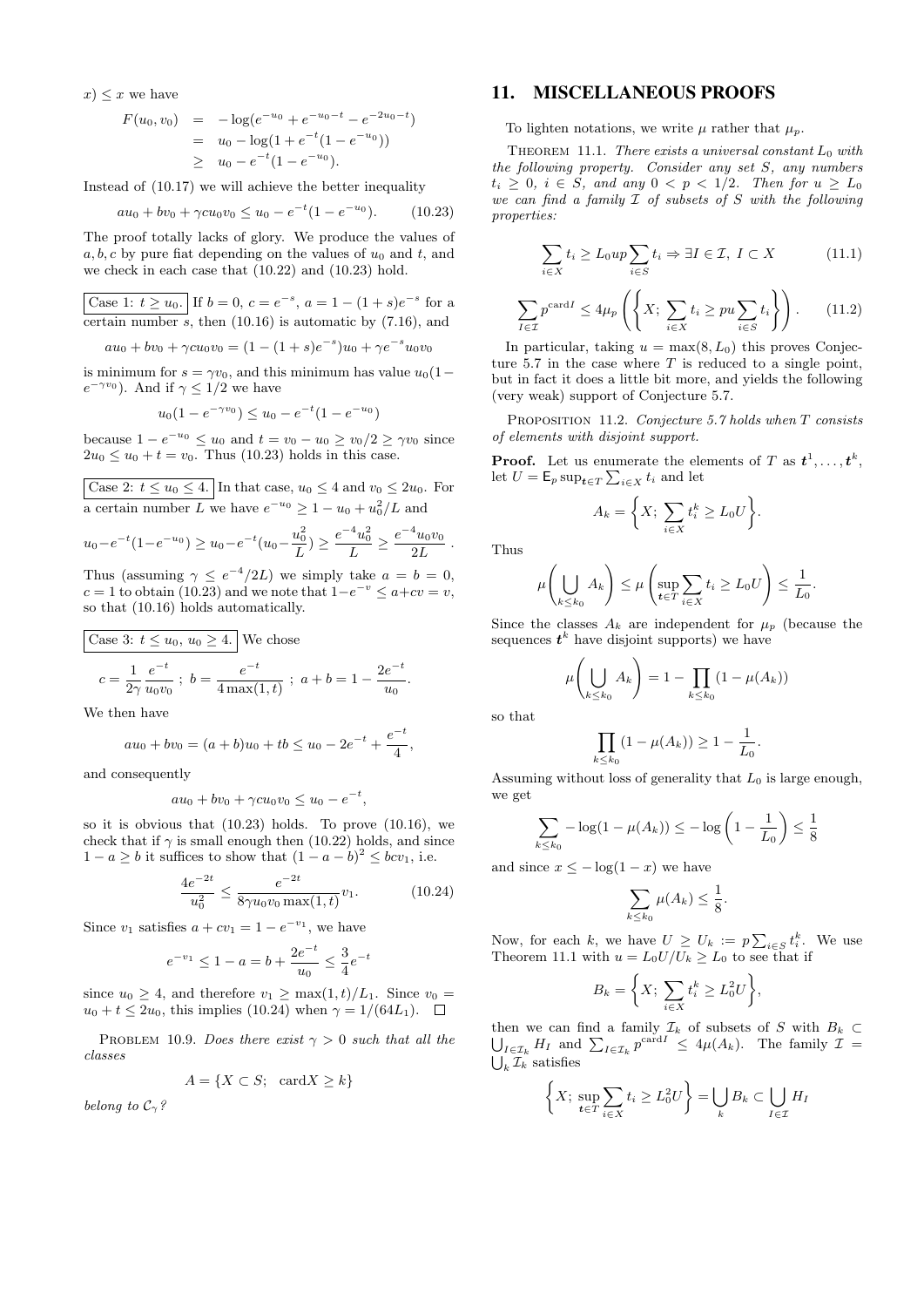and  $\sum_{I \in \mathcal{I}} p^{\text{card}I} \leq 1/2$ .

Proof of Theorem 11.1. We set

$$
U = p \sum_{i \in S} t_i \tag{11.3}
$$

and given  $u \geq 2$  we consider

$$
B = \left\{ X; \sum_{i \in X} t_i \ge uU \right\} \tag{11.4}
$$

so that

$$
\mu(B) \le \frac{1}{u}.\tag{11.5}
$$

We consider a number  $w > u$  to be specified later and

$$
A = \left\{ X; \sum_{i \in X} t_i \ge 8wU \right\}.
$$
 (11.6)

Consider

$$
S_0 = \{i \in S; t_i \ge uU\},\
$$

and the family  $\mathcal{I}_0$  consisting of the sets  $I \subset S_0$  with card $I =$ 1. Thus

$$
X \cap S_0 \neq \emptyset \Rightarrow \exists I \in \mathcal{I}_0, I \subset X \tag{11.7}
$$

$$
\sum_{I \in \mathcal{I}_0} p^{\text{card}I} = p \,\text{card} \mathcal{I}_0 = p \,\text{card} S_0. \tag{11.8}
$$

We have

$$
X \cap S_0 \neq \emptyset \Rightarrow \left\{ \sum_{i \in X} t_i \geq uU \right\} \Rightarrow X \in B
$$

so, if  $M_0 = \text{card} S_0$ ,

$$
1 - (1 - p)^{M_0} \le \mu(B) \le \frac{1}{u}
$$

and

$$
e^{-pM_0} \ge (1-p)^{M_0} \ge 1 - \mu(B),
$$

so that, since  $u \geq 2$  and therefore  $\mu(B) \leq 1/2$ ,

$$
pM_0 \le -\log(1 - \mu(B)) \le 2\mu(B)
$$

and (11.8) implies

$$
\sum_{I \in \mathcal{I}_0} p^{\text{card}I} \le 2\mu(B). \tag{11.9}
$$

Consider

$$
A' = \left\{ X; \ X \cap S_0 = \varnothing, \ \sum_{i \in X} t_i \ge 8wU \right\}.
$$

We have controlled  $A \setminus A'$  through (11.7) and (11.9) and we turn to the control of  $A'$ .

For  $k \geq 0$ , we set

$$
J_k = \{ i \in S; \ 4^{-k-1}uU \le t_i < 4^{-k}uU \} \tag{11.10}
$$

and  $M_k = \text{card} J_k$ . Given  $X \in A'$  we set  $n_k = \text{card} (J_k \cap X)$ . Let

$$
W_1 = \{k \ge 0; \ n_k \le wpM_k\}.
$$

Thus

$$
\sum_{k \in W_1} uU4^{-k} n_k \leq w p \sum_k uU4^{-k} M_k
$$
  

$$
\leq 4w p \sum_k \sum_{i \in J_k} t_i \leq 4wU. \quad (11.11)
$$

Let

so that

$$
W_2 = \left\{ k \ge 0; \ n_k \le 2^k \frac{w}{u} \right\}
$$

$$
\sum_{k \in W_2} uU4^{-k} n_k \le 2wU. \tag{11.12}
$$

Let  $W = \{k \geq 0; k \notin W_1 \cap W_2\}$ . Since  $X \in A'$  we have

$$
8wU \leq \sum_{i \notin S_0, i \in X} t_i \leq \sum_{k \geq 0} 4^{-k} uU \operatorname{card}(X \cap J_k)
$$
  

$$
\leq \sum_{k \geq 0} uU 4^{-k} n_k
$$

and we deduce from (11.11) and (11.9) that

$$
\sum_{k \in W} uU4^{-k}n_k \ge 2wU
$$

i.e.

$$
\sum_{k \in W} 4^{-k} n_k \ge 2 \frac{w}{u}.
$$
\n(11.13)

For a set W of integers and  $\mathbf{n} = (n_k)_{k \in W}$  let us define

 $A_{W,\mathbf{n}} = \{X \subset S; \forall k \in W, \text{ card}(X \cap J_k) = n_k\}.$ 

We have shown that

$$
A' \subset \bigcup_{W,\boldsymbol{n}} A_{W,\boldsymbol{n}},
$$

where the union is over all choices of  $W$  and of  $n$  such that (11.13) holds together with

$$
n_k > 2^k \frac{w}{u} \quad ; \quad n_k > w p M_k \tag{11.14}
$$

To control the classes  $A_{W,\mathbf{n}}$ , we will now compare them with the classes

$$
B_{W,\mathbf{n}} = \left\{ X \subset S; \ \forall k \in W, \ \mathrm{card}(X \cap J_k) \geq \frac{2u}{w} n_k \right\}.
$$

First we note that by  $(11.13)$  for X in B we have

$$
\sum_{k \in W} 4^{-k} \mathrm{card}(X \cap J_k) \ge 4
$$

so that by (11.10)

$$
\sum_{i\in X}t_i\geq uU
$$

and thus

$$
B_{W,\mathbf{n}} \subset B. \tag{11.15}
$$

We have

$$
\mu(B_W, \mathbf{n}) = \prod_{k \in W} T(k) \tag{11.16}
$$

where

$$
T(k) = \mu(\lbrace X \subset S; \text{ card}(X \cap J_k) \ge m_k \rbrace)
$$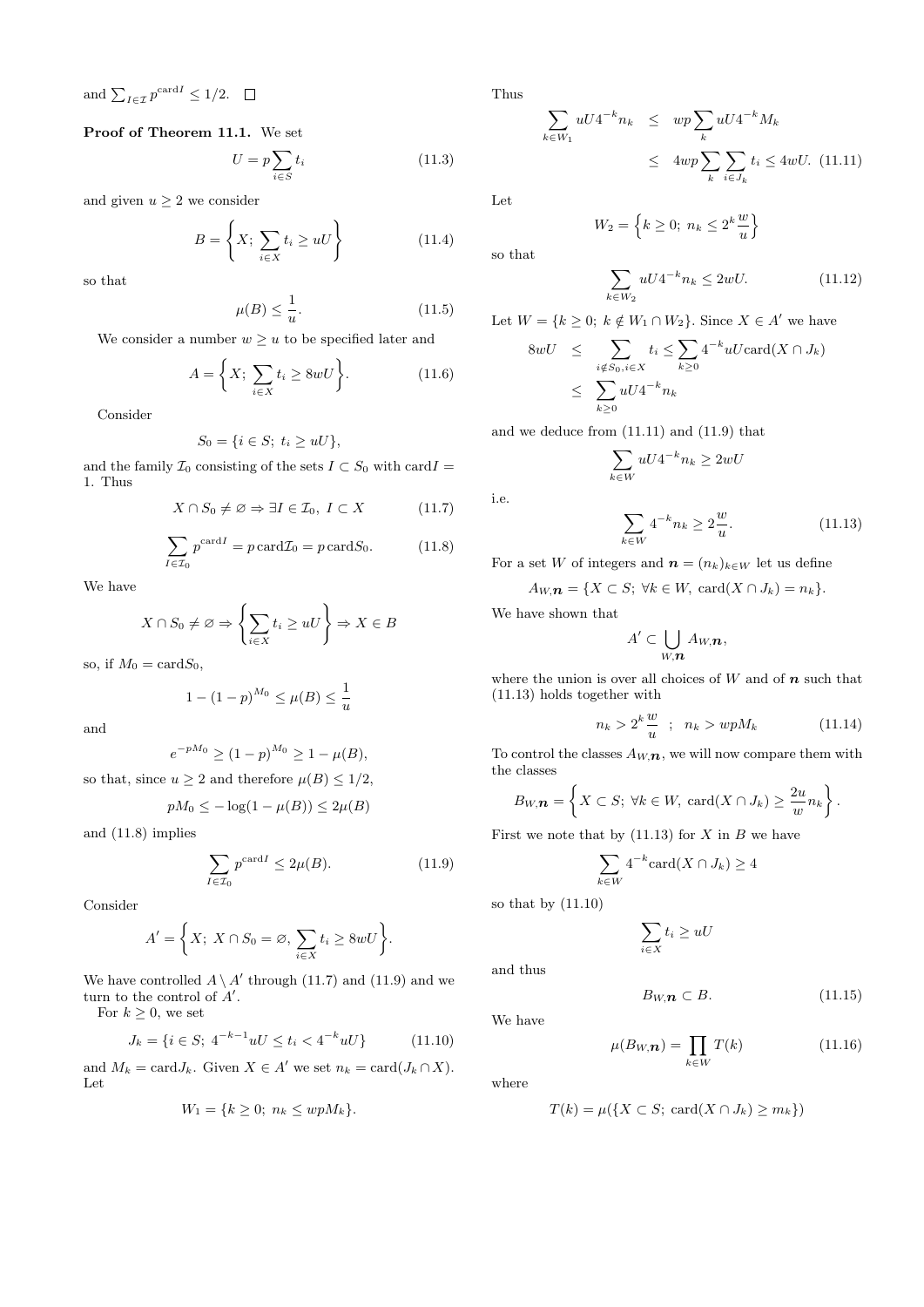and where  $m_k$  is the smallest integer  $\geq 2un_k/w$ . Thus

$$
T(k) \ge p^{m_k} (1-p)^{M_k - m_k} \binom{M_k}{m_k}.
$$

We first show that in this bound the factor  $(1-p)^{M_k-m_k}$ is not dangerous. Since  $u \geq 2$ , by (11.14) we have  $m_k \geq$  $2u n_k/w \geq 4p M_k$  and thus

$$
(1-p)^{M_k} \ge \left(\frac{1}{L}\right)^{m_k}
$$

Here, as well as in the rest of the paper, L denotes a number, that need not be the same at each occurrence, while  $L_0, L_1, \cdots$  denote specific constants. Thus, from (5.6) we get

$$
T(k) \ge \left(\frac{pM_k}{Lm_k}\right)^{m_k}
$$

and from (11.15) and (11.16) that

$$
\prod_{k \in W} \left(\frac{pM_k}{L_1 m_k}\right)^{m_k} \le \mu(B). \tag{11.17}
$$

.

Consider now the class  $\mathcal{I}_{W,\boldsymbol{n}}$  of subsets I of S that satisfy  $I \subset \bigcup_{k \in W} J_k$  and  $\text{card}(I \cap J_k) = n_k$  for  $k \in W$ . Then, obviously,

$$
\forall X \in A_{W,\boldsymbol{n}}, \ \exists I \in \mathcal{I}_{W,\boldsymbol{n}}, \ I \subset X. \tag{11.18}
$$

On the other hand

$$
\sum_{I \in \mathcal{I}_{W,\mathbf{n}}} p^{\text{card}I} = \prod_{k \in W} p^{n_k} \binom{M_k}{n_k} \le \prod_{k \in W} \left(\frac{L_2 p M_k}{n_k}\right)^{n_k} \qquad (11.19)
$$

using (5.6) again. The idea is now to use (11.17) to control the sum of the quantities  $(11.19)$  over all choices of W and **n** when  $w = 8L_1L_2u$  (it is here that we fix w). Since  $m_k$ is the smallest integer  $\geq 2u n_k/w > 2^{k+1} \geq 2$ , we have  $m_k \leq 4u n_k/w$ , so  $n_k \geq w m_k/4u \geq 2L_1L_2um_k$ . Therefore

$$
\frac{L_2 p M_k}{n_k} \le \frac{p M_k}{2L_1 m_k} ,
$$

and

$$
\left(\frac{L_2 p M_k}{n_k}\right)^{n_k} \le 2^{-n_k} \left(\frac{p M_k}{L_1 m_k}\right)^{n_k}
$$

.

Using the second part of (11.14) we have  $pM_k \leq n_k/w \leq$  $m_k/2u \le L_1m_k$  and since  $n_k \ge 2L_1L_2m_k \ge m_k$ , we have

$$
\left(\frac{L_2 p M_k}{n_k}\right)^{n_k} \leq 2^{-n_k} \left(\frac{p M_k}{L_1 m_k}\right)^{n_k} \leq 2^{-n_k} \left(\frac{p M_k}{L_1 m_k}\right)^{m_k}.
$$

Thus combining (11.17) and (11.19) we get

$$
\sum_{I \in \mathcal{I}_{W,\mathbf{R}}} p^{\text{card}I} \leq \left(\frac{1}{2}\right)^{\sum_{k \in W} n_k} \mu(B)
$$

and it suffices to show that if we sum over all choices of W and  $n_k$  the coefficients  $(1/2)^{\sum_{k\in W} n_k}$  the result is  $\leq 2$ . This sum is at most

$$
\prod_{k\geq 0} \biggl(1+\sum_{n_k>2^k w/u} 2^{-n_k}\biggr).
$$

Now, whenever  $w/u \geq 4$ , we have

$$
\sum_{n_k > 2^k w/u} 2^{-n_k} \le 2^{-2^{k+2}}
$$
  
and 
$$
\prod_{k \ge 0} (1 + 2^{-2^{k+2}}) \le 2. \quad \Box
$$

Our next result also provides (much deeper) support for Conjecture 5.7.

THEOREM 11.3. There exists a number q with the following property. Consider a set S that is a disjoint union  $S = \bigcup_{1 \leq k \leq k_0} S_k$ , and  $A \subset \{0,1\}^S$  such that

$$
\forall J \in A, \ \text{card}(J \cap S_k) = 2^k. \tag{11.20}
$$

Assume that there exists a p-spread probability measure  $\nu$ with  $\nu(A) = 1$ . Then given any class  $B \subset \{0,1\}^S$  with  $\mu(B) \geq 1 - 1/q$ , we can find  $J^1, \ldots, J^q$  in B and  $J \in A$ such that

$$
\forall k \leq k_0, \ \text{card}((J \setminus (J^1 \cup \dots \cup J^q)) \cap S_k) \leq 2^{k-1}. \tag{11.21}
$$

The following consequence should be compared to Conjecture 6.8

COROLLARY 11.4. There exists a number  $L$  with the following property. Consider any set S that is a disjoint union  $S = \bigcup_{1 \leq k \leq k_0} S_k$ , and consider a class T of sequences  $\boldsymbol{t} =$  $(t_i)_{i\in S}$  with  $t_i \geq 0$ . Assume that for each  $t \in T$  and each k, we have card  $\{i \in S_k; t_i \neq 0\} = 2^k$ , and that for  $i, j \in S_k$ , if  $t_i \neq 0$ ,  $t_j \neq 0$  then  $t_i = t_j$ . (That is, each sequence  $(t_i)_{i \in S_k}$ takes only two possible values, one of which is 0). Assume there is a probability measure  $\nu$  on T such that

$$
\forall I \subset S, \ \nu(\{\mathbf{t}; \ i \in I \Rightarrow t_i > 0\}) \le p^{\text{card}I}.\tag{11.22}
$$

Then

$$
\mathsf{E}_p \sup_{\mathbf{t} \in T} \sum_{i \in X} t_i \ge \frac{1}{L} \inf_{\mathbf{t} \in T} \sum_{i \in S} t_i.
$$
 (11.23)

**Proof.** Given  $t \in T$  let

$$
J_{t} = \{i \in S; t_{i} \neq 0\}.
$$

Let  $A \subset \{0,1\}^S$  be the class of the sets  $J_t$  as t varies in T and let  $\nu'$  be the image of  $\nu$  under the map  $t \mapsto J_t$ . By construction  $\nu'(A) = 1$  and by (11.22)  $\nu'$  is p-spread.

Let us now set

$$
U = \mathsf{E}_p \sup_{\mathbf{t} \in T} \sum_{i \in X} t_i
$$

and consider the class

 $i \in$ 

$$
B = \bigg\{ X \; ; \; \sup_{t \in T} \sum_{i \in X} t_i \le qU \bigg\},
$$

so that by Markov inequality we have  $\mu(B) \geq 1 - 1/q$ . We then apply Theorem 11.3 to find a set  $J = J_t \in A$  and sets  $J^1, \ldots, J^q \in B$  such that if  $J' = J^1 \cup \cdots \cup J^q$  we have

$$
\forall k \leq k_0 \, , \, \, \text{card}(J_{\boldsymbol{t}} \setminus J') \leq 2^{k-1}.
$$

Since in each set  $S_k$  the sequence t takes only two values, say 0 and  $a_k$ , we have

$$
\sum_{S_k \cap (J_{\mathbf{t}} \cap J')} t_i = a_k \text{card}(J_{\mathbf{t}} \cap J') \ge a_k 2^{k-1} = \frac{1}{2} \sum_{i \in S_k} t_i.
$$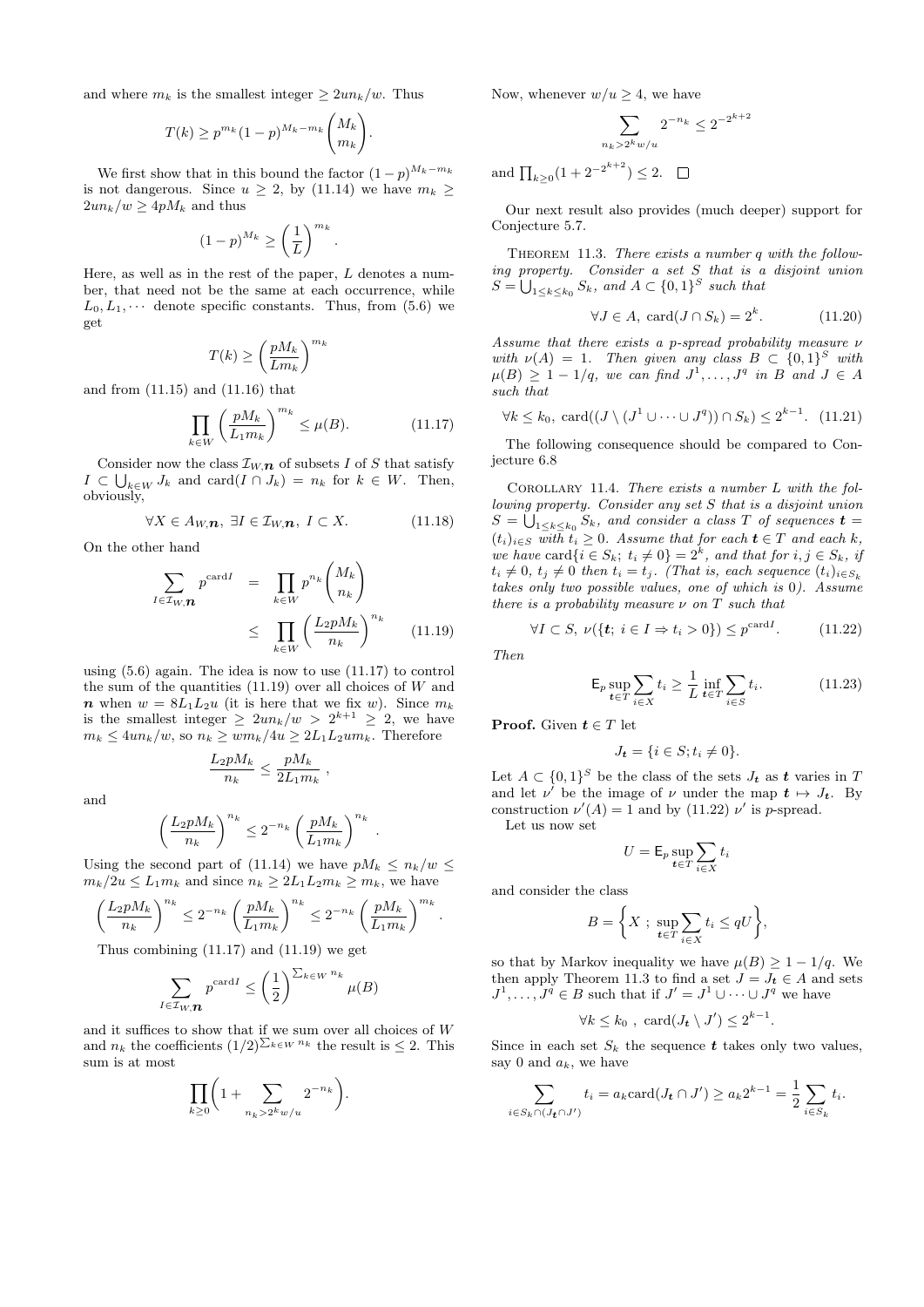By summation over  $k$  we see that

$$
\sum_{i \in J'} t_i \ge \frac{1}{2} \sum_i t_i.
$$

Consequently since  $J' = J^1 \cup ... \cup J^q$ , then for some  $\ell \leq q$ we have

$$
\sum_{i \in J^{\ell}} t_i \ge \frac{1}{q} \sum_{i \in J'} t_i \ge \frac{1}{2q} \inf_{t \in T} \sum_{i \in S} t_i
$$

and since  $J^{\ell} \in B$  the definition of B shows that  $\sum_{i \in J^{\ell}} t_i \leq$  $qU$ , so that

$$
U = \mathsf{E}_p \sup_{\mathbf{t} \in T} \sum_{i \in X} t_i \ge \frac{1}{2q^2} \inf_{t \in T} \sum_{i \in S} t_i,
$$

which completes the proof.  $\square$ 

The proof of Theorem 11.3 elaborates on one idea of [9] . It combines isoperimetry with the second moment method. One version of the second moment method is the observation that for a r.v.  $Z \geq 0$  we have

$$
P(Z > 0) \ge \frac{(EZ)^2}{E(Z^2)}.
$$
 (11.24)

This will used as follows. Suppose that to each  $J \in A$  we associate a set  $G_J \subset \{0,1\}^S$  and for  $X \subset S$  let

$$
Z(X) = \nu({J; X \in G_J}).
$$

Then the following holds true.

$$
\{Z > 0\} \subset \bigcup_{J \in A} G_J \tag{11.25}
$$

$$
\mathsf{E}_p Z = \int \nu({J; X \in G_J}) d\mu(X)
$$

$$
= \int \mu(G_J) d\nu(J)
$$

$$
\mathsf{E}_{p}Z^{2} = \int \nu({J; X \in G_{J}})^{2} d\mu(X)
$$
  
= 
$$
\int \nu^{\otimes 2}({[(J, J'); X \in G_{J} \cap G_{J'}\})d\mu(X)
$$
  
= 
$$
\int \mu(G_{J} \cap G_{J'})d\nu(J)d\nu(J').
$$

Thus, combining (11.24) and (11.25)

$$
\mu\left(\bigcup_{J\in A} G_J\right) \ge \frac{\left(\int \mu(G_J)d\nu(J)\right)^2}{\int \mu(G_J \cap G_{J'})d\nu(J)d\nu(J')}.
$$
 (11.26)

To make this relation useful we need lower bounds on the denominator. Let us assume that for some subset  $S'$  of  $S$ we have

$$
\forall J \in A, \qquad \text{card} J \cap S' = m \tag{11.27}
$$

$$
\forall J \in A \qquad G_J \subset H_{J \cap S'}.\tag{11.28}
$$

Then  $\text{card}(J \cap S') \cup (J' \cap S') = 2m - \text{card}(J \cap J' \cap S)$  so that

$$
\mu(G_J \cap G_{J'}) \leq \mu(H_{J \cap S'} \cap H_{J' \cap S'})
$$
  
=  $p^{2m-\text{card}(J \cap J' \cap S)}$ .

Thinking of  $J$  as fixed, we have

$$
\mu(G_J \cap G_{J'}) > p^{2m-k+1} \Rightarrow \operatorname{card}(J \cap J' \cap S) \ge k
$$
  

$$
\Rightarrow \exists I \subset J, \operatorname{card} I = k, J' \supset I
$$

and thus

$$
\nu({J'; \mu(G_J \cap G_{J'}) \ge p^{2m-k+1}}) \le \sum_{I \subset J, \text{card} I = k} \nu(H_I)
$$
  

$$
\le \binom{m}{k} p^k
$$

because  $\nu(H_I) \leq p^{\text{card }I}$  since  $\nu$  is p-spread. It follows that

$$
\int \mu(G_J \cap G_{J'})d\nu(J') \leq p^{2m} \sum_k \binom{m}{k} = 2^m p^{2m}.
$$

So we have proved the following.

LEMMA 11.5. Under (11.27) and (11.28) and if  $\nu$  is pspread we have

$$
\mu\left(\bigcup_{J\in A} G_J\right) \ge 2^{-m} p^{-2m} \left(\int \mu(G_J) d\nu(J)\right)^2. \tag{11.29}
$$

We are now going to formulate the main step of the proof of Theorem 11.3. For this it helps to think of  $\{0,1\}^S$  as the product of the spaces  $\{0,1\}^{S_{\ell}}, \ell = 1, \ldots, k_0$ . We denote by  $\mu_{\ell}$  the measure  $\mu_{p,S_{\ell}}$ .

PROPOSITION 11.6. For  $\ell = 1, \ldots, k_0$  we can find classes  $C_{\ell} \subset \{0,1\}^{S_1} \times \cdots \times \{0,1\}^{S_{\ell}}$  with the following properties

$$
\mu_1(C_1) \ge \frac{1}{16} = 2^{-4} \tag{11.30}
$$

$$
\forall \ell < k_0, \forall J \in C_{\ell},
$$
\n
$$
\mu_{\ell+1}(\{Y \in \{0, 1\}^{S_{\ell+1}}; \ J \cup Y \in C_{\ell+1}\}) \ge 2^{-2^{\ell+3}} \text{(11.31)}
$$

$$
C_{k_0} = \{ Y \subset S; \exists J \in A, J \subset Y \}. \tag{11.32}
$$

**Proof.** We define  $C_{k_0}$  by (11.32) and by decreasing induction the classes  $C_{\ell}$  as the largest such that (11.31) holds. Therefore,

$$
\forall \ell < k_0, \forall J \notin C_{\ell},
$$
  

$$
\mu_{\ell+1}(\{Y \in \{0,1\}^{S_{\ell+1}}; J \cup Y \in C_{\ell+1}\}) < 2^{-2^{\ell+3}}. (11.33)
$$

The issue is then to prove (11.30). We proceed by contradiction, assuming that  $\mu_1(C_1)$  < 1/16. Let

$$
C'_1 = C_1 \times \{0,1\}^{S_2} \times \cdots \times \{0,1\}^{S_{k_0}}
$$

and for all  $J \in A$  let

$$
G_J^1 = C'_1 \cap H_{J \cap S_1}.
$$

We can use (11.29) with  $m = 2$  because card $(J \cap S_1) = 2$  so that

$$
\frac{1}{16} > \mu_1(C_1) = \mu(C'_1) \ge \mu(\bigcup_{J \in A} G_J^1)
$$
  

$$
\ge \frac{1}{4} p^{-4} \left( \int \mu(G_J^1) d\nu(J) \right)^2
$$

and thus

$$
\int \mu(G_J^1)d\nu(J) \leq \frac{p^2}{2}.
$$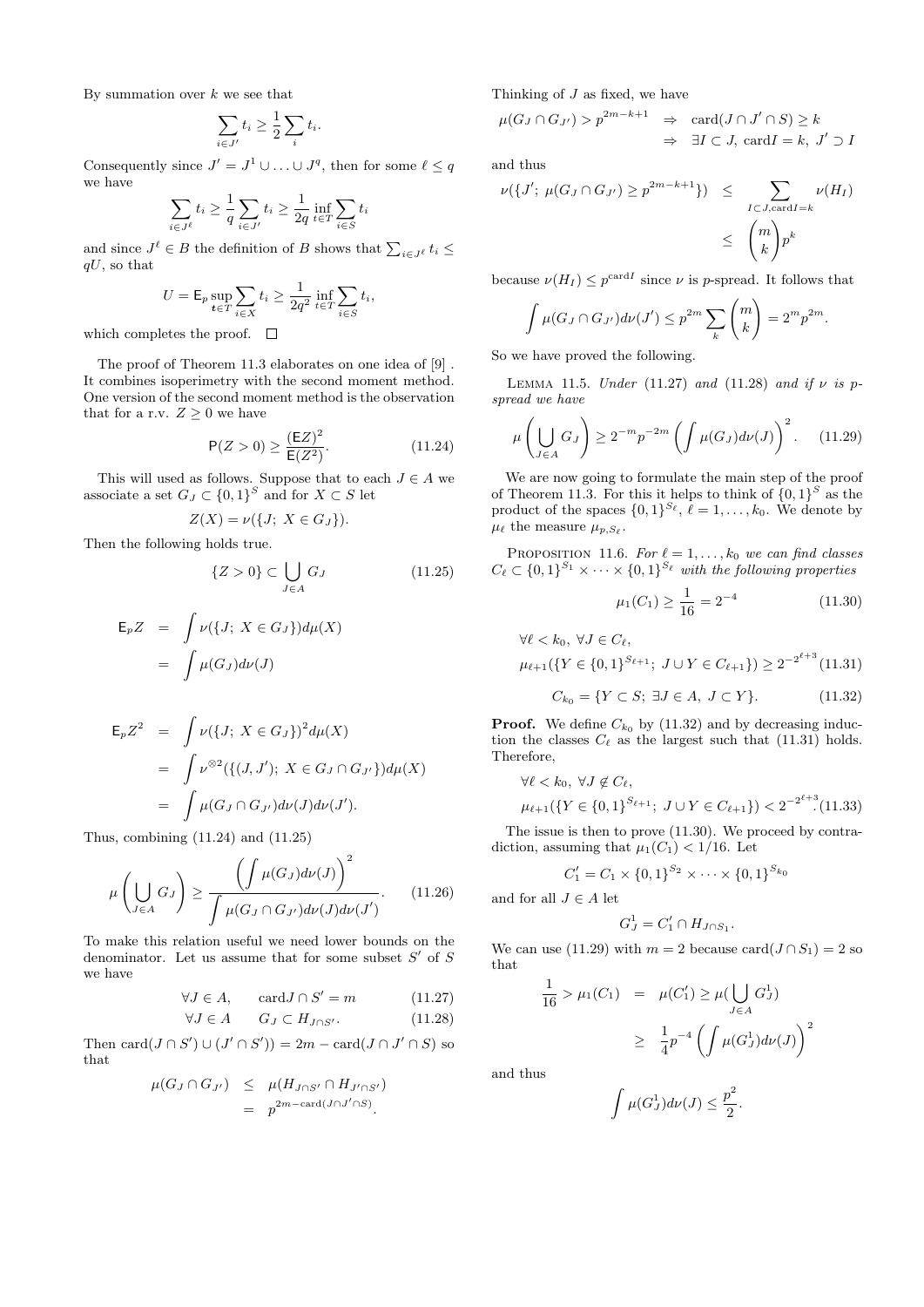Since  $\mu_1(H_{J \cap S_1}) = p^2$ , if we set

$$
D_1 = \{0,1\}^S \setminus C_1' = \{X \subset S; \ X \cap S_1 \notin C_1\}
$$

we then have proved that

$$
\int \mu(D_1 \cap H_{J \cap S_1}) d\nu(J) \ge \frac{p^2}{2}.
$$
 (11.34)

For  $J \in A$  consider now the classes

$$
D_1 \cap H_{J \cap (S_1 \cup S_2)}.
$$

Since card $J \cap S_2 = 2^2 = 4$  for  $J \in A$ , and since the fact that  $X \in D_1$  or not is determined by the set  $X \cap S_1$  we have

$$
\mu(D_1 \cap H_{J \cap (S_1 \cup S_2)}) = p^4 \mu(D_1 \cap H_{J \cap S_1})
$$

and by (11.34) we have

$$
\int \mu(D_1 \cap H_{J \cap (S_1 \cup S_2)}) d\nu(J) \ge \frac{p^6}{2}.
$$
 (11.35)

Consider the class

$$
D'_1 = \{ X \subset S; \ X \cap S_1 \notin C_1, \ X \cap (S_1 \cup S_2) \in C_2 \}.
$$

Using (11.33) for  $\ell = 1$  and Fubini Theorem, we see that

$$
\mu(D_1') \le 2^{-16}.
$$

Consider the classes

$$
G_J^2 = D_1' \cap H_{J \cap (S_1 \cup S_2)}
$$

so that we can use (11.29) with  $m = 6$  to get

$$
2^{-16} \ge \mu(D'_1) \ge \mu\left(\bigcup G_J^2\right) \ge 2^{-6}p^{-12}\left(\int \mu(G_J^2)d\nu(J)\right)^2
$$

and thus

$$
\int \mu(G_J^2) d\nu(J) \le \frac{1}{2^4} p^6. \tag{11.36}
$$

Let  $D_2 = D_1 \setminus D'_1$ . Comparison of (11.36) and (11.35) yields

$$
\int \mu(D_2 \cap H_{J \cap (S_1 \cup S_2)}) d\nu(J) \geq \frac{p^6}{4},
$$

while

$$
D_2 = \{ X \subset S; \ X \cap S_1 \notin C_1, \ X \cap (S_1 \cup S_2) \notin C_2 \}.
$$

Proceeding in this manner we show by induction on  $\ell \leq k_0$ that

$$
\int \mu(D_\ell \cap H_{J \cap (S_1 \cup S_2 \cup \dots \cup S_\ell)}) d\nu(J) \ge \frac{p^{2^{\ell+1}-2}}{2^{\ell}} \qquad (11.37)
$$

where

$$
D_{\ell} = \{ X \subset S; \ X \cap S_1 \notin C_1, \ldots, X \cap (S_1 \cup \cdots \cup S_{\ell}) \notin C_{\ell} \}.
$$

But for  $\ell = k_0$  this is a contradiction because  $D_{k_0} \cap C_{k_0} = \emptyset$ while for  $J \in A$  we have  $H_J \subset C_{k_0}$  by definition of  $C_{k_0}$ , so that  $\mu(D_{k_0} \cap H_J) = 0$  and the integrand in (11.37) is 0.  $\Box$ 

LEMMA 11.7. Consider numbers  $b_{\ell}$ ,  $\ell = 1, ..., k_0$  with  $b_{\ell}$  < 1. Consider a class  $B \subset \{0,1\}^S$  with  $\mu(B) \geq 1$  –  $\prod_{1 \leq \ell \leq k_0} (1 - b_{\ell})$ . Then we can find classes  $B_{\ell} \subset \{0, 1\}^{S_1} \times$  $\cdots \times \{0,1\}^{S_{\ell}}$  with  $B=B_{k_0}$  and

$$
\mu(B_1) \ge b_1 \tag{11.38}
$$

$$
\forall \ell < k_0, \ \forall J \in B_{\ell}, \\
\mu_{\ell+1}(\{Y \in \{0,1\}^{S_{\ell+1}}; \ J \cup Y \in B_{\ell+1}\}) \ge b_{\ell+1}.\tag{11.39}
$$

**Proof.** Starting with  $B_{k_0} = B$  we construct the classes  $B_{\ell}$  by decreasing induction over  $\ell$ , these classes being as large as possible such that (11.39) holds. Denoting by  $\mu'_{\ell}$ the measure  $\mu_1 \otimes \cdots \otimes \mu_\ell$  on  $\{0,1\}^{S_1} \times \cdots \times \{0,1\}^{S_\ell}$ , we see by Fubini theorem that

$$
b_{\ell+1}(1-\mu'_{\ell}(B_{\ell})) + \mu'_{\ell}(B_{\ell}) \geq \mu'_{\ell+1}(B_{\ell+1})
$$

so that

$$
(1 - b_{\ell+1})(1 - \mu'_{\ell}(B_{\ell})) \le 1 - \mu'_{\ell+1}(B_{\ell+1})
$$

and by induction

$$
1 - \mu'_{\ell}(B_{\ell}) \le \frac{1}{\prod_{\ell+1 \le \ell' \le k_0} (1 - b_{\ell'})} (1 - \mu(B))
$$

which implies (11.38) when  $\ell = 1$ .  $\Box$ 

The other key ingredient in the proof of Theorem 11.3 is the following "isoperimetric" result [7]. We mention here only the form we need.

Lemma 11.8. Consider two integers q and n. Then for any classes  $A_1 \ldots, A_q \subset \{0,1\}^S$  we have

$$
\mu({X \subset S; \forall I^1 \in A_1, \dots, I^q \in A_q, \text{card}(X \setminus (I^1 \cup \dots \cup I^q)) \ge n})
$$
\n
$$
\le \frac{1}{\mu(A_1) \cdots \mu(A_q)} \frac{1}{q^n}.
$$
\n(11.40)

**Proof of Theorem 11.3.** Let  $q = 2^{2^6}$ , and for  $\ell \ge 1$  let  $b_{\ell} = 2^{-2^{\ell}/q}$  so that for  $\ell \geq 1$  we have

$$
\left(\frac{1}{b_{\ell}}\right)^{q} \frac{1}{q^{2^{\ell-1}}} < 2^{-2^{\ell+4}}.\tag{11.41}
$$

Let  $b = 1 - \prod_{\ell \geq 1} (1 - b_{\ell}) < 1$ . We will prove that if  $B \subset$  $\{0,1\}^S$  satisfies  $\mu(B) > b$ , we find  $J^1, \ldots, J^q$  in B as in (11.21). We consider the classes  $B_\ell$  constructed from B in Lemma 11.7 and the classes  $C_{\ell}$  constructed from A in Proposition 11.6. In the first step we use Lemma 11.8 with  $S_1$  instead of S and  $A_1, \ldots, A_q = B_1, n = 1$  together with the fact that  $\mu_1(C_1) \geq 2^{-6}$  to find sets  $I_1^1, \ldots, I_1^q \subset S_1$ ,  $I_1^1, \ldots, I_1^q \in B_1$  and  $X_1 \subset S_1, X_1 \in C_1$  with

$$
card(X_1 \setminus (I_1^1 \cup \cdots \cup I_1^q)) \leq 1.
$$

In the second step we find sets  $I_2^1, \ldots, I_2^q \subset S_2, I_1^{\ell} \cup I_2^{\ell} \in B_{\ell}$ for  $\ell \leq q$ , and  $X_2 \subset S_2$ ,  $X_1 \cup X_2 \in C_2$  with

$$
card(X_2 \setminus (I_2^1 \cup \cdots \cup I_2^q)) \leq 2 = 2^{2-1}.
$$

This is possible by using Lemma 11.8 with  $S_2$  instead of S and  $n = 2$ , because conditions (11.31) and (11.39) ensure that there are sufficiently many choices of  $I_2^{\ell}, X_2^{\ell}$ . We then continue in this manner.  $\quad \Box$ 

Our next result is a simple argument showing that to prove Conjecture 6.4 it suffices to prove it for arbitrary small values of p. We find it rather symptomatic that we do not know how to prove the corresponding result for Conjecture 5.7. This is because it is so difficult to work with p-small classes.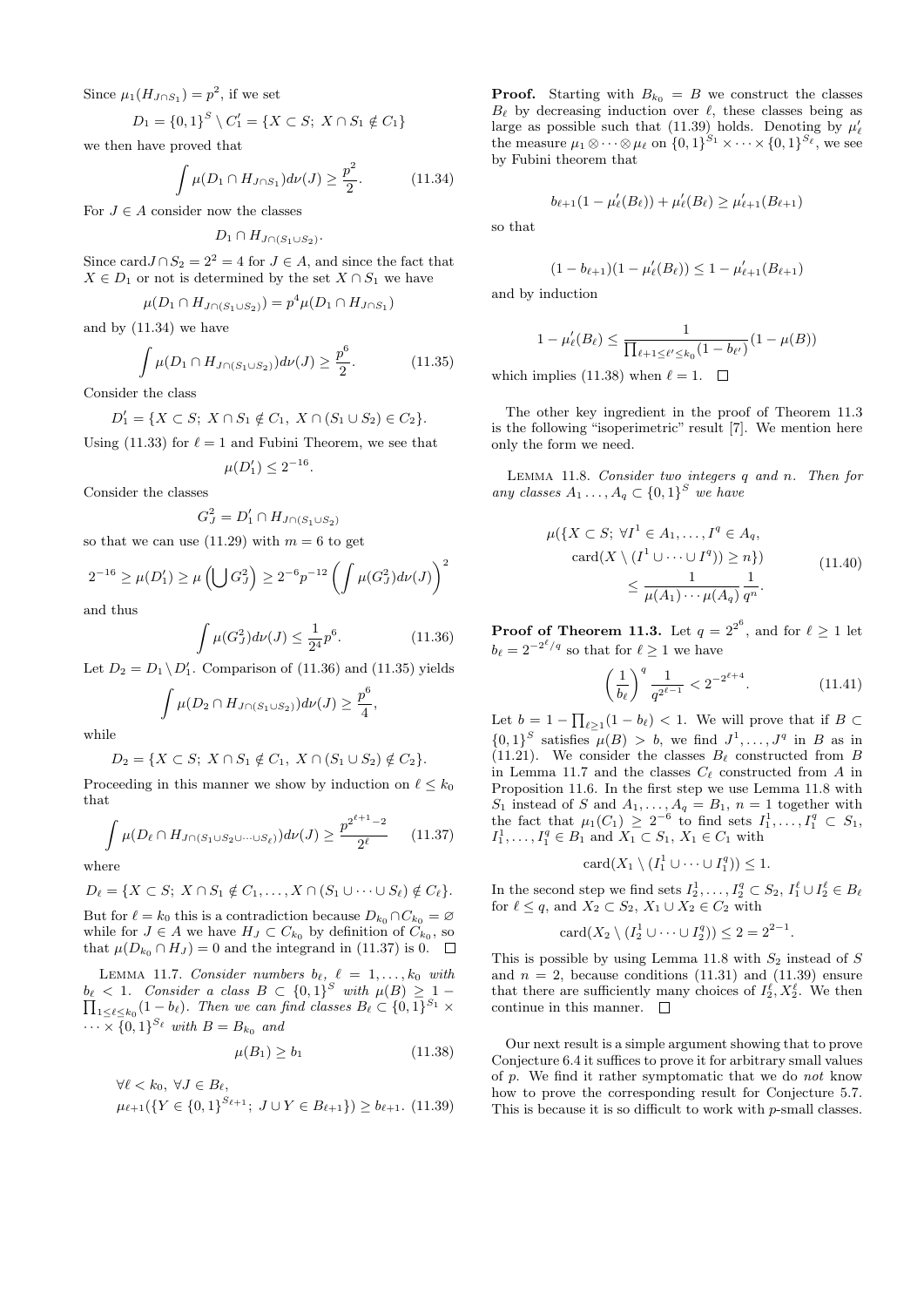THEOREM 11.9. Assume that there is a sequence  $p_n \to 0$ and a number q with the following property. Given any n, any set S, any class  $A \subset \{0,1\}^S$  with  $\mu_{p_n}(A) \geq 1 - 1/q$ , then  $A^{(q)}$  is weakly  $p_n$ -small.

Then for each  $0 \leq p \leq 1$  and each  $A \subset \{0,1\}^S$  with  $\mu_p(A) \geq 1-1/q, A^{(q)}$  is weakly p-small.

**Proof.** Consider an integer r, and the map  $\varphi : (\{0,1\}^S)^r \to$  $\{0,1\}^S$  given by

$$
\varphi(J_1,\ldots,J_r)=\bigcup_{\ell\leq r}J_\ell.
$$

It is easy to see that if, keeping the dependence in  $n$  implicit, we define  $p'$  by

$$
1-p'=(1-p_n)^r,
$$

for any class  $A \subset \{0,1\}^S$  we have

$$
\mu_{p_n}(\varphi^{-1}(A)) = \mu_{p'}(A).
$$

Assuming that  $\mu_{p}(A) \geq 1 - 1/q$ , and setting  $A' = \varphi^{-1}(A)$ , we see that by hypothesis  $A'(q)$  is weakly  $p_n$ -small.

We recall that for two subsets  $I, Y$  of  $S$ , we define

$$
\psi(I, Y) = 1
$$
 if  $I \subset Y$  and  $\psi(I, Y) = 0$  otherwise.

The fact that  $A'(q)$  is weakly  $p_n$ -small means that there is a probability measure  $\theta'$  on  $({0,1}^S)^r$  such that, whenever  $(Y_1,\ldots,Y_r)\in A'^{(q)}$  we have

$$
\frac{1}{2} \int \prod_{\ell \le r} (p_n^{-\text{card} I_\ell} \psi(I_\ell, Y_\ell) d\theta((I_1, \dots, I_r)) \ge 1. \tag{11.42}
$$

Consider  $Z \in A^{(q)}$  and

$$
W(Z) = \left\{ (Y_1, \dots, Y_r) \in (\{0, 1\}^S)^r; \right\}
$$
  

$$
Z = \bigcup_{\ell \le r} Y_\ell, Y_1, \dots, Y_r \text{ are disjoint} \right\}.
$$

Thus, if  $i \in Z$ , and  $(Y_1, \ldots, Y_r) \in W(Z)$ , there is a unique  $\ell \leq r$  with  $i \in Y_{\ell}$ . In this manner there is a canonical bijection between  $W(Z)$  and  $\{0, \ldots, r\}^Z$ . The crucial observation is that for  $Z \in A^{(q)}$  and any  $I_1, \ldots, I_r$  we have

$$
\operatorname{Av} \prod_{\ell \le r} p_n^{-\operatorname{card} I_\ell} \psi(I_\ell, Y_\ell) \le (p_n r)^{-\operatorname{card} I} \psi(I, Z), \quad (11.43)
$$

where  $I = \bigcup_{\ell \leq r} I_{\ell}$ , and where Av denotes the average over all elements  $(Y_1, \ldots, Y_r)$  of  $W(Z)$ . This is seen by first observing that the left hand side of (11.43) is zero unless  $I_1, \ldots, I_r$  are disjoint, and then that

$$
Av \prod_{\ell \leq r} \psi(I_{\ell}, Y_{\ell}) = r^{-\mathrm{card}I} \psi(I, Z).
$$

It then follows from (11.42) that if  $\theta$  is the image measure of  $\theta'$  under the map  $(I_1, \ldots, I_r) \to \bigcup_{\ell \leq r} I_\ell$  then

$$
\forall Z \in A^{(q)}, \ \frac{1}{2} \int (p_n r)^{-\mathrm{card} I} \psi(I, Z) d\theta(I) \ge 1.
$$

Thus  $A^{(q)}$  is  $p_n r$ -small.

Now take  $n \to \infty$  and  $r = r_n$  such that  $p_n r \to -\log(1-p)$ , so  $p' = 1 - (1 - p_n)^{r_n} \to p$ , and we have proved that if  $A \subset$ 

 $\{0,1\}^S$  satisfies  $\mu_p(A) \geq 1 - 1/q$ , then  $A^{(q)}$  is  $-\log(1-p)$ weakly small and since  $p < -\log(1-p)$  it is also p-weakly small.  $\square$ 

We now turn to a general principle that implies roughly that Conjecture 7.8 is true "when there are a lot of symmetries". We assume that  $\nu$  is the uniform probability on a class B of subsets of S. Each set in B has the same cardinality m. Moreover there is a group  $\Xi$  of permutations of S with the following properties:

$$
I \in B, \quad \sigma \in \Xi \Rightarrow \sigma(I) \in B. \tag{11.44}
$$

If 
$$
I = \{x_1, ..., x_m\} \in B
$$
,  $J = \{y_1, ..., y_m\} \in B$ ,  
\n $\exists \sigma \in \Xi, \forall i \le m, \sigma(x_i) = y_i$ . (11.45)

To give a non-trivial example, consider the case where S is the collection of all subsets of cardinality  $k$  of the set  $\{1, \ldots, mk\}$  and where B consists of the partitions of the set  $\{1, \ldots, mk\}$  into m sets of k elements. The previous conditions hold when Ξ is the group canonically induced on S by the group of permutations of  $\{1, \ldots, mk\}$ .

THEOREM 11.10. There exists a number  $\alpha$  with the following property. Whenever the probability  $\nu$  as above is pspread, then  $\mu = \mu_p$  dominates  $W_\alpha(\nu)$ .

**Proof.** The group  $\Xi$  acts on  $\{0,1\}^S$ . We say that a subset of  ${0,1}^S$  is  $\Xi$ -invariant if it is invariant under this action. We want to show that

$$
W_{\alpha}(\nu)(A) \le \mu(A) \tag{11.46}
$$

for each up-class A. Since both  $W_{\alpha}(\nu)$  and  $\mu$  are invariant under the action of Ξ, taking average over this action it suffices to show that

$$
\int fdW_{\alpha}(\nu)\leq \int fd\mu
$$

for each monotone  $\Xi$ -invariant function f. Considering the classes  $\{f \ge a\}$  we see that it suffices to prove (11.46) when A is an up-class Ξ-invariant.

For  $k \leq m$  consider the classes

$$
B_k = \{ J \subset S; \, \text{card} J = k, \exists I \in B, \, J \subset I \},
$$

and define

$$
k_0 = \inf\{k; \ A \cap B_k\} \neq \varnothing.
$$

Then, for  $I \in B$  and  $J \in A, J \subset I$  we have card $J \geq k_0$ , so that

$$
\theta_{\alpha,I}(A) \leq \sum_{k \geq k_0} \alpha^k (1-\alpha)^{m-k} \binom{m}{k},
$$

and

$$
W_{\alpha}(\nu)(A) = \int \theta_{\alpha,I}(A) d\nu(I) \leq \sum_{k \geq k_0} \alpha^k (1-\alpha)^{m-k} {m \choose k}.
$$

Let us define

$$
A_k = \{ J \subset S; \ \exists I \in B, \text{card}(J \cap I) \geq k \},\
$$

Then from  $(11.45)$  we see that since A is  $\Xi$ -invariant we have  $A \supset A_{k_0}.$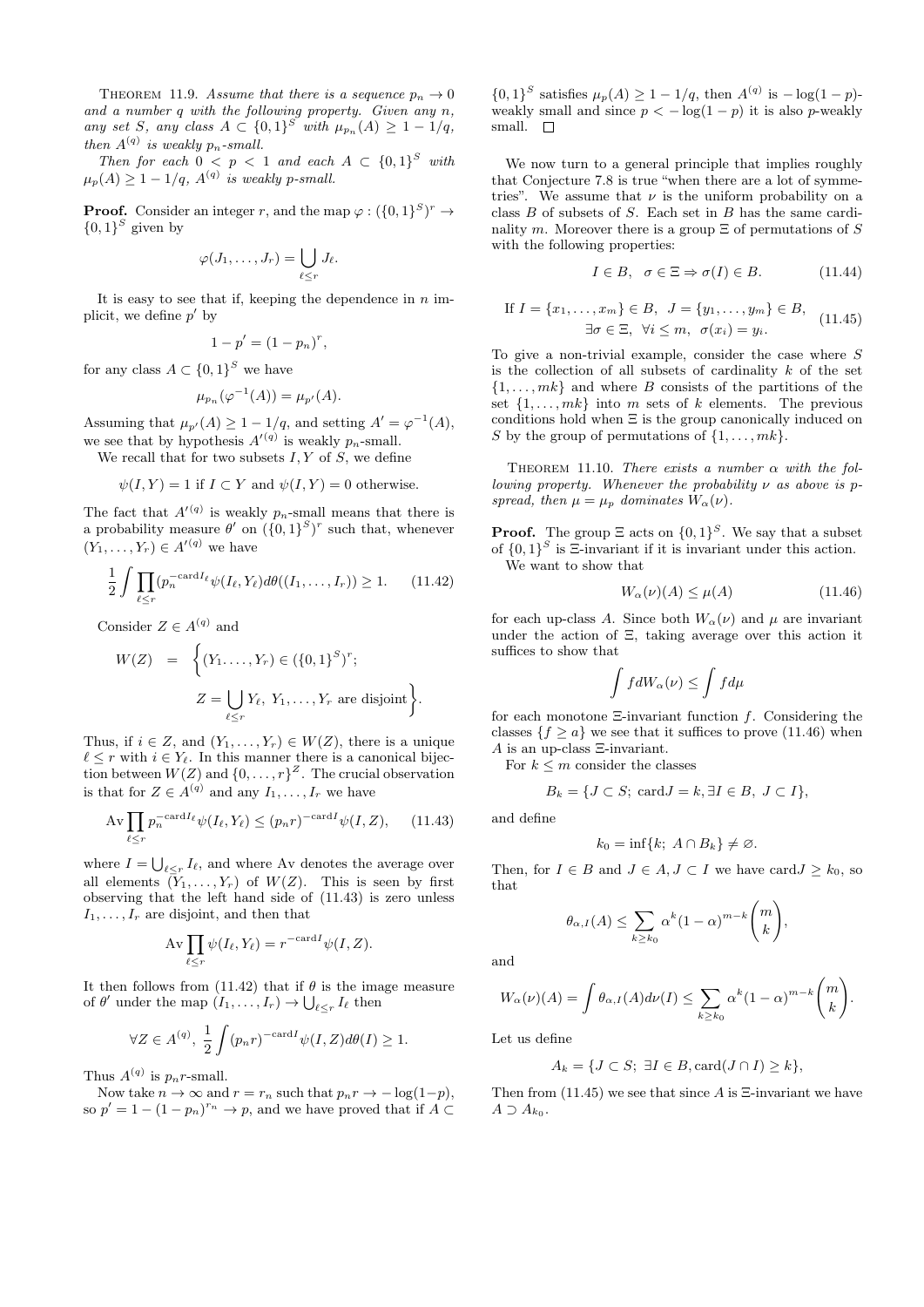Thus to prove (11.46) it suffices to prove that

$$
b_{k_0} := \sum_{k \ge k_0} \alpha^k (1 - \alpha)^{m-k} \binom{m}{k} \le a_{k_0} := \mu(A_{k_0}). \quad (11.47)
$$

It suffices to prove (11.47) when  $k_0 \geq 1$ , since when  $k_0 = 0$ both left and right-hand sides are equal to 1. Also, for  $k_0 \geq$ 1,

$$
b_{k_0} \le b_1 = 1 - (1 - \alpha)^m. \tag{11.48}
$$

A first essential observation is that since we assume that  $\nu$ is p-spread, we have by (11.29) (used for  $G_I = H_I$ ) that

$$
a_m = \mu(A_m) \ge 2^{-m}.
$$
 (11.49)

For any m we have  $1 - (1 - \alpha)^m \leq 2^{-m}$  for  $\alpha$  small enough (depending on  $m$ ) so that in this case we have

$$
b_{k_0} \le b_1 = 1 - (1 - \alpha)^m \le 2^{-m} \le a_m \le a_{k_0},
$$

and  $(11.47)$  can be obtained for the small values of m simply by taking  $\alpha$  small. Thus the issue is the case where m is large enough. We will prove that there is a number  $L_1$  such that

$$
L_1 k \le m \Rightarrow a_k \ge 1 - \exp(-m/L_1). \tag{11.50}
$$

First we show that this implies (11.46). The standard estimates on the tail of the binomial law imply that we can assume  $\alpha$  small enough that

$$
\sum_{m\geq k\geq m/L_1} \alpha^k (1-\alpha)^{m-k} \binom{m}{k} \leq 2^{-m}.
$$

Then for  $L_1k_0 \geq m$  we have

$$
b_{k_0} \le 2^{-m} \le a_m \le a_{k_0}.
$$

On the other hand, if  $L_1k_0 \leq m$  we have

$$
b_{k_0} \le 1 - (1 - \alpha)^m \le 1 - \exp\left(-\frac{m}{L_1}\right) \le a_{k_0}
$$

using (11.50) and provided that  $1-\alpha \geq \exp(-1/L_1)$ . Thus, to complete the proof it remains only to check (11.50). This will follow from (11.29) and Lemma 11.8. Consider the class

$$
C = \left\{ I \subset S; \ \forall J \in B, \ \mathrm{card}(I \cap J) < \frac{m}{32} \right\},\
$$

so that

$$
A_m \subset \left\{ X \subset S; \ \forall I^1, \dots, I^{16} \in C, \\ \operatorname{card}(X \setminus (I^1 \cup \dots \cup I^{16})) \ge \frac{m}{2} \right\}
$$

and by (11.49) and (11.40) we have

$$
2^{-m} \le \mu(A_m) \le \frac{1}{\mu(C)^{16}} \frac{1}{16^{m/2}}
$$

and thus  $\mu(C) \leq 2^{-m/16}$ . Now,  $C^c \subset A_k$  for  $32k \leq m$ , and thus, for  $32k \le m$  we have  $a_k \ge 1 - 2^{-m/16}$ .

It would be nice if one could prove that the probability measures of Theorem 11.9 satisfy (9.1). We do not know how to do this, but we at least we know how to handle the following special case.

THEOREM 11.11. If  $\alpha$  is small enough the following occurs. Consider a set S with card  $S = N$ , and consider  $k \leq N/2$ . Then for each up-class A the uniform probability on the subsets of S of cardinality k satisfies  $(9.1)$  when  $k/N \leq p$ .

We deduce this result from the following.

PROPOSITION 11.12. If  $\alpha$  is small enough the following occurs. Let  $p = k/N$ ,  $p' \leq (k-1)/(N-1)$ . Denote by  $\mu^{i}$ the product measure on  ${0,1}^N$  such that on the factor of rank i, the weight of 1 is  $\alpha$ , and that the weight of 1 is p' on the other factors. Then for each down-class  $A \subset \{0,1\}^N$  we have

$$
\mu_p(A) \le \left(\prod_{i \le N} \mu^i(A)\right)^{1/N}.\tag{11.51}
$$

**Proof of Theorem 11.11**. Let us denote by  $\mu^{ij}$  the product measure on  $\{0,1\}^N$  such that for the factor of rank i or j, the weight of 1 is  $\alpha$ , and is  $p'' = (k-2)/(N-2)$  for all the other factors. Then, using Fubini theorem and Proposition 11.12 for  $N-1$  and  $k-1$  rather than N and k we get for each i that

$$
\mu^i(A) \le \left(\prod_{j\neq i} \mu^{ij}(A)\right)^{1/(N-1)}
$$

so that by (11.51)

$$
\mu_p(A) \le \left(\prod_{j\neq i} \mu^{ij}(A)\right)^{1/N(N-1)}
$$

and iteration of this process yields  $(9.2)$ .  $\Box$ 

**Proof of Proposition 11.12.** Let  $\mu_t^i$  be the product measure on  $\{0,1\}^N$  such that on the factor of rank i the weight of 1 is  $\alpha(t) = t\alpha + (1-t)p$  while on the other factors it is  $p(t) = tp' + (1-t)p$ . Let

$$
\varphi(t) = \log \prod_{i \le N} \mu_t^i(A)
$$

so that

$$
\exp \varphi(1) = \prod_{i \le N} \mu^{i}(A) \quad ; \quad \exp \varphi(0) = \mu_{p}(A)^{N}
$$

and it suffices to prove that  $\varphi'(t) \geq 0$ . Let  $S = \{1, ..., N\}$ and for  $j \in S$  let

$$
A_j = \{ X \subset S \setminus \{j\}; \ X \in A, \ X \cup \{j\} \notin A \}.
$$

Let  $\mu_{j,t}^i$  be the projection of  $\mu_t^i$  on  $\{0,1\}^{S\setminus\{j\}}$ . Then the (totally elementary) Russo-Margulis formula states that

$$
-\frac{d}{dt}\mu_t^i(A) = \frac{d}{dt}\alpha(t)\mu_{i,t}^i(A_i) + \frac{d}{dt}p(t)\sum_{j\neq i}\mu_{j,t}^i(A_j)
$$
  
= 
$$
(\alpha - p)\mu_{i,t}^i(A_i) + (p' - p)\sum_{j\neq i}\mu_{j,t}^i(A_j)
$$

and thus (exchanging  $i$  and  $j$  in the double sum)

$$
-\varphi'(t) = \sum_{i \le N} \left( (\alpha - p) \frac{\mu_{i,t}^i(A_i)}{\mu_t^i(A)} + (p' - p) \sum_{j \ne i} \frac{\mu_{i,t}^j(A_i)}{\mu_t^j(A)} \right). \tag{11.52}
$$